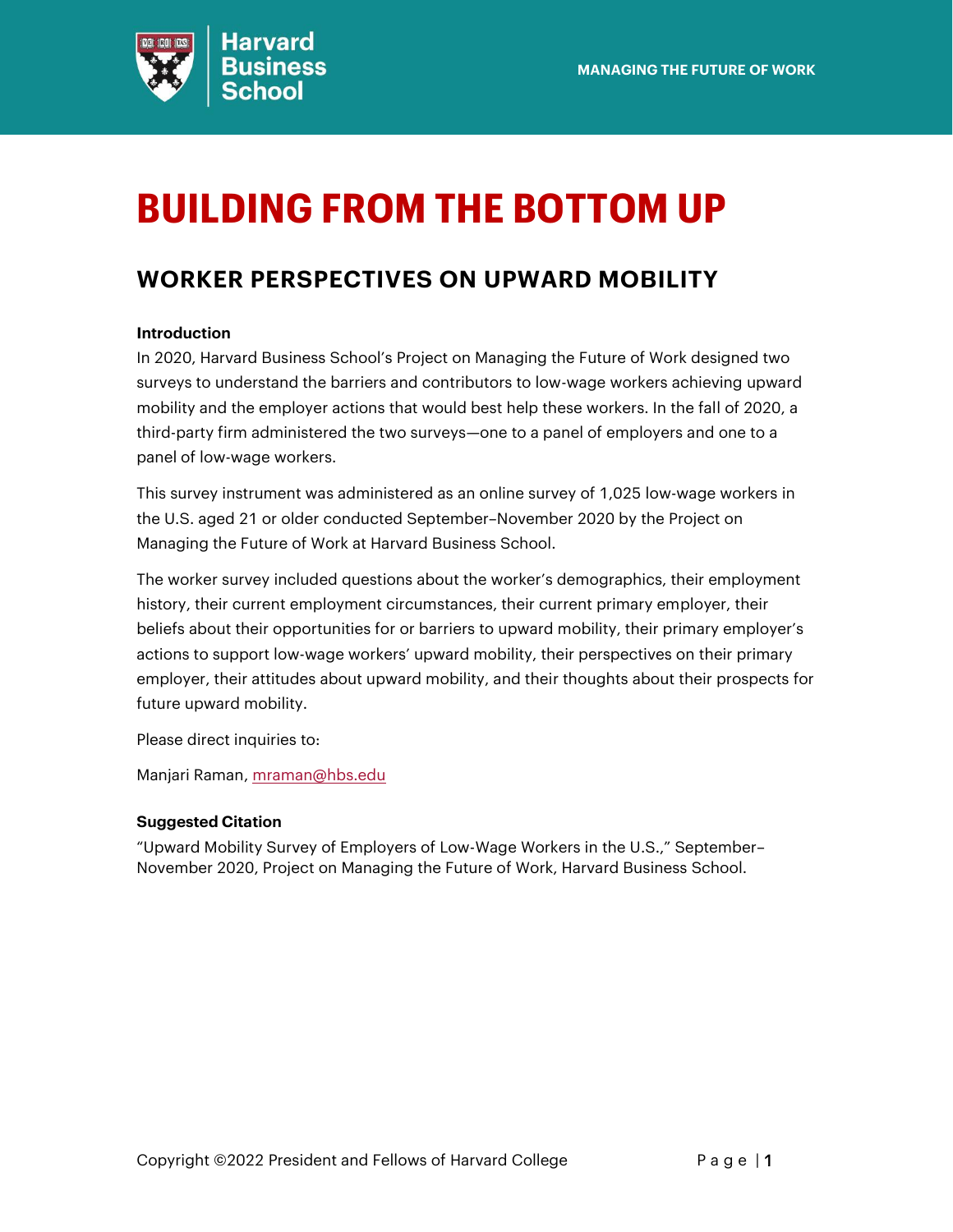

# <span id="page-1-0"></span>**BUILDING FROM THE BOTTOM UP**

## **METHODOLOGY**

The worker survey was fielded to 1,025 workers in the U.S. aged 21 or older from September-November 2020. To ensure the survey was representative of the population of low-wage workers, quotas were set during survey collection for the following variables: upward mobility achievement, wage, firm size, age, race, gender, education level, geography, and industry. In order to gather enough respondents, some of these quotas were relaxed near the end of survey collection. (For a detailed picture of the survey demographics, see Appendix III in the main report.)

All respondents were consistently employed for the three years prior to January 2020. Respondents were either employed at the same company over the prior three years or had switched companies or roles, but were consistently employed (e.g., were not unemployed for longer than one month) for the entire period. All respondents who were not employed as a full-time or part-time worker—that is, students, freelance or gig workers, temporary workers, those who were self-employed, those who were unemployed, and those who were retired—were all excluded from this survey. Additionally, all respondents who had a bachelor's degree or more were excluded.

Low-wage workers were defined as anyone earning \$40,000 per year or less (approximately \$20 per hour for 40 hours per week). To calculate annual income from hourly wage, the researchers used an approximation of 2,000 hours per year for full-time work, multiplied by the hourly wage rate. Thus, any respondent who selected they earned more than \$40,000 per year was not included. Respondents who worked at more than one company at a time were asked to answer the questions about their primary company at which they worked the most hours per week. Reminders were given about the definition of upward mobility, defined as follows in the survey: "Upward mobility is an improvement in skills that enhances a worker's productivity and results in an increase in the worker's pay or a promotion or both."

Due to the timing of the survey collection during the Covid-19 pandemic, respondents were asked to answer all questions in the survey from the perspective of their situation in January 2020, prior to the outbreak of Covid-19 in the United States, unless otherwise specified. Frequent reminders were provided to respondents throughout the online survey to ensure respondents were answering questions about their situation pre-Covid. A section was included at the end of the survey to understand the impact of Covid-19 on respondents' employment situation and attitudes toward upward mobility.

Copyright  $@2022$  President and Fellows of Harvard College **P** a g e | 2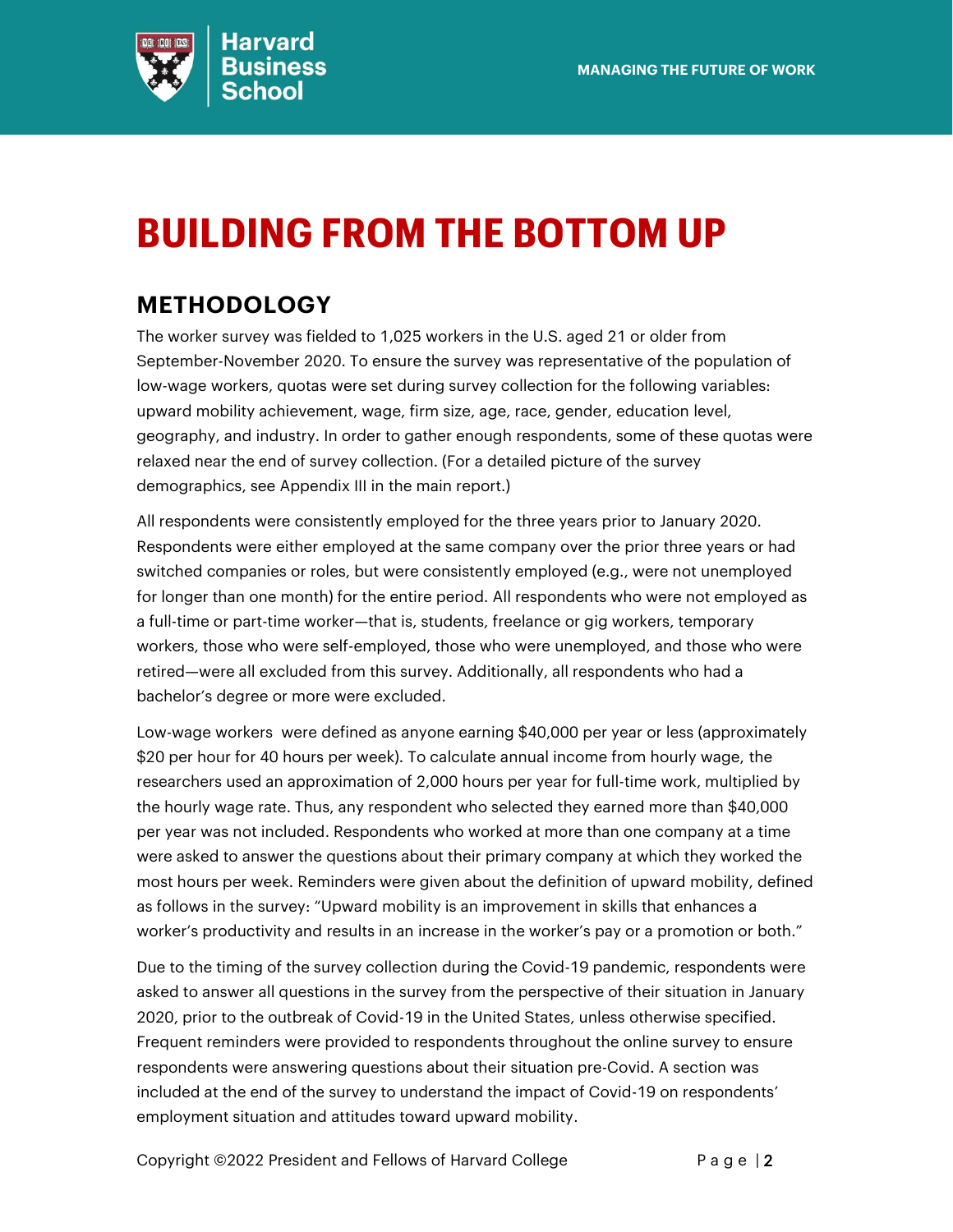

### Contents

| Your upward mobility [for respondents who have not experienced upward mobility] 44 |
|------------------------------------------------------------------------------------|
| Your upward mobility [for respondents who have experienced upward mobility]  52    |
|                                                                                    |
|                                                                                    |
|                                                                                    |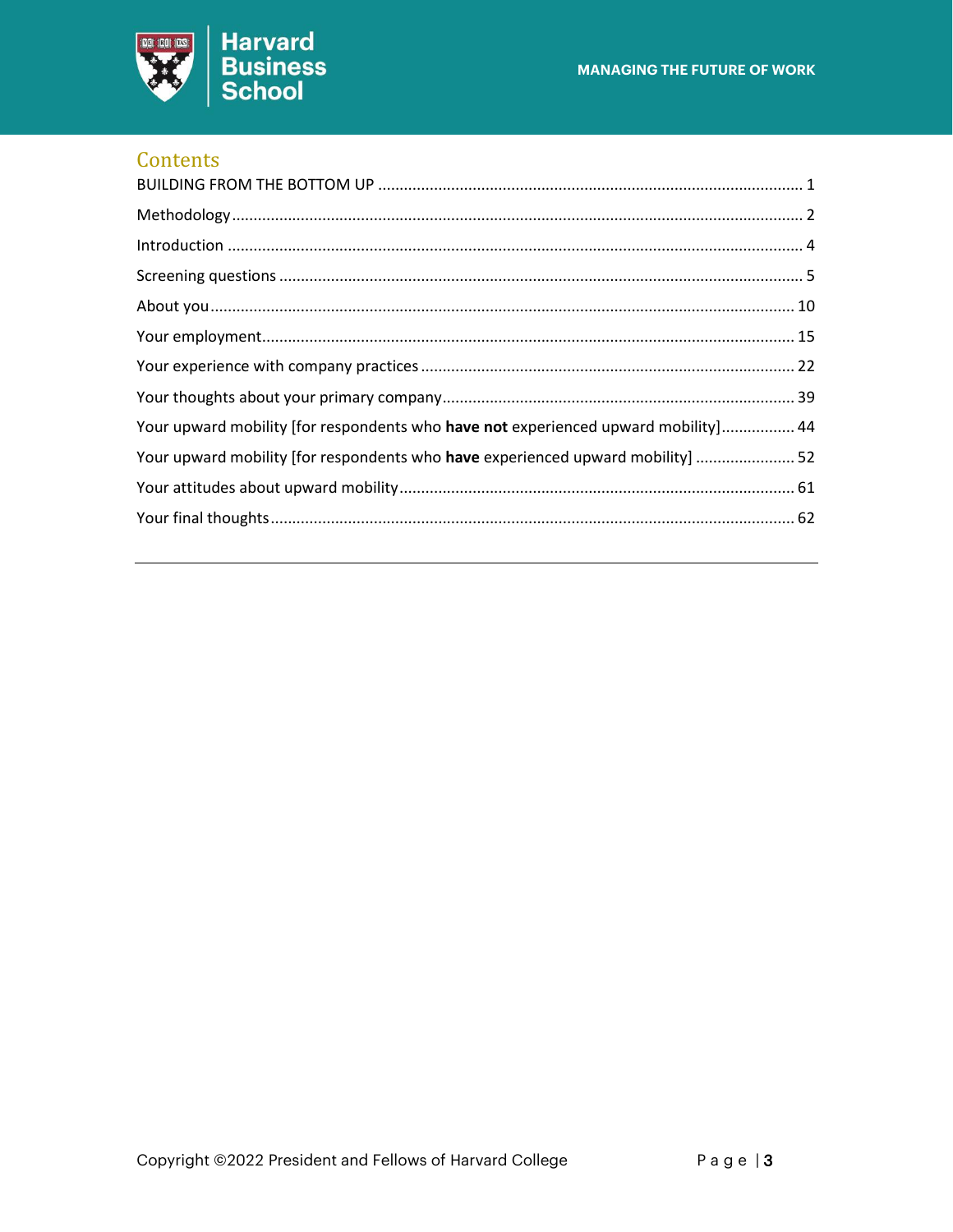

### Notes on how to read this survey:

Text blocks in brackets are programming instructions for the survey firm. TERMINATE means that the survey should end immediately for a respondent with that answer choice.

## <span id="page-3-0"></span>**Introduction**

Thank you for being willing to participate in this survey! We appreciate you taking the time to contribute to this research. Through this survey, we seek to understand the upward mobility of workers like you and the actions companies can take to increase the upward mobility of workers like you.

We define upward mobility as an improvement in skills that enhances a worker's productivity and results in an increase in the worker's pay, a promotion, or both.

## **EXAMPLE OF UPWARD MOBILITY**

One example of upward mobility is a Retail Sales Associate earning \$13.50 per hour who becomes a Customer Service Representative earning \$17.00 per hour and then a Warehouse Supervisor earning \$25.75 per hour. Another example is a Hotel Desk Clerk earning \$12.50 per hour who becomes a Hospitality Front Office Shift Lead earning \$18.75 per hour and then an Operations Supervisor earning \$30.50 per hour.

## **DEFINITIONS**

Throughout the survey, we have provided definitions of key terms. Anywhere a word or phrase is highlighted, you can hover over the word or phrase (or tap, if you are using a mobile device) to view the definition. To hide the definition, move your cursor away (or tap elsewhere on the screen, for mobile devices).

## **A NOTE ABOUT THIS SURVEY'S TIME PERIOD GIVEN COVID-19**

We would like to learn about your employment experiences and your perspectives on actions your current company may have taken to support your upward mobility. We understand that your employment situation may have changed in response to the recent novel coronavirus pandemic (COVID-19).

Copyright  $@2022$  President and Fellows of Harvard College **P** a g e | 4 However, we want to understand your typical employment situation. As you complete this survey, please answer any question about your employment from a perspective of your employment in January 2020, prior to the outbreak of COVID-19 in the United States.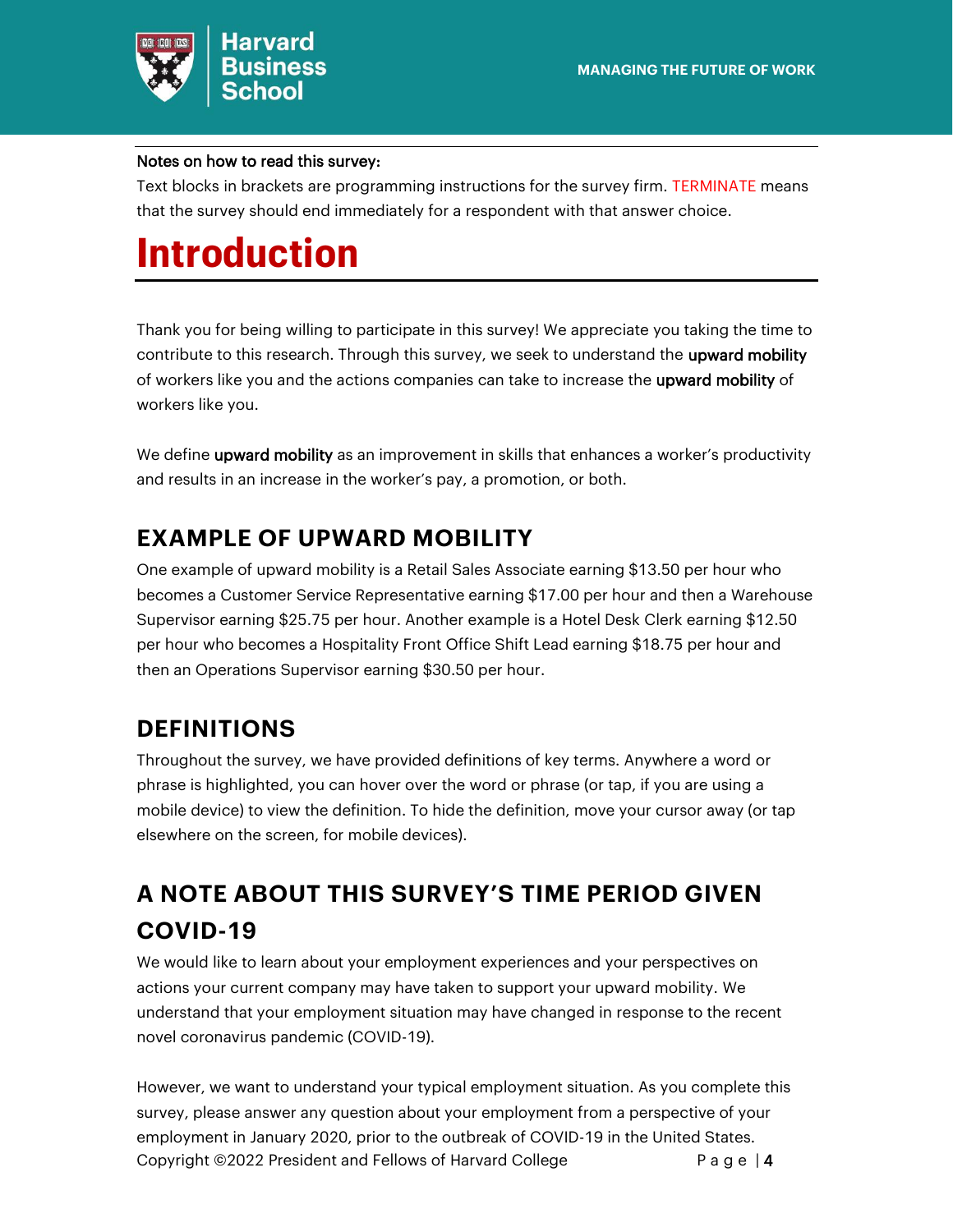

## **YOUR PARTICIPATION IN THIS SURVEY**

We expect the survey to take approximately 40 minutes to complete. You may stop the survey and return to it at any time. We encourage you to finish the survey in one session as the survey may reach its quota, and you would not be able to resume the survey once the quota has been reached.

We will keep all information you provide strictly confidential. Your responses will not be used for any kind of solicitation, marketing, or advertising purposes. We will use your responses only in aggregate and only for research purposes. Thank you for participating in this research.

## <span id="page-4-0"></span>**Screening questions**

This first set of questions will identify whether you are part of the target population for this research. Please answer the following questions to the best of your ability. If you are not a part of the target population that this survey is meant for, the survey will immediately end for you during this approximately 10-question "Screening questions" section. We are grateful for your time.

- A1. How old were you in January 2020?
	- a. 0-20 years TERMINATE
	- b. 21-24 years
	- c. 25-34 years
	- d. 35-44 years
	- e. 45-54 years
	- f. 55-64 years
	- g. 65 years and over
	- h. Prefer not to answer TERMINATE
- A3. What was the highest level of education you had completed by January 2020? If you were pursuing a degree or in the midst of training at that time, please choose the highest level already completed.
	- a. Less than a high school diploma
	- b. High school degree or equivalent (e.g., GED)
	- c. Some college, no degree
	- d. Trade school or vocational training
	- e. Associate degree (e.g., AA, AS)
	- f. Bachelor's degree (e.g., BA, BS) TERMINATE
	- g. Master's degree (e.g., MA, MS, MEd) TERMINATE
	- h. Professional degree (e.g., MD, DDS, DVM) TERMINATE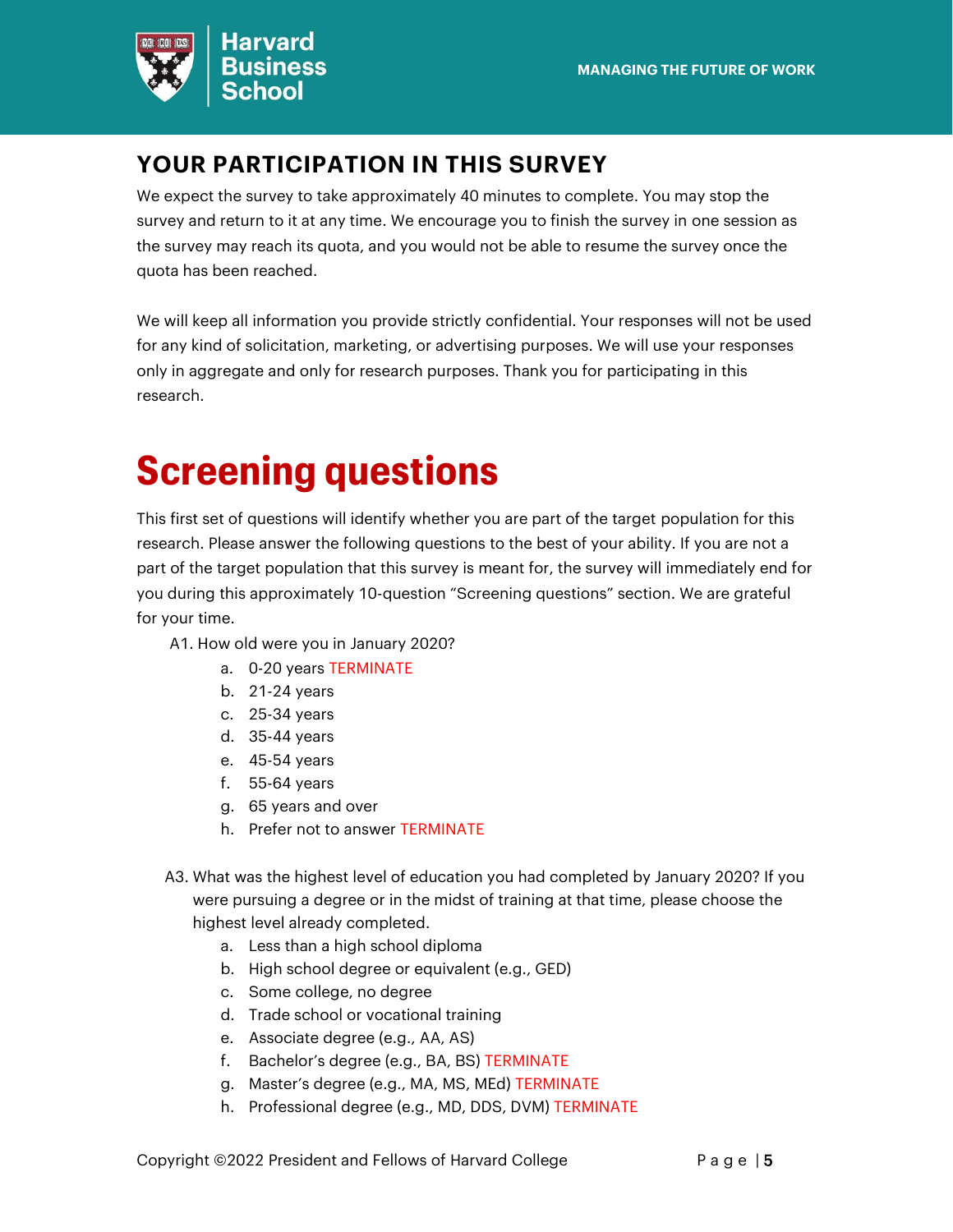

- A4. Which of the following best describes your employment status in January 2020? Select one.
	- a. Student TERMINATE
	- b. Temporary worker (employed by a staffing agency) TERMINATE
	- c. Freelance or gig worker (e.g., Lyft driver, graphic design freelancer) **TERMINATE**
	- d. Self-employed (e.g., tradesperson, independent professional) TERMINATE
	- e. Company owner TERMINATE
	- f. Full-time employee and part-time employee (35 or more hours per week per company at one or more companies *and* less than 35 hours per week per company at one or more different companies)
	- g. Full-time employee (35 or more hours per week per company at one or more companies)
	- h. Part-time employee (less than 35 hours per week per company at one or more companies)
	- i. Retired TERMINATE
	- j. Unemployed TERMINATE
	- k. None of the above TERMINATE
	- l. Prefer not to answer TERMINATE

*(According to the Bureau of Labor Statistics, a part-time worker is one who works less than 35 hours per week)*

A8. Were you consistently employed during the three years before January 2020?

If you were unemployed for any period longer than one month during this time, please select "No."

- a. Yes
- b. No TERMINATE

A4new. What was your expected total annual income from all companies you worked at in January 2020? Please include tips and commissions.

If you worked at more than one company in January 2020, please combine the annual income you expected to receive from each company you worked at to calculate an expected total annual income.

- a. \$14,000/year or less (approximately \$7/hour or less for 40 hours/week)
- b. \$14,001 \$20,000/year (approximately \$7.01 \$10.00/hour for 40 hours/week)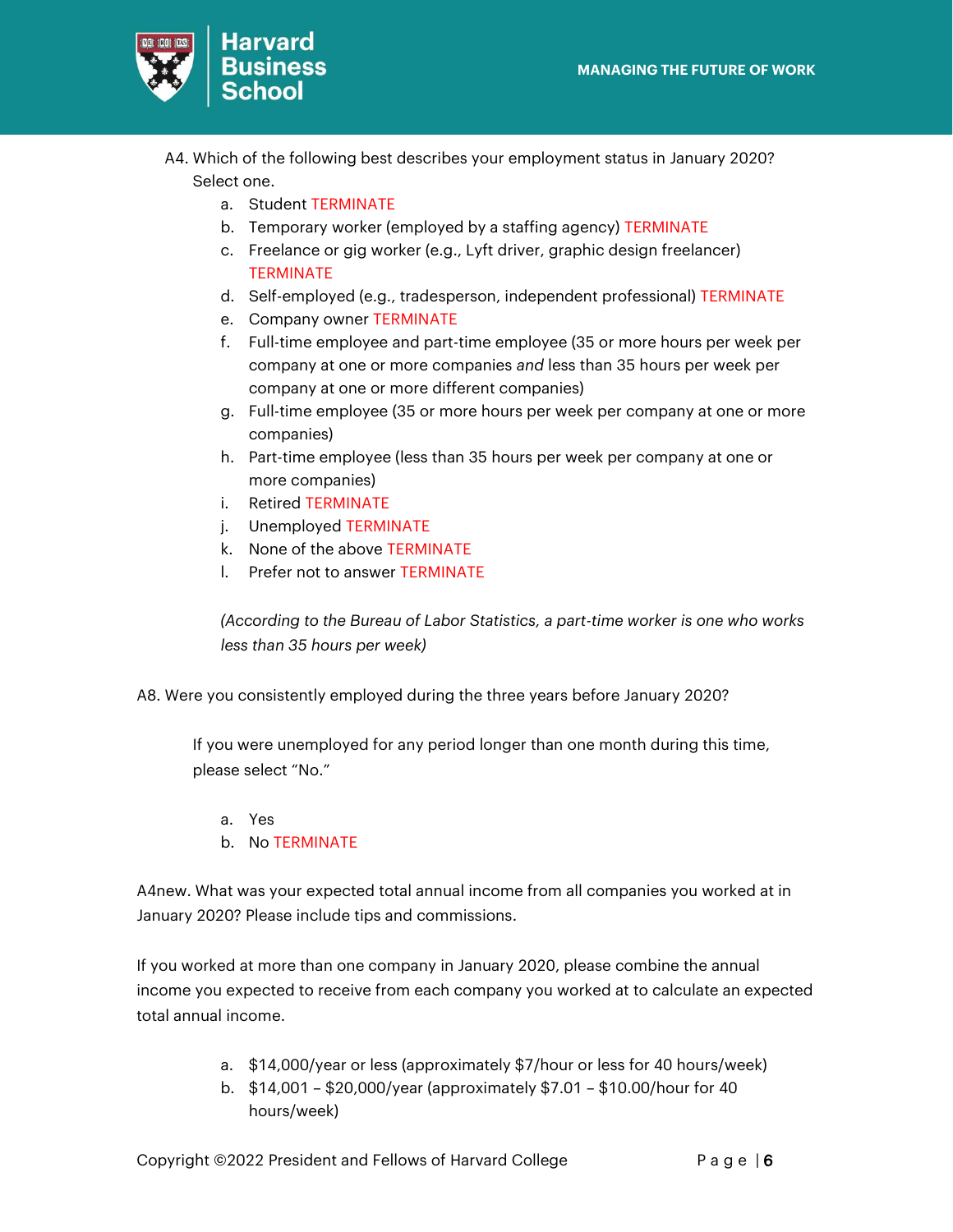

- c. \$20,001 \$30,000/year (approximately \$10.01 \$15.00/hour for 40 hours/week)
- d. \$30,001 \$40,000/year (approximately \$15.01 \$20.00/hour for 40 hours/week)
- e. \$40,001/year and above (approximately \$20.01/hour and above for 40 hours/week) TERMINATE

To calculate annual income from hourly wage, the researchers used an approximation of 2000 hours/year for full-time work, multiplied by the hourly wage rate.

## **FOCUS ON YOUR PRIMARY COMPANY AS OF JANUARY 2020**

When answering questions about your company in this survey, unless otherwise specified, please answer about the company you worked at in January 2020, prior to the emergence of COVID-19 in the United States. If you were working at multiple companies in January 2020, please answer the questions about the *primary* company you worked at, meaning the company you worked at for the most hours each week.

A5new. What was your average hourly wage at your primary company in January 2020? Please include tips and commissions.

- a. \$7/hour or less
- b. \$7.01/hour \$10.00/hour
- c. \$10.01/hour \$15.00/hour
- d. \$15.01/hour \$20.00/hour
- e. \$20.01/hour and above TERMINATE

A5. In January 2020, was your primary company a:

- a. Private for-profit company (i.e., a company that is owned by private individuals—a company that members of the public cannot buy stock in on a public stock exchange)
- b. Public for-profit company (i.e., a company that investors can buy stock in on a public stock exchange)
- c. For-profit company, but I am not sure if it was public or private
- d. Not-for-profit/philanthropy TERMINATE
- e. Governmental entity TERMINATE
- f. I don't know
- A6. Which region did you work in (i.e., where was your primary physical worksite located) in January 2020?

Copyright ©2022 President and Fellows of Harvard College P a g e | 7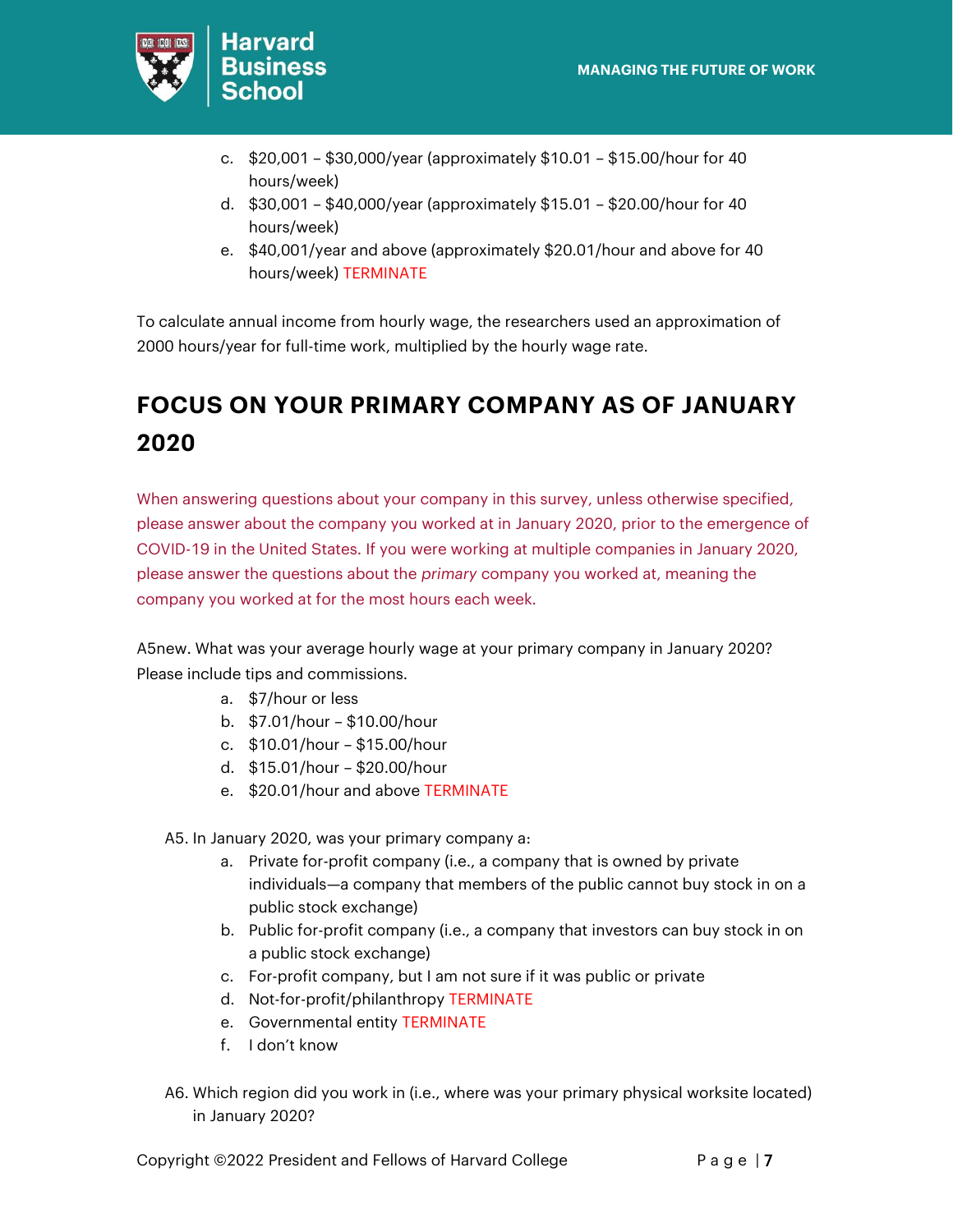

- a. New England (Connecticut, Maine, Massachusetts, New Hampshire, Rhode Island, Vermont)
- b. Middle Atlantic (New Jersey, New York, Pennsylvania)
- c. East North Central (Indiana, Illinois, Michigan, Ohio, Wisconsin)
- d. West North Central (Iowa, Kansas, Minnesota, Missouri, Nebraska, North Dakota, South Dakota)
- e. South Atlantic (Delaware, Washington D.C., Florida, Georgia, Maryland, North Carolina, South Carolina, Virginia, West Virginia)
- f. East South Central (Alabama, Kentucky, Mississippi, Tennessee)
- g. West South Central (Arkansas, Louisiana, Oklahoma, Texas)
- h. Mountain (Arizona, Colorado, Idaho, New Mexico, Montana, Utah, Nevada, Wyoming)
- i. Pacific (Alaska, California, Hawaii, Oregon, Washington)
- j. I did not work in the United States TERMINATE
- A7. Approximately how many workers did your primary company employ in January 2020? If your company has multiple locations, please include workers at all locations, including corporate headquarters, subsidiaries, and any company branches.
	- a. 1 it's a sole proprietorship / I'm self-employed TERMINATE
	- b.  $2 9$
	- c. 10 49
	- d. 50 99
	- e. 100 499
	- f. 500 999
	- g. 1,000 9,999
	- h. 10,000 or more
- A9. How long had you been working at your primary company as of January 2020?
	- a. Less than a year
	- b. 1 year
	- c. 2 years
	- d. 3 years
	- e. 4 years
	- f. 5 years
	- g. 6 10 years
	- h. More than 10 years

[Respondents that select one of the 3+ years options [CODES D THROUGH H] for the above question should be tagged as the category "At current company for 3+ years"; others should be tagged as "Changed companies during the last 3 years" [CODES A THROUGH C]. See notes below for how we will use this in four subsections of our sample. This question is in this screening section in case survey company needs to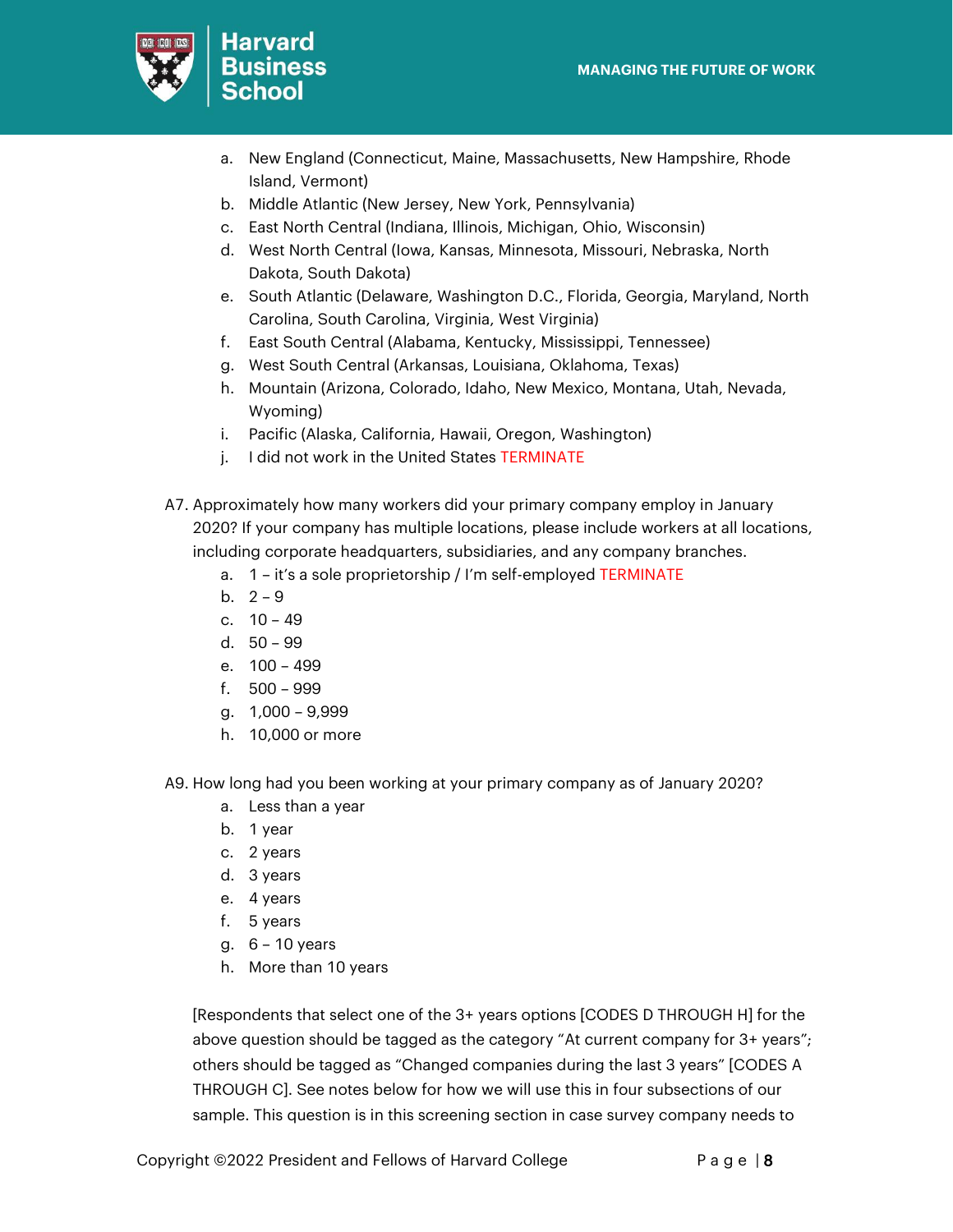

use responses to this question to fill quota for these category segments so that we can do statistically significant analyses; if worker is going to be terminated out of survey we want that to happen as soon as possible so we are not wasting their time answering more questions than will be used.]

- A10. Did you receive a promotion, a pay increase due to your job performance, or both between January 2017 and January 2020 at any company you worked at during that time (or by changing companies)?
	- a. Yes
	- b. No

[This question determines whether respondent should answer red highlighted section later in survey or green highlighted section later in survey "Experienced upward mobility" (answer "Yes" to this question) respondents should fill out the green section. "Have not experienced upward mobility" respondents should fill out the red section.]

- A11. [For respondents who say "Yes" to the above] Where did you get that pay increase or promotion?
	- a. At the primary company I worked at as of January 2020
	- b. At one of the other companies I worked at as of January 2020 (not my primary company)
	- c. At a company that I left before January 2020 (at a company I was no longer working at as of January 2020)
	- d. By leaving a previous company and taking a higher-level and/or higherpaying role at the primary company I worked at as of January 2020
	- e. By leaving a previous company and taking a higher-level and/or higherpaying role at one of the other companies I worked at as of January 2020 (not my primary company)
	- f. Other (please specify) [free text]

[Within the two main categories of "Experienced upward mobility" and "Have not experienced upward mobility" we will want to review two segments within each category of respondents, for four total segments broken out as follows:

Experienced upward mobility

"Experienced upward mobility; have been at their current company for the past three years"

> A. Respondents who answer one of the "At current company for 3+ years" responses to question 9 and answer "Yes" to mobility question 10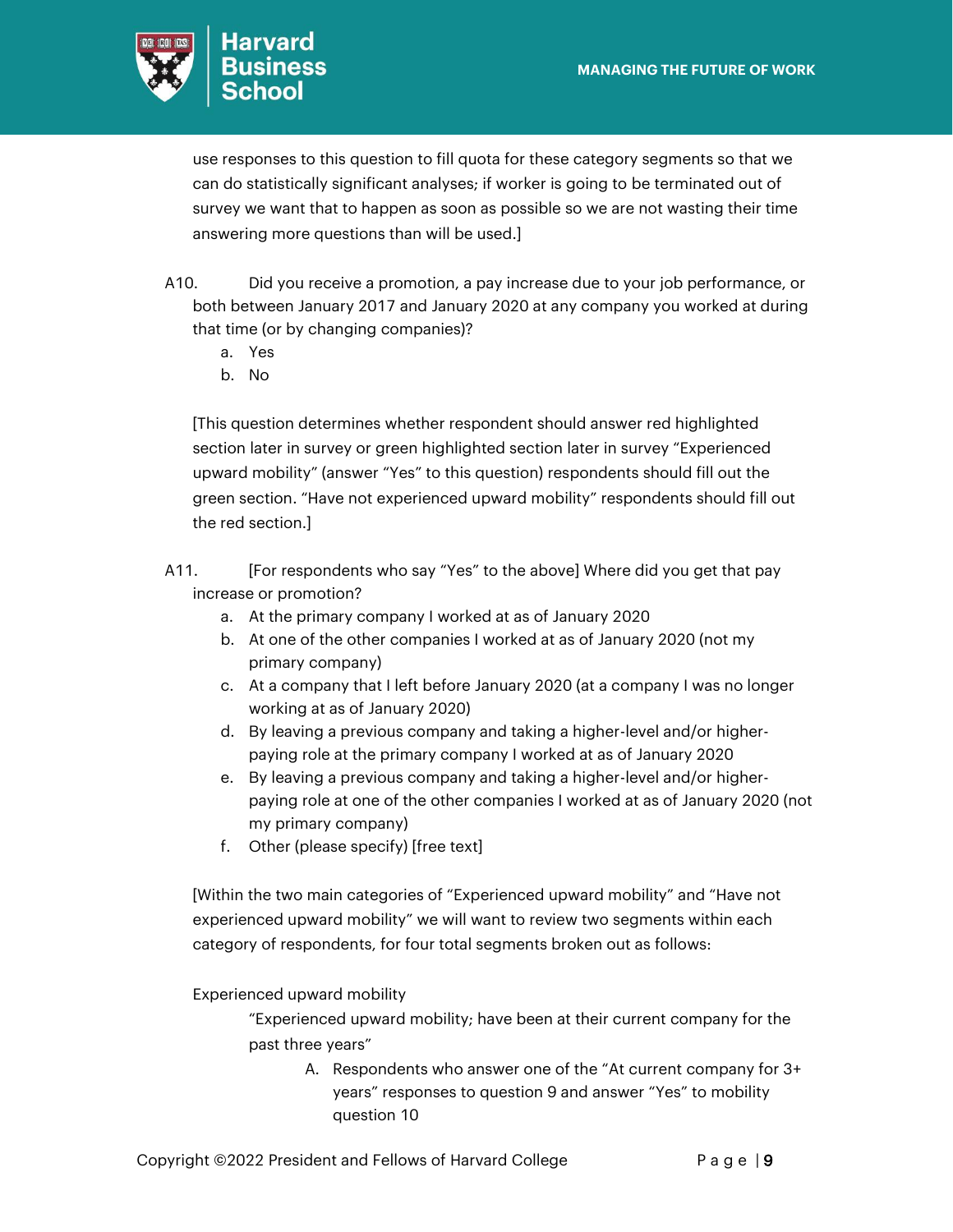

"Experienced upward mobility; have not been at their current company for the past three years"

> B. -Respondents who answer one of the "Changed companies during last 3 years" responses to question 9, answer "Yes" to mobility question 10

Have not experienced upward mobility

"Have not experienced upward mobility; have been at current company for the past three years"

> C. Respondents who answer one of the "At current company for 3+ years" responses to question 9 and answer "No" to mobility question 10

"Have not experienced upward mobility; have not been at their current company for the past three years"

> D. Respondents who answer one of the "Changed companies during last 3 years" responses to question 9 and answer "No" to mobility question 10]

## <span id="page-9-0"></span>**About you**

Thank you for completing the screening questions! Please continue filling out the survey until the final "end of survey" screen at the end of section 7 to receive your reward. We hope you will stick with this survey until the end; we are relying on your responses to help employers understand what they can do to be more helpful to workers like you!

This next section is the first of the seven core survey sections. This section includes questions about you and your employment in January 2020, prior to the emergence of COVID-19 in the United States. Please answer each of the following questions as if it were January 2020. Please answer the following questions to the best of your ability.

- B1. What is your gender? Please select all that apply
	- a. Female
	- b. Male
	- c. Prefer to self-describe: \_\_\_\_ [free text]
	- d. Prefer not to answer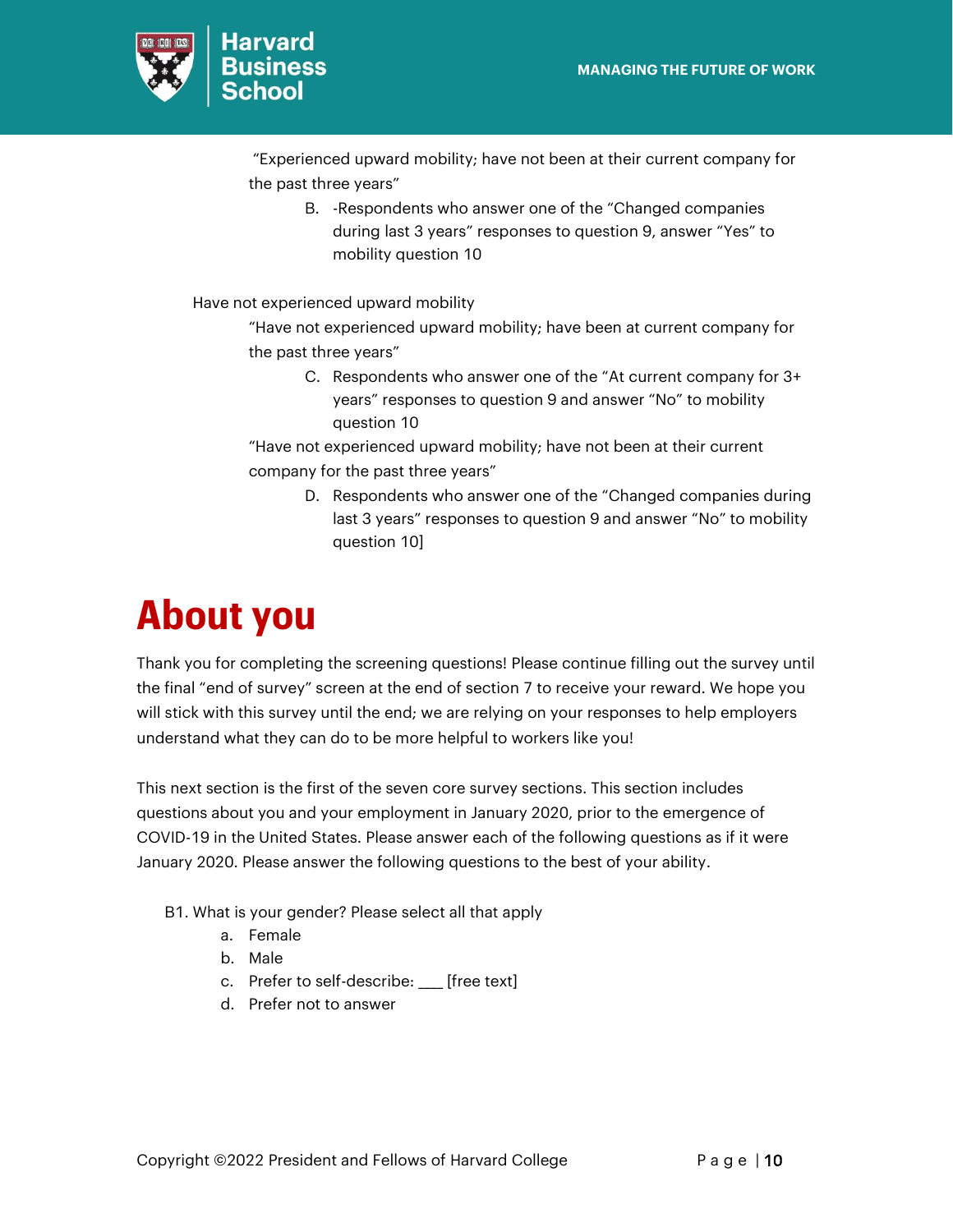

- B2. What is your race/ethnicity? Please select all that apply
	- a. Black or African American
	- b. Middle Eastern or North African
	- c. Asian or Asian American
	- d. American Indian, Alaska Native or Other Indigenous
	- e. Native Hawaiian or Other Pacific Islander
	- f. Hispanic or Latinx
	- g. White
	- h. Prefer to self-describe: \_\_\_\_ [free text]
	- i. Prefer not to answer
- B3. How would you rate your level of the following in January 2020?

| Very poor | Poor | Moderate | Fair | Excellent | I don't know |
|-----------|------|----------|------|-----------|--------------|

- a. English fluency
- b. Creativity
- c. Quantitative skills (i.e., the ability to use data and numbers)
- d. Relationship-building skills (i.e., the ability to build strong relationships with people)
- e. Communication skills (i.e., the ability to clearly convey information to another person)
- f. Critical thinking skills (i.e., the ability to evaluate an issue and understand the connection between different ideas)
- g. Problem-solving skills (i.e., the ability to collect information and solve problems based on that information)
- h. Teamwork/collaboration skills (i.e., the ability to work well with others on a team)
- i. People leadership skills (i.e., the ability to manage other team members)
- j. Technical skills specific to your role (i.e., knowledge of certain equipment, systems, or tools)
- k. Physical skills (i.e., strength, physical endurance)
- l. Prefer not to answer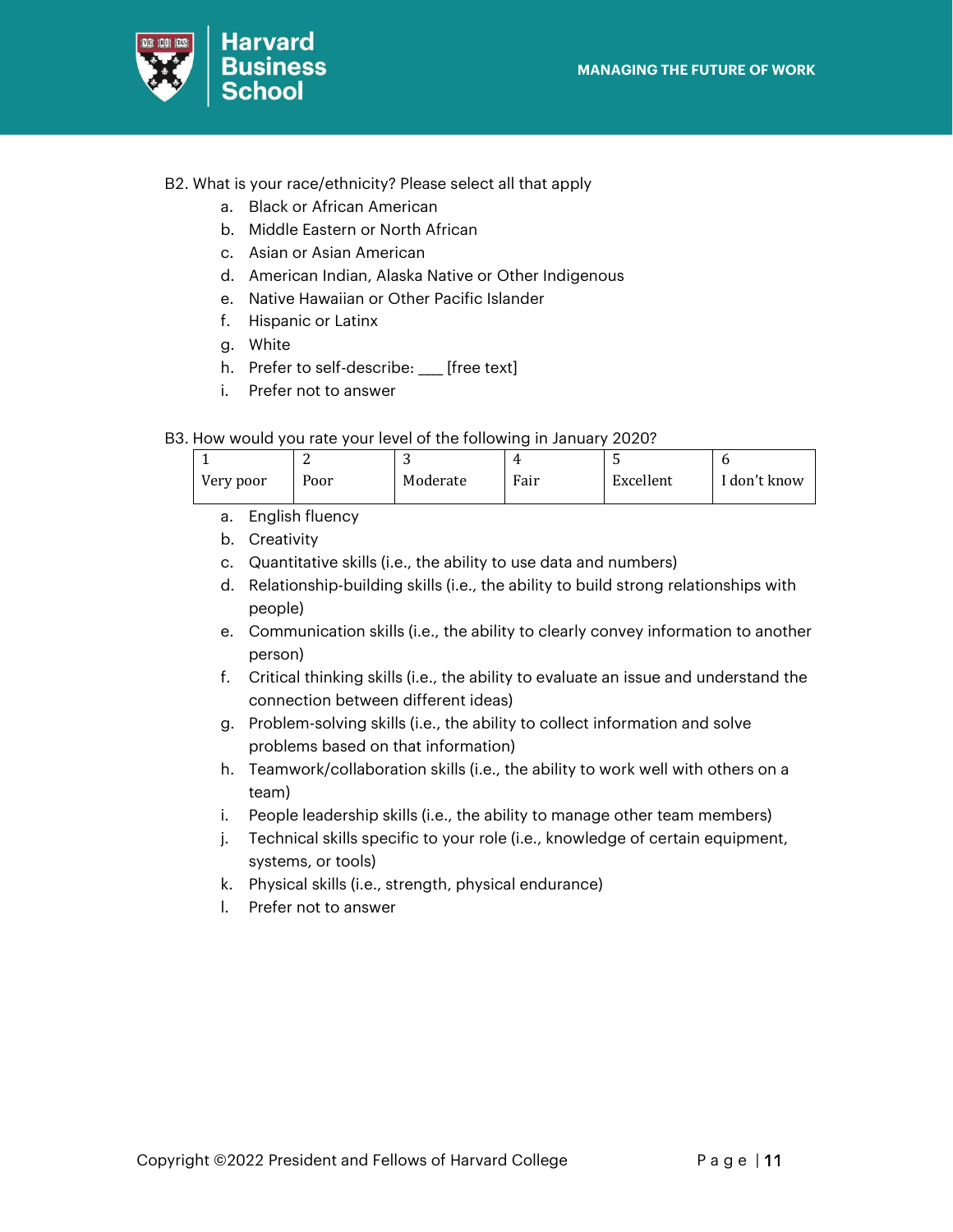

- B4. To provide a more complete picture of the personal challenges that can limit upward mobility, please mark whether any of the following apply: [checkbox format]
	- a. I have a disability
	- b. I have criminal convictions
	- c. I have a history of drug and/or alcohol abuse
	- d. I am currently (as of January 2020) subject to wage garnishment [hover-over definition: "Wage garnishment occurs when a court issues an order requiring the employer to withhold a certain amount of the employee's paycheck and send it directly to the person or institution to whom they owe money"]
	- e. I have experienced homelessness
	- f. I have other personal challenges (please specify—examples could include exposure to trauma and/or violence, intensive caregiving responsibilities, and so on) [free text]
	- g. None of the above
	- h. I prefer not to answer

We will keep all information you provide strictly confidential.

- B5. What is your first language (i.e., the language you first learned to speak)? (Please select all that apply if you learned more than one language at the same time)
	- a. English
	- b. Arabic
	- c. Burmese
	- d. Cambodian
	- e. Cantonese
	- f. Cape Verdean Creole
	- g. French
	- h. Greek
	- i. Hmong
	- j. Haitian-Creole
	- k. Italian
	- l. Korean
	- m. Mandarin
	- n. Portuguese
	- o. Russian
	- p. Somali
	- q. Spanish
	- r. Toishanese
	- s. Vietnamese
	- t. Other (please specify) [free text]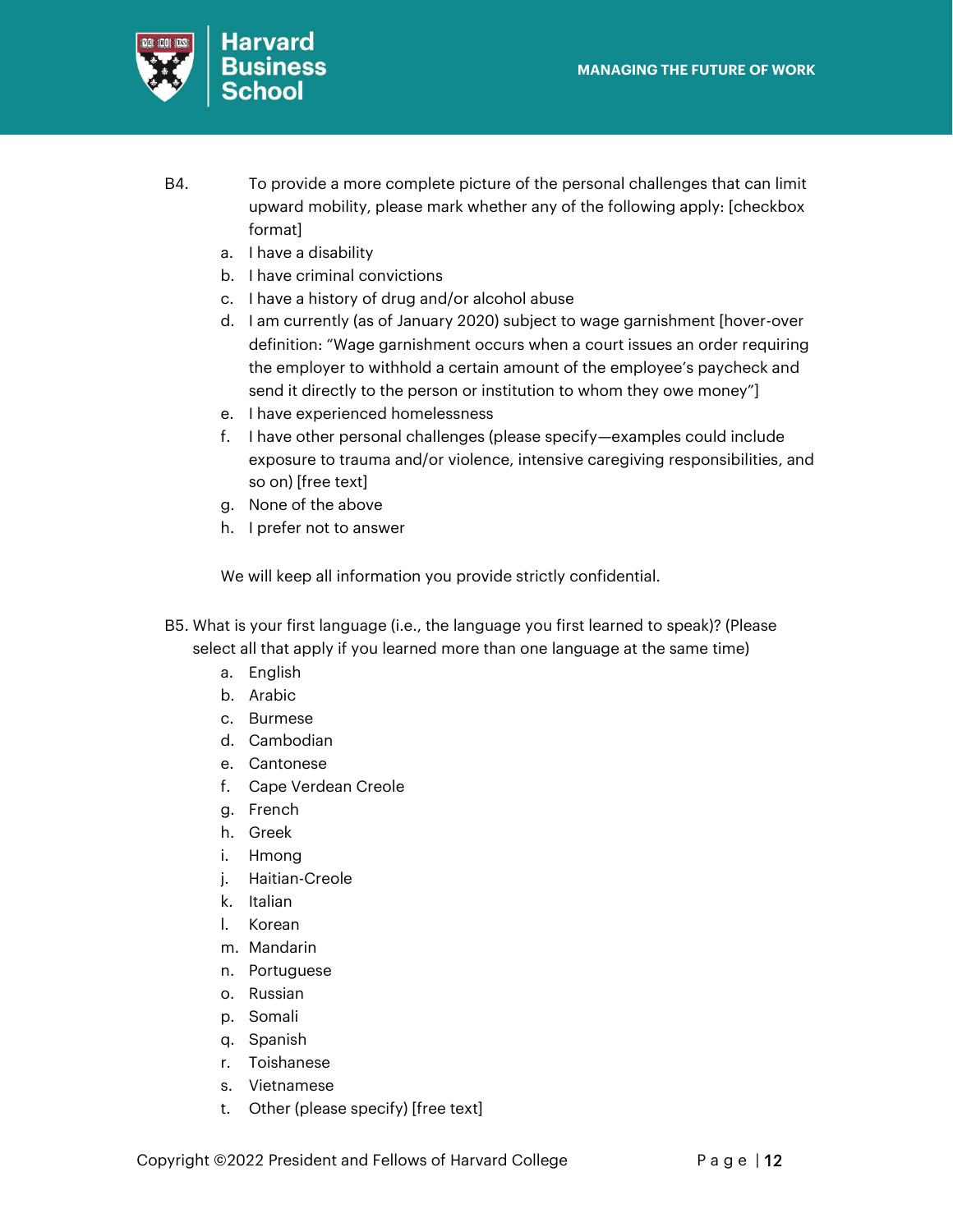

B6. Are you a U.S. citizen?

- a. Yes
- b. No
- c. Prefer not to answer
- B7. [If No to U.S. citizen] When you moved to the United States to live, what was your immigration status?
	- a. Immediate relative or family-sponsored permanent resident
	- b. Employment-based permanent resident
	- c. Other permanent resident
	- d. Granted refugee status or granted asylum
	- e. Non-immigrant (e.g., diplomatic, student, business, or tourist visa)
	- f. Other
	- g. Prefer not to answer
- B8. [If non-citizen in the question two above this and if non-permanent arrival (the first three answer choices) in the question directly above this] Has your status been changed to permanent resident? [For analysis purposes, those who answer "No" to this question should be tagged as "potential unauthorized immigrant or still waiting on paperwork"]
	- a. Yes
	- b. No
	- c. Prefer not to answer
- B9. Did you submit a resume when you initially applied for the primary job you held in January 2020?
	- a. Yes
	- b. No
- B10. Were you a member of a union in January 2020?
	- a. Yes
	- b. No
- B11. What was your marital status in January 2020?
	- a. Single, never married
	- b. Married or domestic partnership
	- c. Widowed
	- d. Divorced
	- e. Separated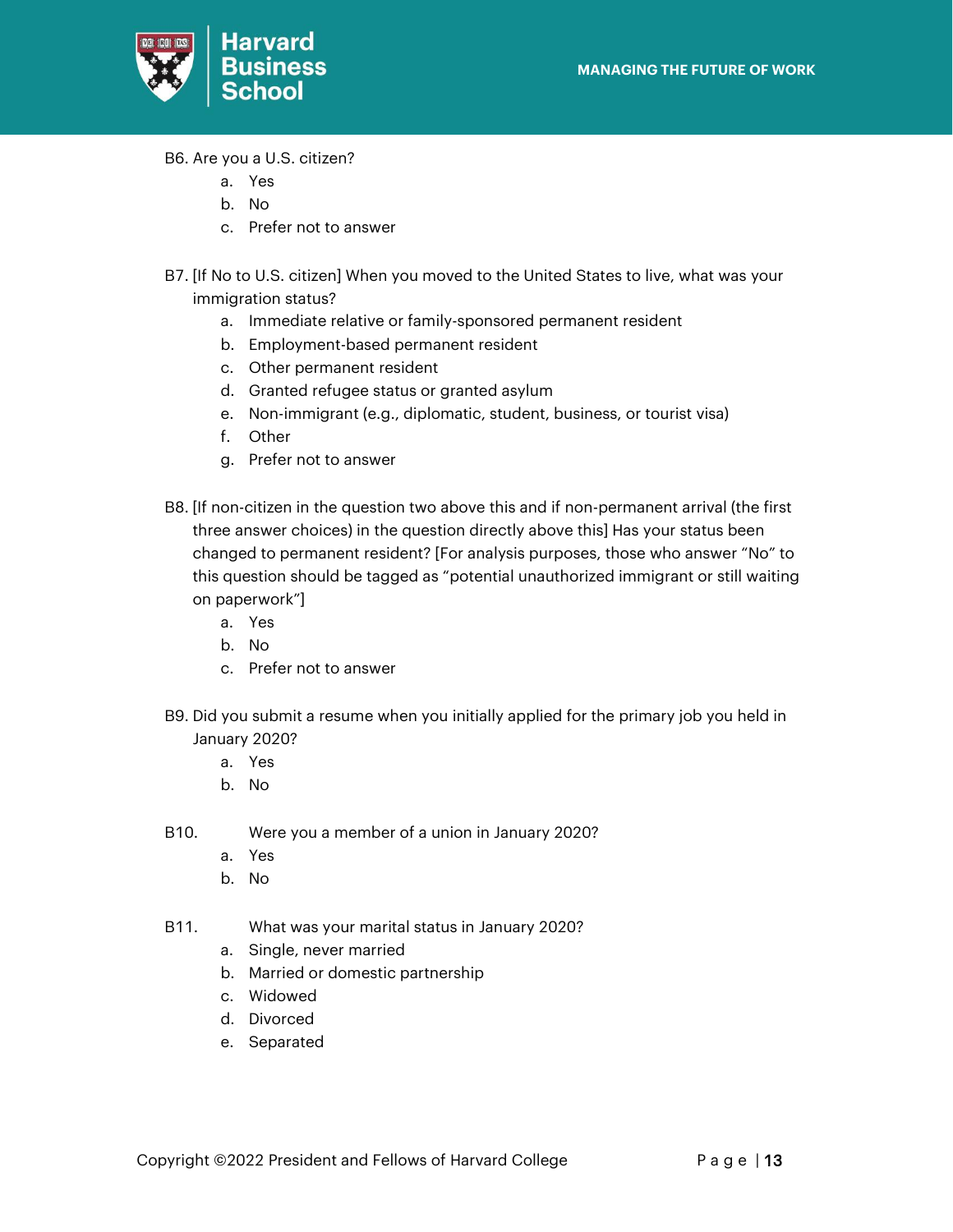

### f.

B12. How many other working adults were living in your family household in January 2020?

*If you live in a nonfamily household, meaning you live alone or share the housing unit only with nonrelatives with whom you do not share your income, please select "Zero."*

- a. Zero
- a. One
- b. Two
- c. Three
- d. Four
- e. Five or more
- B13. How many non-working dependent adults (i.e., age 18 or older) were you supporting in January 2020?
	- a. Zero (no non-working dependent adults)
	- b. One
	- c. Two
	- d. Three
	- e. Four
	- f. Five or more
- B14. How many dependent children (i.e., under age 18) were you supporting in January 2020?
	- a. Zero (no dependent children)
	- b. One
	- c. Two
	- d. Three
	- e. Four
	- f. Five or more
- B15. What was your family household's average total annual income from paid work (i.e., income from all working adults in your family household) in January 2020?

*If you live in a nonfamily household, meaning you live alone or share the housing unit only with nonrelatives with whom you do not share your income, please select your total personal income.*

- a. Less than \$20,000
- b. \$20,000 to \$29,999
- c. \$30,000 to \$39,999
- d. \$40,000 to \$69,999
- e. \$70,000 to \$99,999
- f. Over \$100,000

Copyright ©2022 President and Fellows of Harvard College P a g e | 14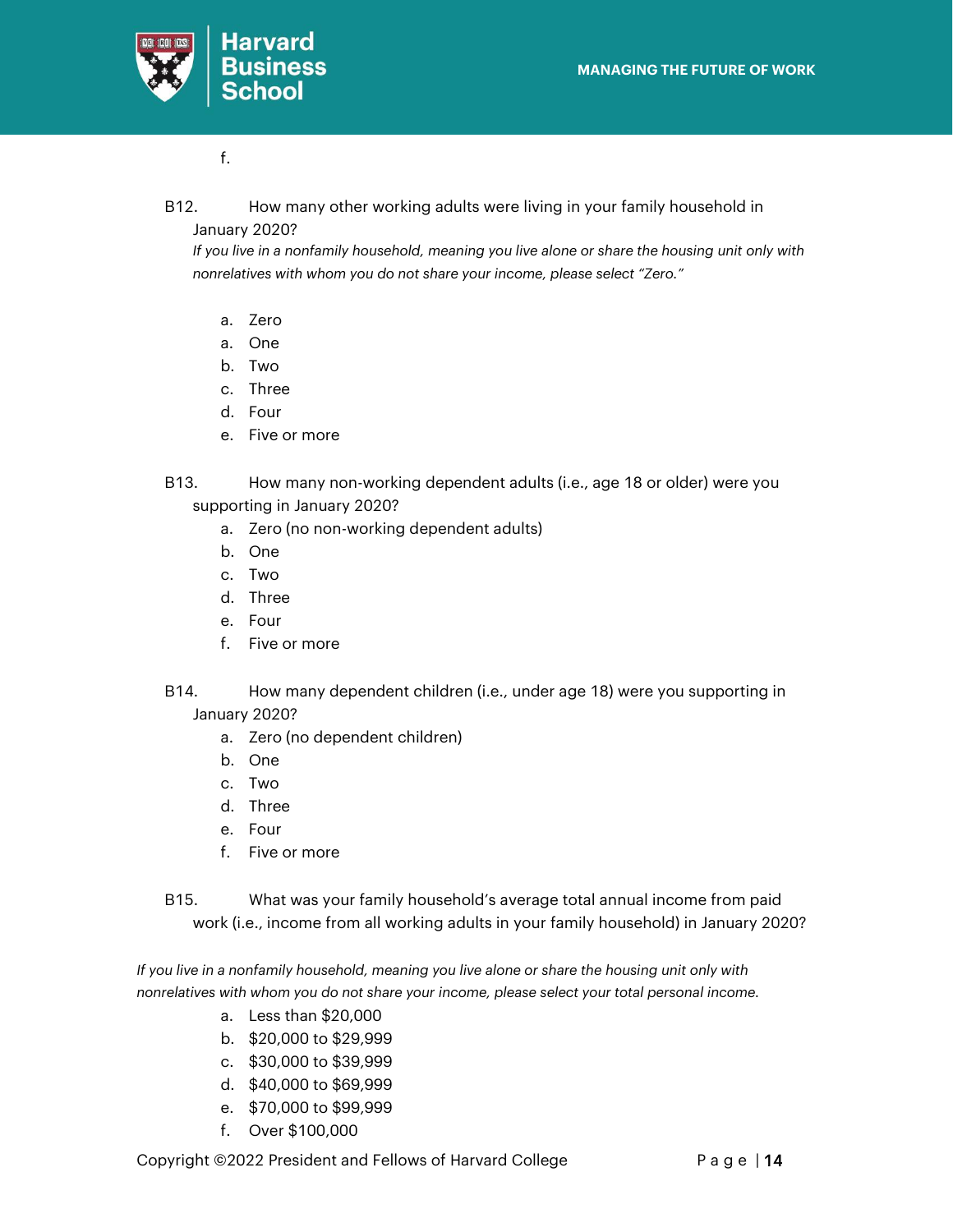

# <span id="page-14-0"></span>**Your employment**

Thank you for completing section one! Please continue with the survey until the end—all of your responses help us understand the situations of workers like yourself, and we want you to get your special reward upon completion! Thank you for taking the time to fill out this survey.

This second core section asks about you and your employment situation in January 2020, prior to the emergence of COVID-19 in the United States. Please answer the following questions to the best of your ability.

## **YOUR PRIMARY COMPANY AS OF JANUARY 2020 REMINDER**

When answering questions about your company in this survey, please answer about the company you worked at in January 2020, prior to the emergence of COVID-19 in the United States. If you were working at multiple companies in January 2020, please answer the questions about the *primary* company you worked at, meaning the company you worked the most hours at each week.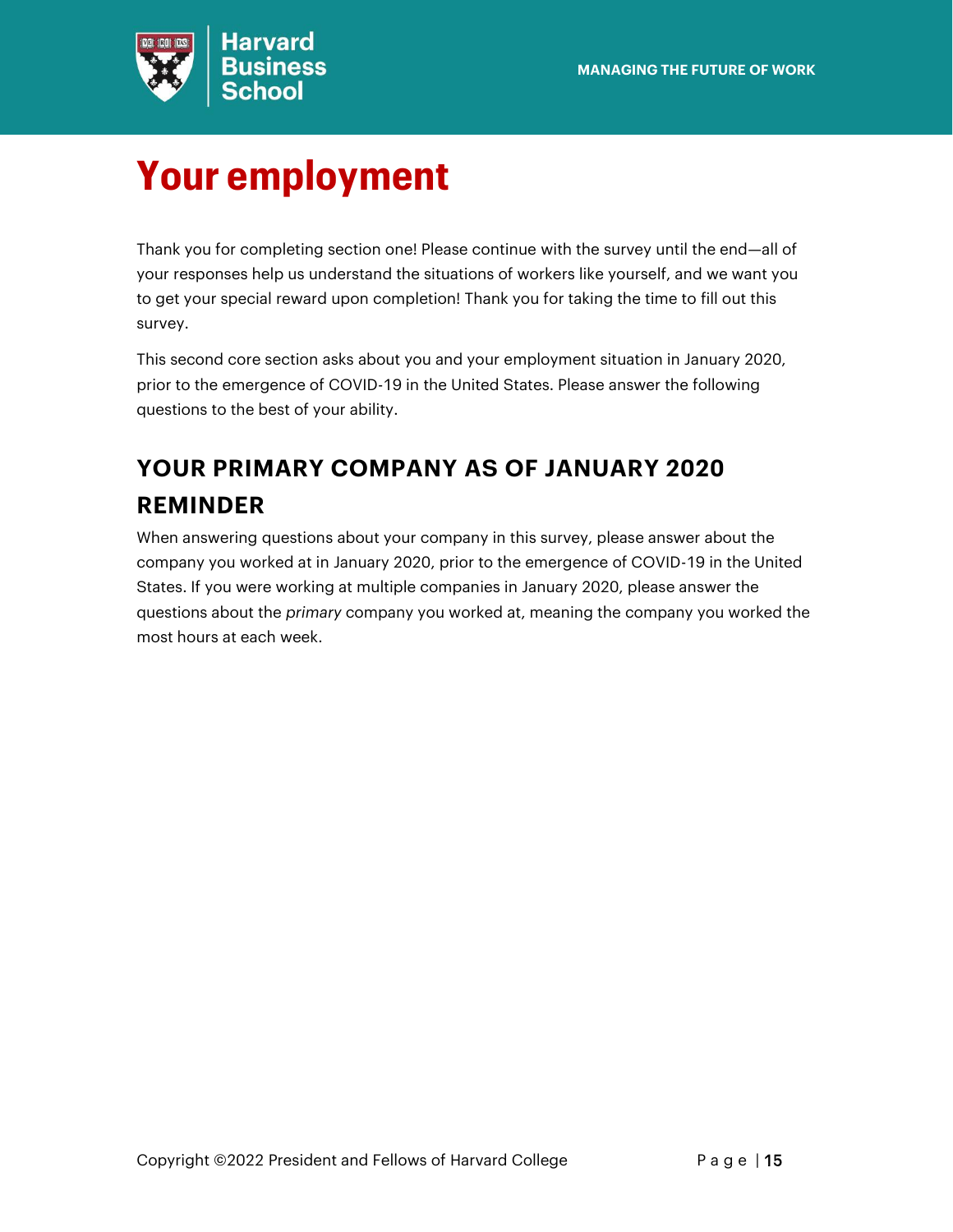

- C1. What best describes the industry of your primary company in January 2020?
	- a. Accommodation and Food Services
	- b. Administrative and Support (e.g., office and building support services, cleaning, security)
	- b2. Waste Management and Remediation Services
	- c. Agriculture, Forestry, Fishing and Hunting
	- d. Arts, Entertainment, and Recreation
	- e. Construction
	- f. Educational Services
	- g. Finance and Insurance
	- h. Health Care and Social Assistance
	- i. Information
	- j. Management of Companies and Enterprises
	- k. Manufacturing
	- l. Mining, Quarrying, and Oil and Gas Extraction
	- m. Professional, Scientific, and Technical Services
	- n. Public Administration
	- o. Real Estate and Rental and Leasing
	- p. Retail Trade
	- q. Transportation and Warehousing
	- r. Utilities
	- s. Wholesale Trade
	- t. Other Services (except Public Administration) (e.g., personal care services, repair and maintenance)
- C2. What was your primary occupation in January 2020? "Occupation" here refers to the general type of role you worked in, rather than a specific "job," which is a specific role within a company.

Please begin typing; the form will start to populate a list of suggested occupations based on your input. If you cannot find your exact occupation title, please select a title similar to your occupation. For example, a frontline fast food worker may be called a "team member" at some restaurants, but to find their occupation they should type in "Food" and they will find "Combined Food Preparation and Serving Workers, Including Fast Food," the occupation that fits with their general type of role. If you cannot find any titles similar to your occupation, you may use the "Other" text box to type in your occupation.

- a. Retail Salespersons
- b. Customer Service Representatives
- c. First-Line Supervisors of Retail Sales Workers
- d. Laborers and Freight, Stock, and Material Movers, Hand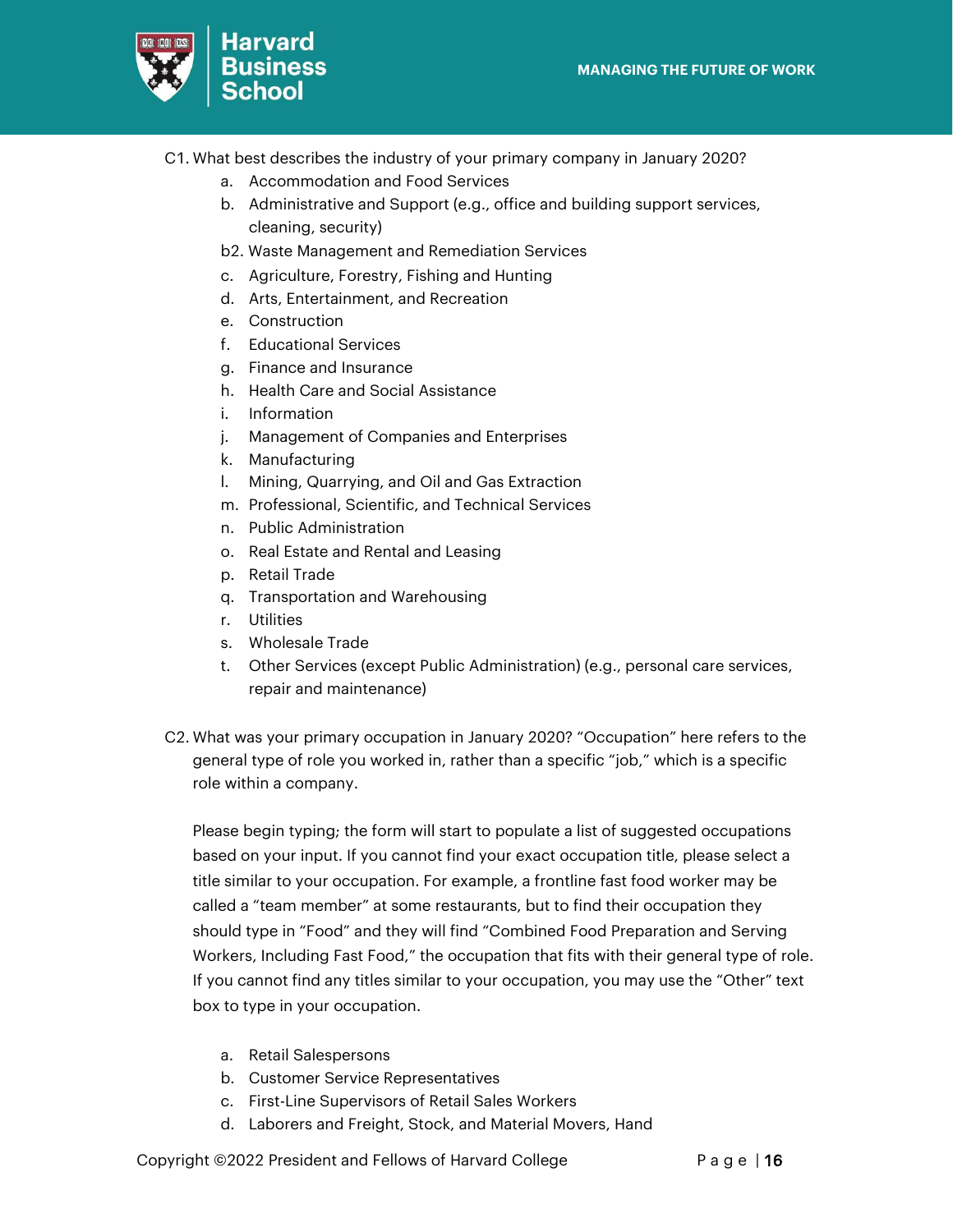

- e. Secretaries and Administrative Assistants, Except Legal, Medical, and Executive
- f. Combined Food Preparation and Serving Workers, Including Fast Food
- g. Stock Clerks and Order Fillers
- h. Maintenance and Repair Workers, General
- i. Nursing Assistants
- j. Cooks, Restaurant
- k. [Full list is included for survey firm in separate attachment. It has ~200 options. This should be set up so the respondent starts typing and the answers show up, rather than displaying the whole long list at once; only the top 10 are included in this Word document to conserve space]
- l. Other (please specify your occupation here if you cannot find an occupation similar to your own by typing in the box above) [free text]

C3. What was your level at your primary company in January 2020?

- a. Entry-level
- b. Above entry-level, but not a manager
- c. Front-line manager (manager, supervisor)
- d. Middle manager (director, senior manager)
- e. Other (please specify) [free text]

C4new. [For respondents who answer "Full-time employee *and* part-time employee" or "Fulltime employee" (f or g) in A4] How many companies did you work at as a full-time employee in January 2020? Please do *not* include any freelance or gig work, which are work arrangements outside of a long-term employer-employee relationship, like working as a Lyft driver.

- f. 1
- g. 2
- h. 3 or more

*Reminder: a full-time employee at a company is one who works at that company 35 or more hours per week.*

- C4. [For respondents who answer "Full-time employee and part-time employee" or "Parttime employee" (f or h) in A4] How many companies did you work at as a part-time employee in January 2020? Please do *not* include any freelance or gig work, which are work arrangements outside of a long-term employer-employee relationship, like working as a Lyft driver.
	- a. 1
	- b. 2
	- c. 3 or more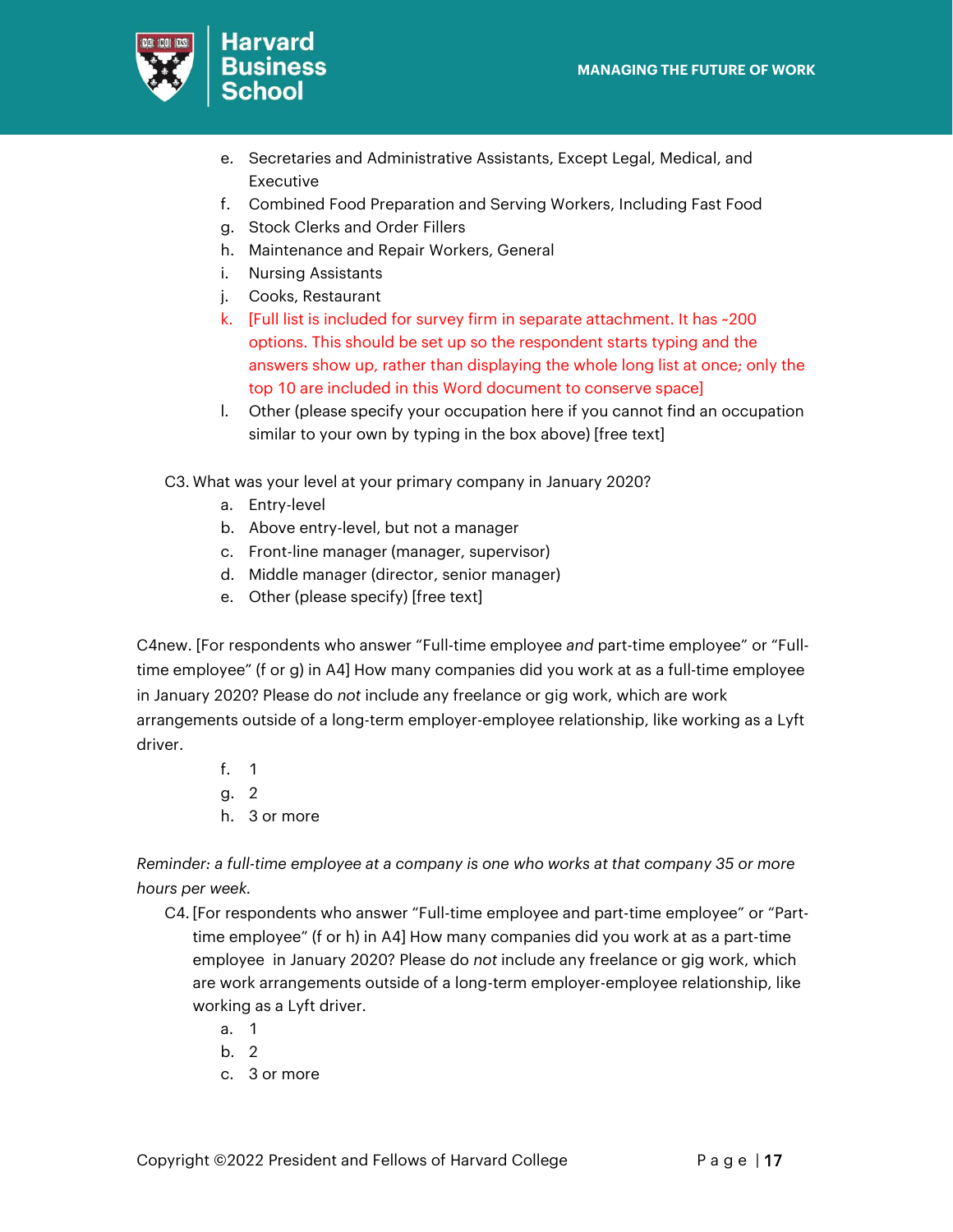

*Reminder: a part-time employee at a company is one who works at that company less than 35 hours per week.*

- C5. In addition to your part-time and/or full-time work arrangements, did you also regularly work one or more freelance or gig jobs (i.e., work arrangements outside of a long-term employer-employee relationship, like working as a Lyft driver) in January 2020?
	- a. Yes
	- b. No
- C6. How many total hours did you work per week *across all of your jobs* (including freelance or gig jobs) in January 2020?
	- a. 0-4
	- b. 5-14 hours
	- c. 15-24 hours
	- d. 25-34 hours
	- e. 35-44 hours
	- f. 45-54 hours
	- g. 55-64 hours
	- h. 65 hours or more per week
- C7. Did the primary job you had in January 2020 require you to have a certain credential (e.g., a degree or license in your field of work or a certificate for a certain skill) before you could be hired? [for this question, please include as written (the definition in the question text itself); for future instances of the word "credential" or "credentials" please set up a hover-over definition: please show the definition "A degree or license in your field of work or a certificate for a certain skill" whenever a respondent hovers over the word credential or credentials]
	- a. Yes
	- b. No
- C8. Please select the number four (4) from the response options below. (This is an attention check—thank you for carefully reviewing the questions in this survey.) [Participants who fail 2 or 3 of the 3 total attention checks should be terminated from the survey due to failure to pay attention. This is the first attention check]
	- a. 1
	- b. 2
	- c. 3
	- d. 4
	- e. 5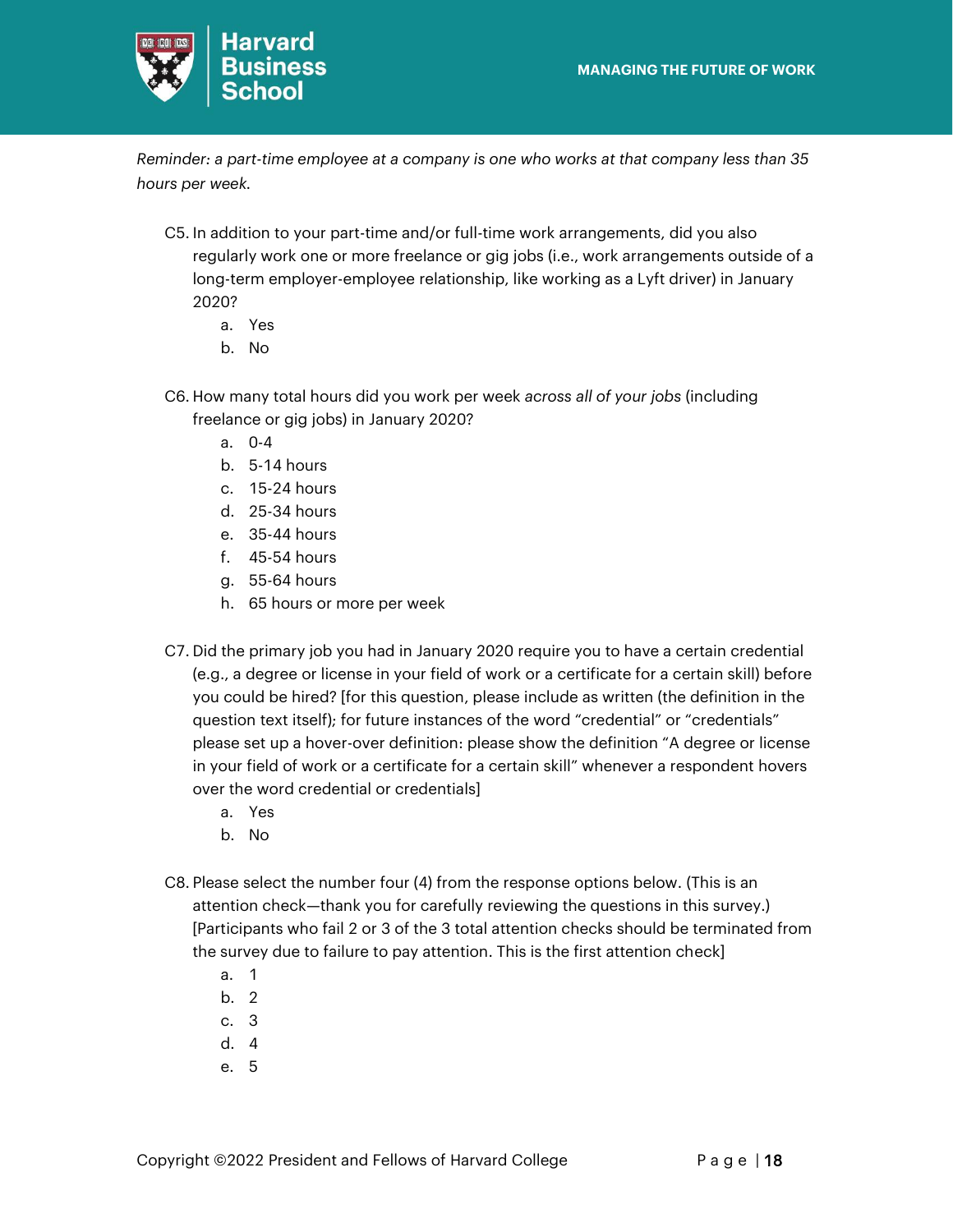

[Note: after approximately the first two weeks of survey collection, the survey team decided to remove the attention checks from the survey as they felt the quality checks Dynata was doing were sufficient]

C9. How many total years had you been working as of January 2020? Please include only the years worked when you were age 18 and above and when you were working as a full-time and/or part-time employee for most of the year.

For example, if you were a full-time student for two years and worked only over the summer and a few hours part-time each week while in school, those two years should not be included in this total number of years working.

- a. 3 years
- b. 4 years
- c. 5 years
- d. 6 10 years
- e. More than 10 years
- C10. During those working years, (beginning with age 18), how many different companies have you worked in, including the companies you worked at in January 2020?
	- a. 1
	- b. 2
	- c. 3
	- d. 4
	- e. 5
	- f. 6-10
	- g. More than 10 companies

These questions can be used to create a "company change index" (#times changed companies/#years working) as one measure of a worker's employment stability/lack thereof.]

- C11. How long had you been in your primary *job* as of January 2020?
	- a. Less than a year
	- b. 1 year
	- c. 2 years
	- d. 3 years
	- e. 4 years
	- f. 5 years
	- g. 6 10 years
	- h. More than 10 years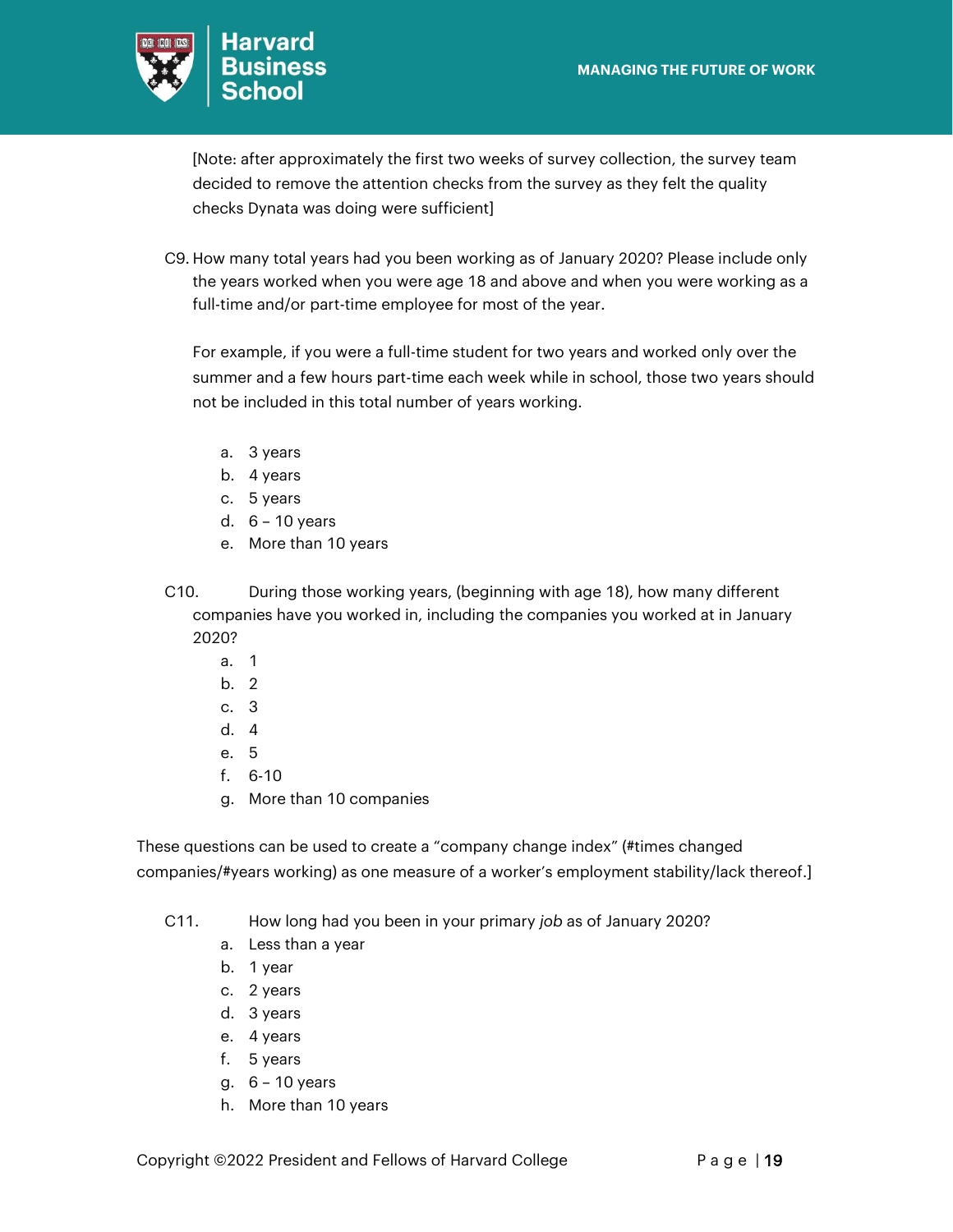

- C12. [For respondents tagged as "Changed companies during the last 3 years" (in Q A9, choices (a) through (c))] Did you change industries over the past three years before January 2020?
	- a. Yes
	- b. No
- C13. [For respondents tagged as "Changed companies during the last 3 years" (in Q A9, choices (a) through (c)) AND who answer "Yes" to Q C12] Which industry were you working in before you changed industries?
	- a. Accommodation and Food Services
	- b. Administrative and Support (e.g., office and building support services, cleaning, security)
	- b2. Waste Management and Remediation Services
	- c. Agriculture, Forestry, Fishing and Hunting
	- d. Arts, Entertainment, and Recreation
	- e. Construction
	- f. Educational Services
	- g. Finance and Insurance
	- h. Health Care and Social Assistance
	- i. Information
	- j. Management of Companies and Enterprises
	- k. Manufacturing
	- l. Mining, Quarrying, and Oil and Gas Extraction
	- m. Professional, Scientific, and Technical Services
	- n. Public Administration
	- o. Real Estate and Rental and Leasing
	- p. Retail Trade
	- q. Transportation and Warehousing
	- r. Utilities
	- s. Wholesale Trade
	- t. Other Services (except Public Administration) (e.g., personal care services, repair and maintenance)
- C14. Was your primary company's headquarters located within the U.S. or outside the U.S. in January 2020?
	- a. Within the U.S.
	- b. Outside the U.S.
	- c. I don't know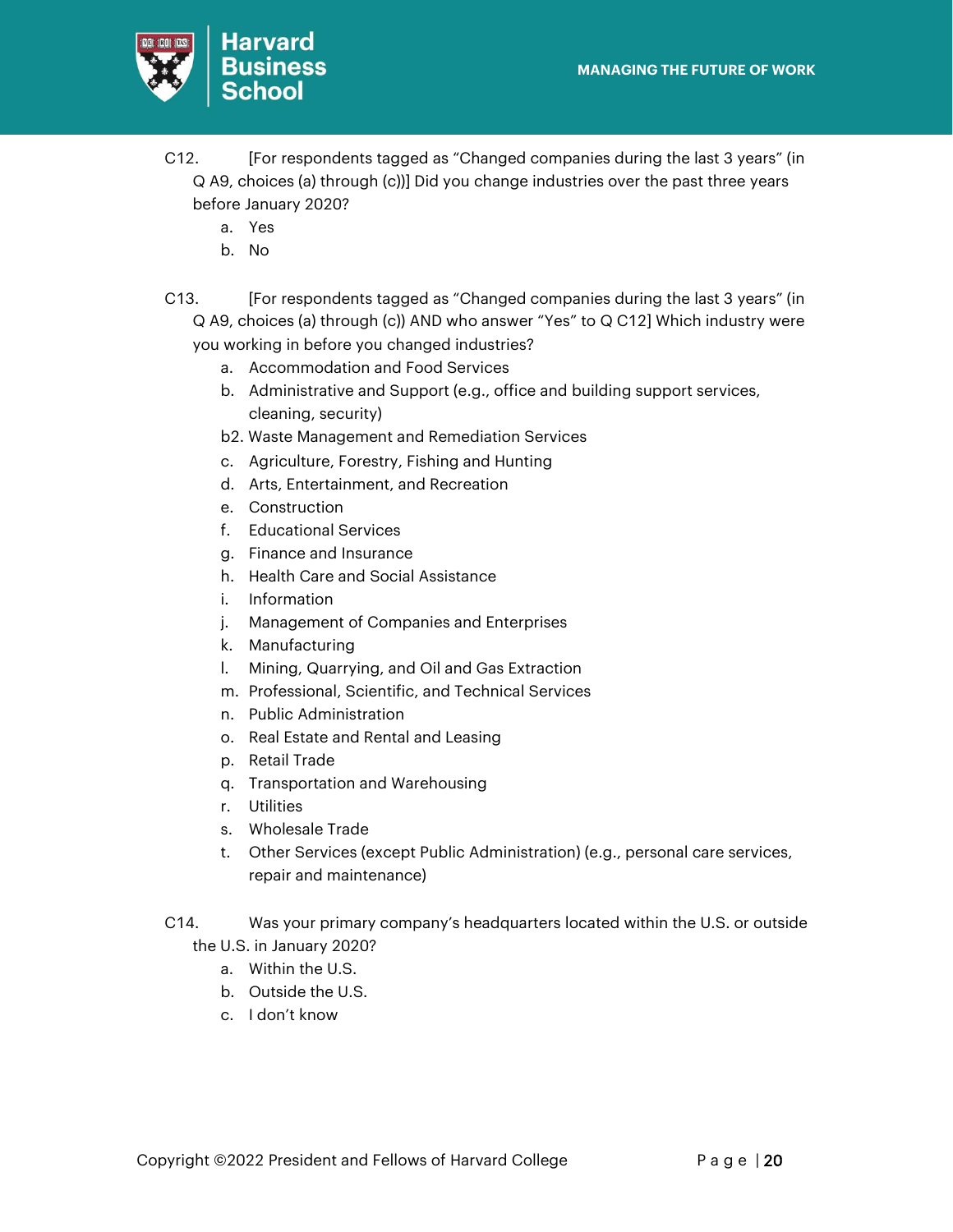

- C15. Were the majority of your primary company's workers located within the U.S. or outside the U.S. in January 2020?
	- a. Within the U.S.
	- b. Outside the U.S.
	- c. I don't know
- C16. Did your primary company have multiple locations in January 2020?
	- a. No, only one location
	- b. Yes
- C17. [If answer "Yes" to multiple locations] How many fellow workers were employed at the location you worked at in January 2020?
	- a. 1 I am the only worker at this location
	- b.  $2 9$
	- c. 10 49
	- d. 50 99
	- e. 100 499
	- f. 500 999
	- g. 1,000 9.999
	- h. 10,000 or higher
- C18. Was your primary worksite located in a primarily rural or urban area in January 2020?
	- a. Rural
	- b. Urban
	- c. I don't know

C18new. Did you typically work remotely for your primary company in January 2020?

- a. Yes
- b. No, I worked at a physical worksite with other workers from my company

C19. Did your primary company use a franchise model in January 2020? A franchise model is an arrangement in which the company owner (i.e., "parent company") gives an individual the rights to operate other locations (i.e., "franchises") of the company using the same brand, business model, and so on. For example, McDonald's uses the franchise model. McDonald's restaurants are "franchises" that are owned and operated by independent local business owners, while McDonald's corporate is the "parent company."

- a. Yes
- b. No
- c. I don't know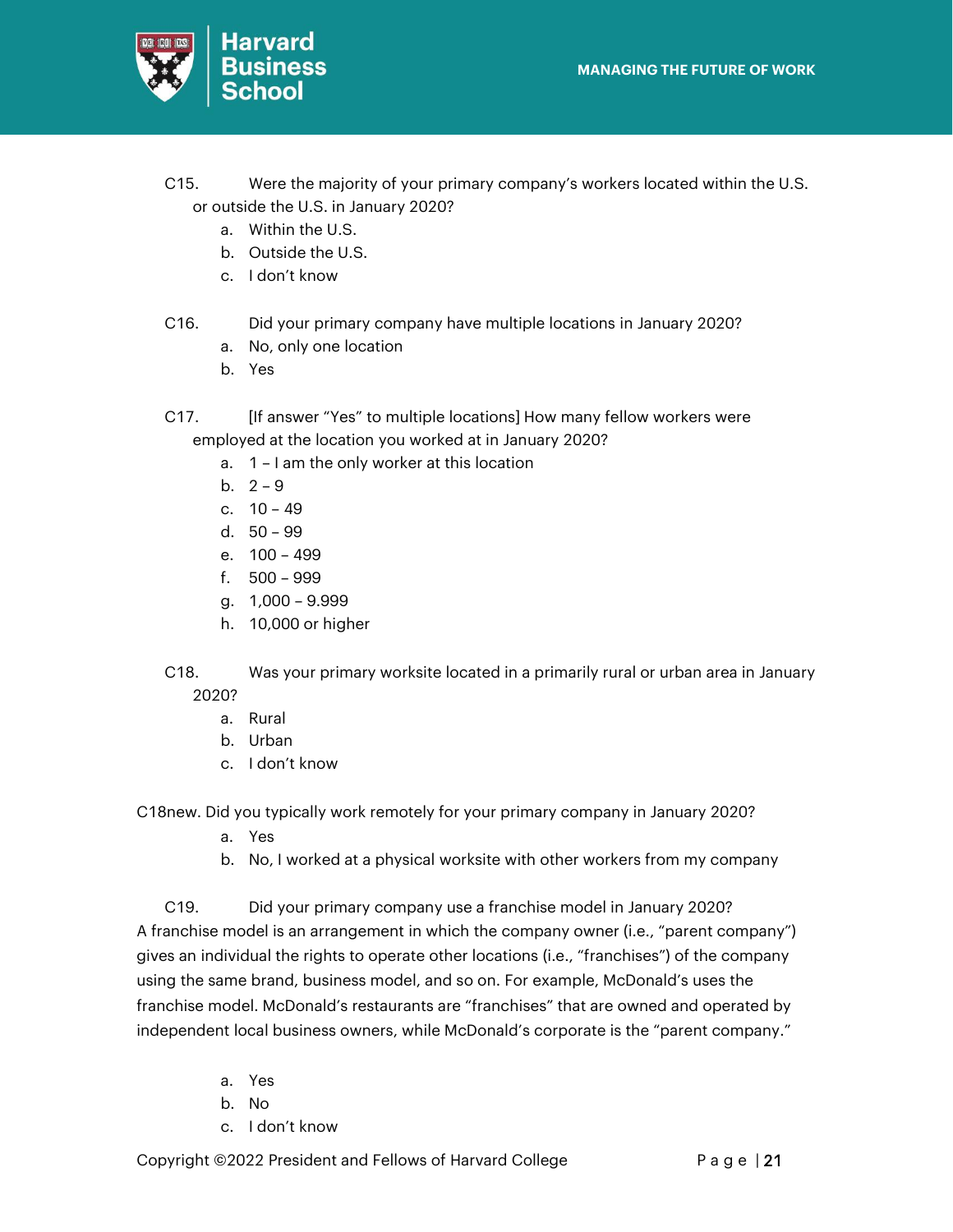

- C20. [If "yes" on prior question] Did you work at the parent company or the franchise in January 2020?
	- a. Parent company
	- b. Franchise
	- c. I don't know
- C21. How many workers, including yourself, did your manager/supervisor at your primary company supervise in January 2020?
	- a. 0 5 workers
	- b.  $6 10$  workers
	- c. 11 15 workers
	- d. 16 20 workers
	- e. 21 or more workers
	- f. I don't know

# <span id="page-21-0"></span>**Your experience with company practices**

Thank you for completing section two! When you complete this next section, you will be more than halfway done, well on your way to receiving your special reward for finishing the full survey! This next section is the longest section of the survey. Thank you for your patience as you go through this—you are making a difference in the lives of workers like you by sharing your thoughts about your company and your upward mobility. Thank you for sticking with this survey!

This third core section focuses on business practices that could help support your upward mobility. Please answer the questions in this section about the company you worked at in January 2020, prior to the emergence of COVID-19 in the United States. If you were working at multiple companies in January 2020, please answer the questions about the *primary* company you worked at, meaning the company you worked the most hours at each week.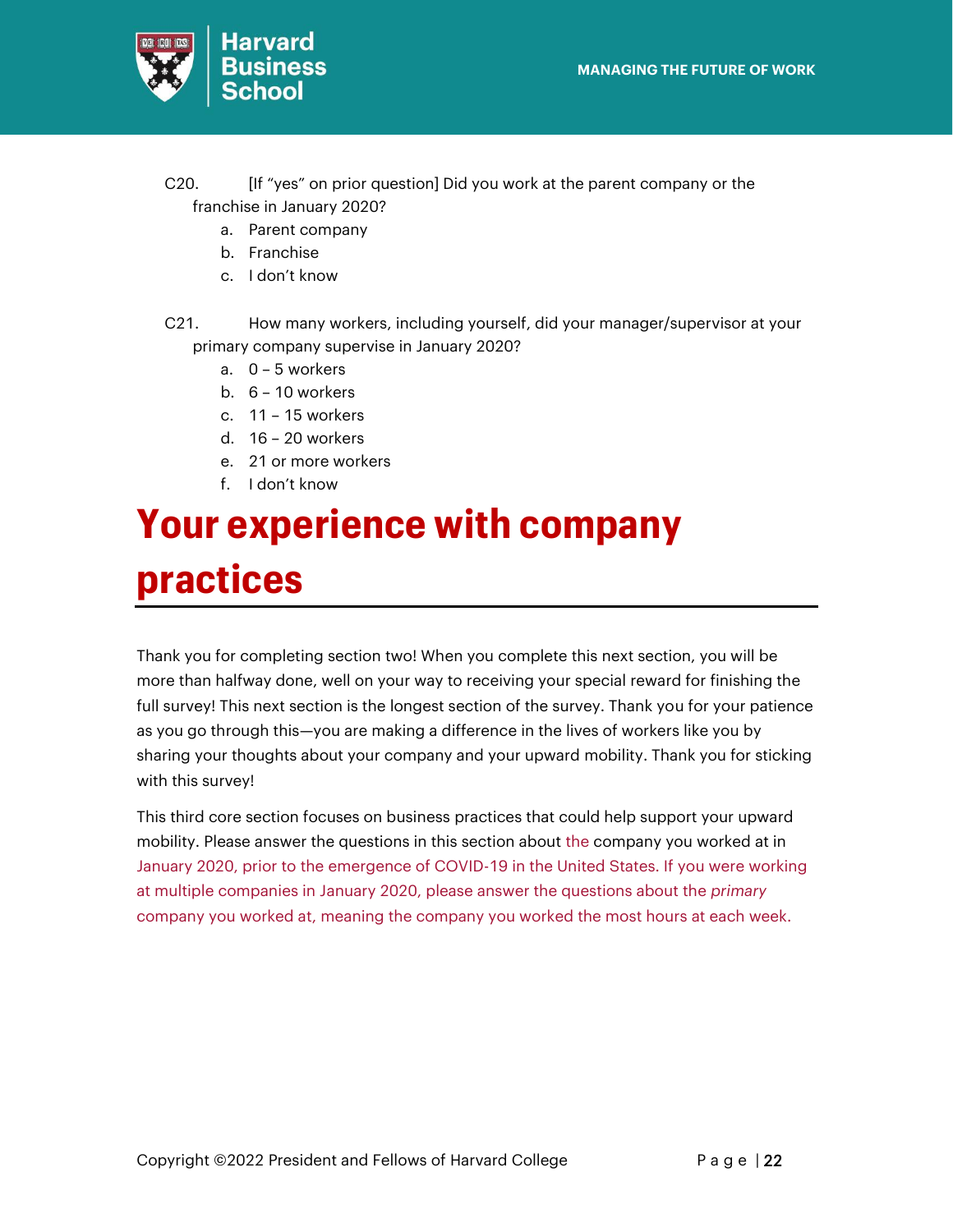

## **COMPANY PRACTICES SUB-SECTIONS**

The questions in each sub-section ask about your awareness of and experience with company practices the researchers have identified that can support the upward mobility of workers. Each sub-section includes company practices relevant to a particular stage of your time at a company:

- Pre-employment
- Hiring
- Onboarding
- On-the-job support
- Pathways for advancement
- Offboarding and post-exit

## **DEFINITION OF UPWARD MOBILITY REMINDER**

Upward mobility is an improvement in skills that enhances a worker's productivity and results in an increase in the worker's pay, a promotion, or both.

## **DEFINITION OF CAREER PATHWAYS**

We use the term career pathways to describe the opportunities for progression for workers to upgrade their skills such that the skill upgrade results in a pay increase, promotion, or both.

A career pathway is a sequence of jobs that would help a worker grow their skills so they can move up to a higher-paying position, such as the pathway of moving from a Retail Sales Associate up to a Customer Service Representative and then up to a management position like Warehouse Supervisor.

## **THE "OTHER" TEXT BOXES ARE NOT REQUIRED**

In many of the following questions, you will see an "Other" option where you have the option to type in additional information. If you do not type information into these "Other" text boxes, you do not need to select a response for the "Other" option; you can move forward to the next page without selecting a response for the "Other" option.

## **PRE-EMPLOYMENT**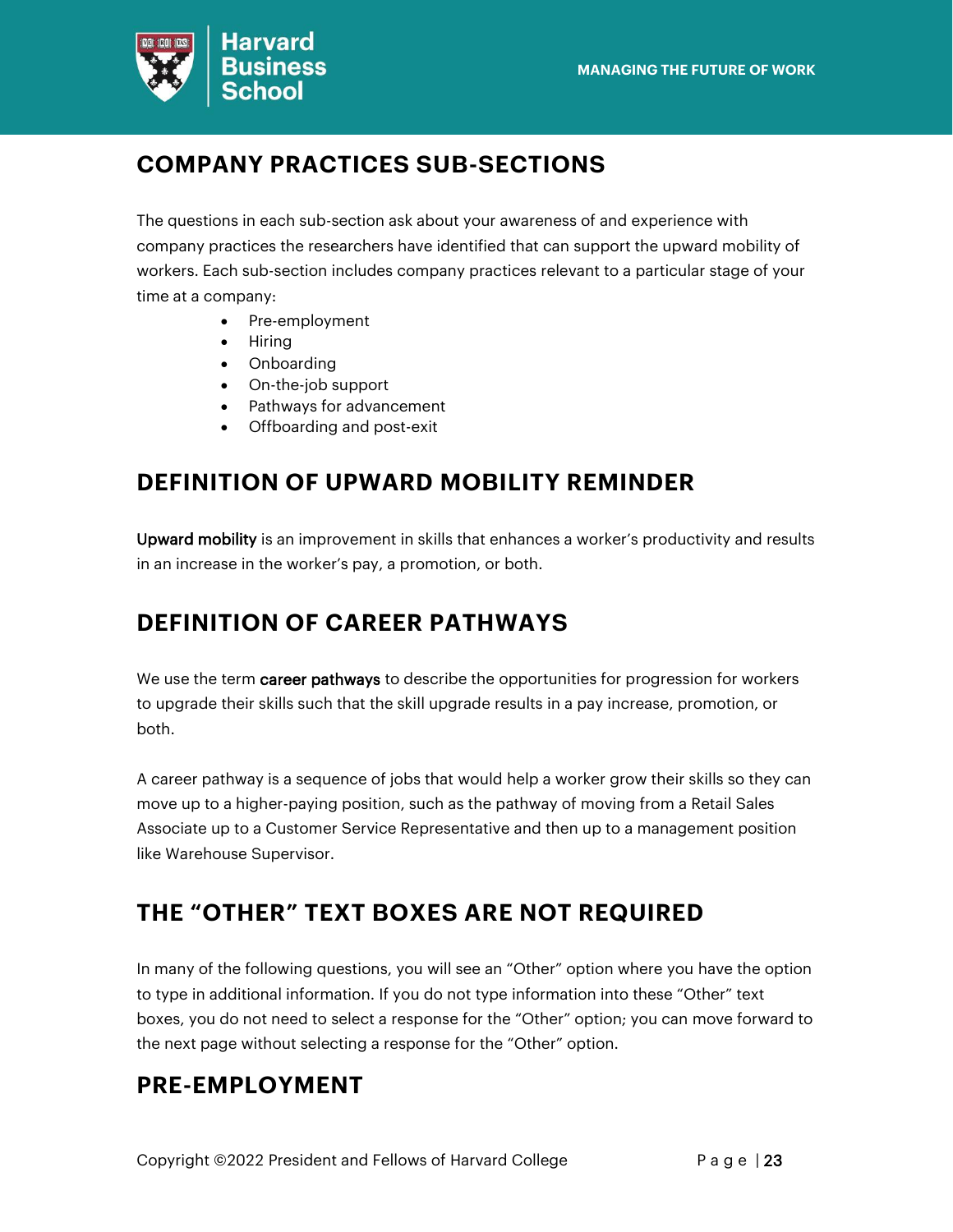

One action a company can take to support the upward mobility of workers like yourself during the pre-employment stage, before hiring, is to communicate career pathways during the recruitment process.

The questions in this section ask about actions your primary company may have taken to support your upward mobility at this stage.

## **PRE-EMPLOYMENT**

- D1. Does your primary company: [Always/Often/ Sometimes/Rarely/Never/I don't know response option for each; practice list to be randomized]
	- a. *Internally* communicate success stories of workers at my company who start at my pay level and then go on to achieve career progression within the company (i.e., share these success stories *within* my company)
	- b. *Externally* communicate success stories of workers at my company who start at my pay level and then go on to achieve career progression within the company (i.e., share these success stories *outside of* my company)
	- c. Describe the job expectations (e.g., daily responsibilities and the expectations beyond that, such as food servers being expected to clean the restrooms) *during the hiring process* for workers at my pay level
	- d. Describe career pathways *on the company website*
	- e. Describe career pathways *in job postings* for workers at my pay level
	- f. Describe career pathways *in job interviews* for workers at my pay level
	- g. Describe total compensation (i.e., pay ranges and benefits) for different roles on the career pathways *on the company website*
	- h. Describe total compensation (i.e., pay ranges and benefits) for different roles on the career pathways *in job postings* for workers at my pay level
	- i. Describe total compensation (i.e., pay ranges and benefits) for different roles on the career pathways *in job interviews* for workers at my pay level
	- j. Any other practice not listed here. Please describe: [free text]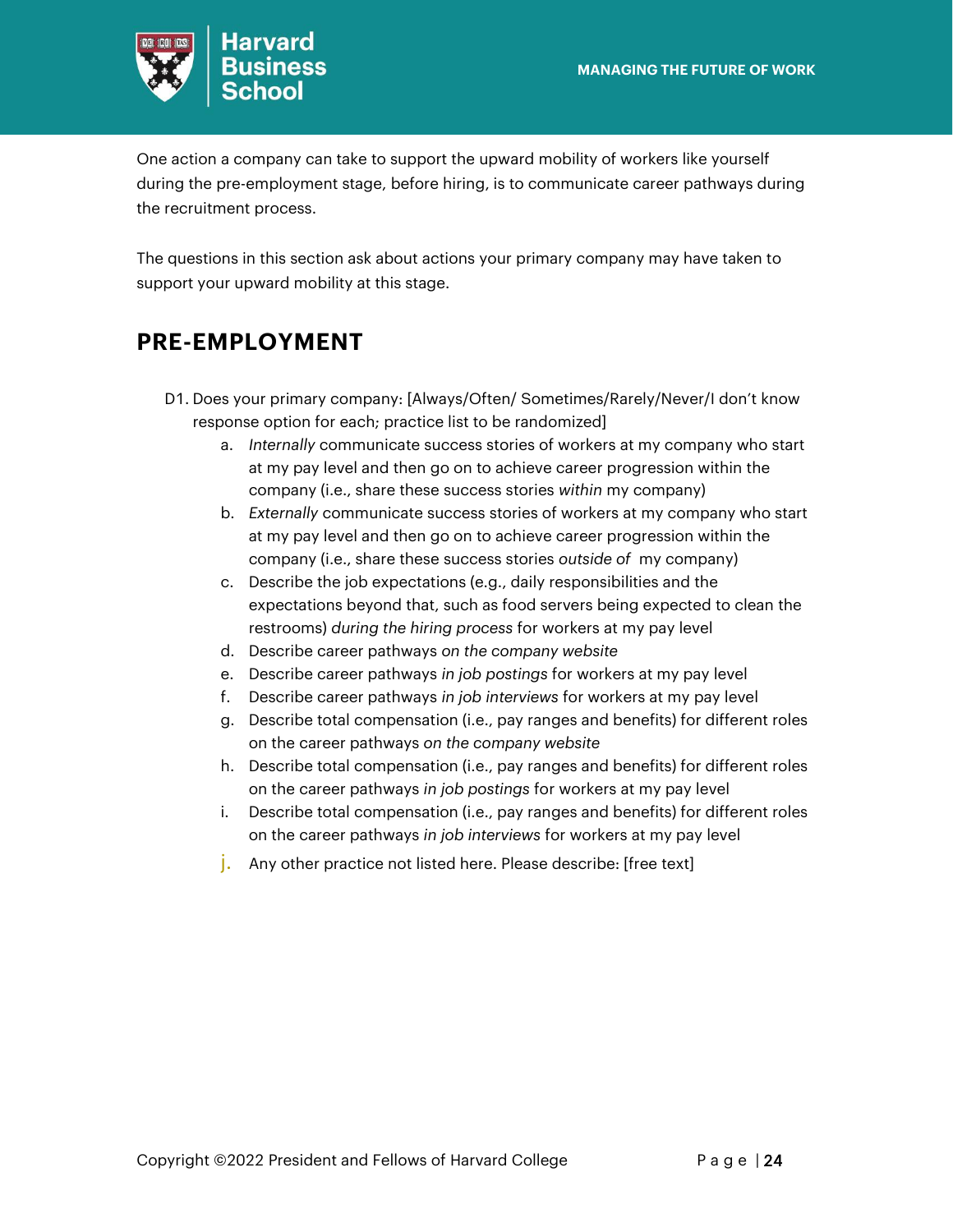

## **PRE-EMPLOYMENT**

- D2. Which of the below company practices would be helpful to your upward mobility? Please select all that you believe would be helpful to your upward mobility.
	- a. *Internally* communicating success stories of workers at my company who start at my pay level and then go on to achieve career progression within the company
	- b. *Externally* communicating success stories of worker at my company who start at my pay level and then go on to achieve career progression within the company
	- c. Describing the job expectations (e.g., daily responsibilities and the expectations beyond that, such as food servers being expected to clean the restrooms) *during the hiring process* for workers at my pay level
	- d. Describing career pathways *on the company website*
	- e. Describing career pathways *in job postings* for workers at my pay level
	- f. Describing career pathways *in job interviews* for workers at my pay level
	- g. Describing total compensation (i.e., pay ranges and benefits) for different roles on the career pathways *on the company website*
	- h. Describing total compensation (i.e., pay ranges and benefits) for different roles on the career pathways *in job postings* for workers at my pay level
	- i. Describing total compensation (i.e., pay ranges and benefits) for different roles on the career pathways *in job interviews* for workers at my pay level
	- j. [Pipe free text from previous question]

D2new. Please rank the company practices you selected as helpful. Please rank from 1="most helpful" to [insert number of practices they selected in previous question]="least helpful."

## **PRE-EMPLOYMENT**

D3. [For respondents who do not select all of the practice options above as being helpful] For the practices in this section that you do not think would be helpful to your upward mobility (listed below), why do you not think they would be helpful? Please select all that apply

[List options from the above section that respondent did *not* say were helpful here]

- a. They would not help enough to make a difference in my upward mobility
- b. I am not interested in moving up
- c. Other (please specify) [free text]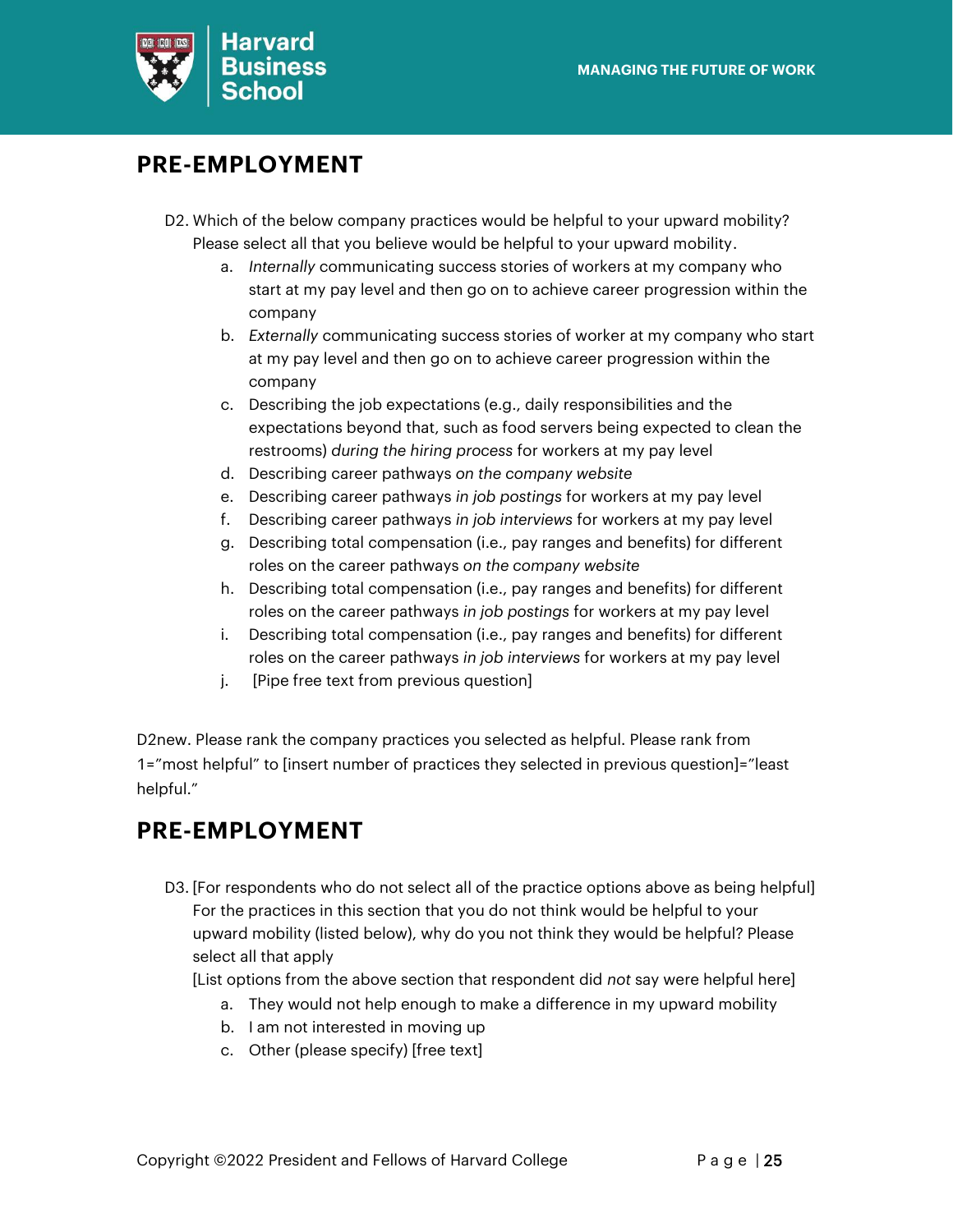

- D4. When your primary company designs practices like those described in this section, do they ever seek input from you or your coworkers (e.g., through interviews, focus groups, surveys)?
	- a. Consistently
	- b. Sometimes
	- c. Never
	- d. I don't know
	- e. Does not apply; my company has not designed any programs like those listed above

## **HIRING**

One action a company can take to support the upward mobility of workers like yourself during the hiring process is to relax unnecessary job requirements, like specific degree requirements and criminal background checks.

The questions in this section ask about actions your company may have taken to support your upward mobility at this stage.

- D5. Does your primary company: [Always/Often/ Sometimes/Rarely/Never /I don't know response option for each; practice list to be randomized] [Participants who fail 2 or 3 of the 3 total attention checks should be terminated from the survey due to failure to pay attention. This question contains the second attention check]
	- a. Relax degree requirements for jobs like mine (e.g., not requiring a four-year college degree)
	- b. Relax criminal background checks for jobs like mine (i.e., not requiring a criminal background check before workers can be hired))
	- c. Relax English language fluency requirements for jobs like mine (i.e., not requiring high levels of English language fluency before workers can be hired)
	- d. Practice skills-based job descriptions (i.e., using skills and competencies as the requirements for the job rather than a degree or credential)
	- e. Practice name-blind resume review for jobs like mine (i.e., not looking at the name of the person applying for a job when reviewing their resume)
	- f. Work with trusted community organizations (e.g., local nonprofits) to recruit candidates for jobs like mine
	- g. Please select "Never" as the response option for this statement. Thank you for your attention to this survey (this is an attention check)
	- h. Any other practice not listed here. Please describe: [free text]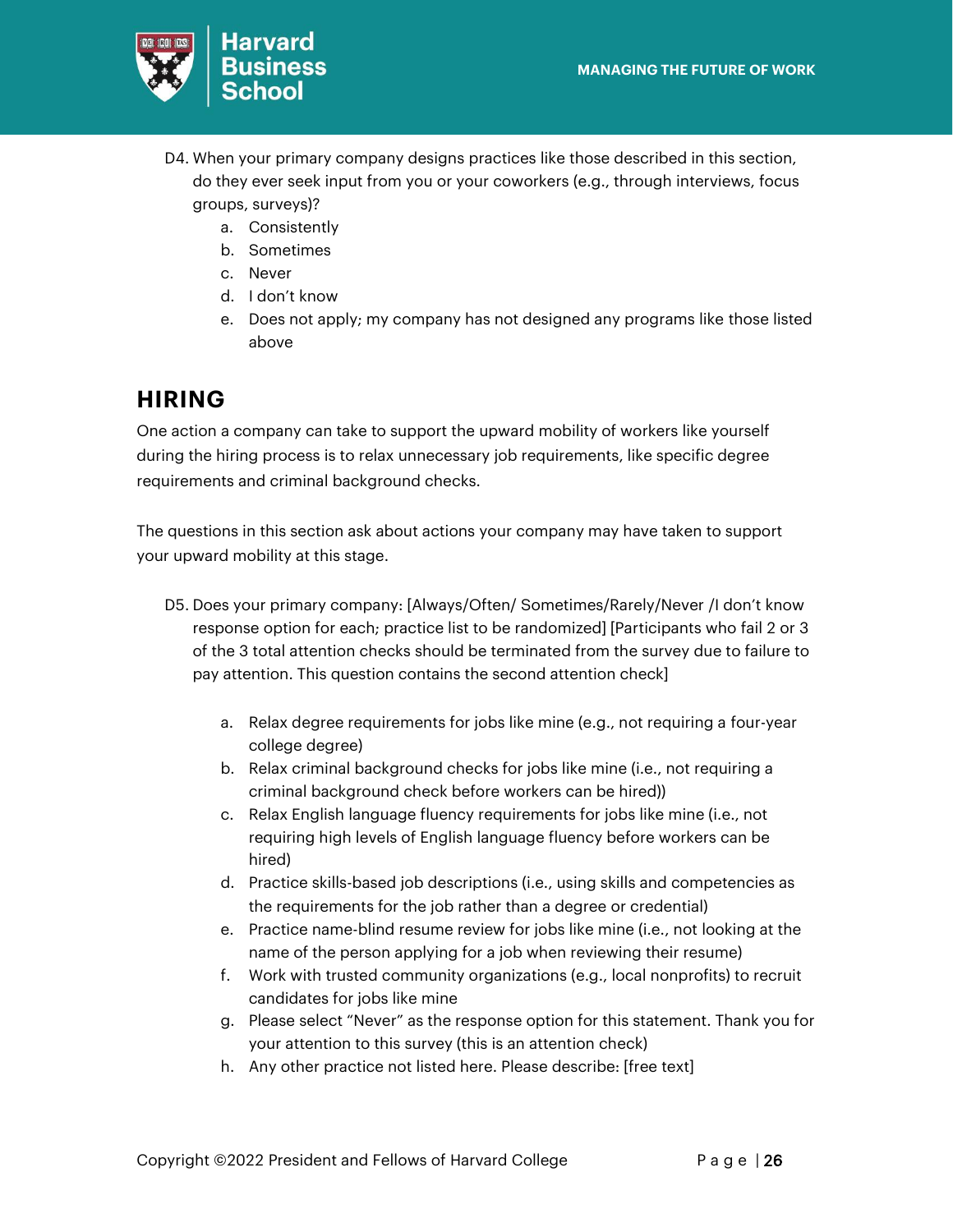

- D6. Which of the below company practices would be helpful to your upward mobility? Please select all that you believe would be helpful to your upward mobility.
	- a. Relaxing the requirement for specific degrees for jobs like mine (e.g., not requiring a four-year college degree)
	- b. Relaxing criminal background checks for jobs like mine (i.e., not requiring a criminal background check before workers can be hired)
	- c. Relaxing English language fluency requirements for jobs like mine (i.e., not requiring high levels of English language fluency before workers can be hired)
	- d. Practicing skills-based job descriptions (i.e., using skills and competencies as the requirements for the job rather than a degree or credential)
	- e. Practicing name-blind resume review for jobs like mine (i.e., not looking at the name of the person applying for a job when reviewing their resume)
	- f. Working with trusted community organizations (e.g., local nonprofits) to recruit candidates for jobs like mine
	- g. [Pipe free text from previous question]

D6new. Please rank the company practices you selected as helpful. Please rank from 1="most helpful" to [insert number of practices they selected in previous question]="least helpful."

D7. [For respondents who do not select all of the practice options above as being helpful] For the practices in this section that you do not think would be helpful to your upward mobility (listed below), why do you not think they would be helpful? Please select all that apply

[List options from the above section that respondent did *not* say were helpful here]

- a. They would not help enough to make a difference in my upward mobility
- b. I am not interested in moving up
- c. Other (please specify) [free text]
- D8. When your primary company designs practices like those described in this section, do they ever seek input from you or your coworkers (e.g., through interviews, focus groups, surveys)?
	- a. Consistently
	- b. Sometimes
	- c. Never
	- d. I don't know
	- e. Does not apply; my company has not designed any programs like those listed above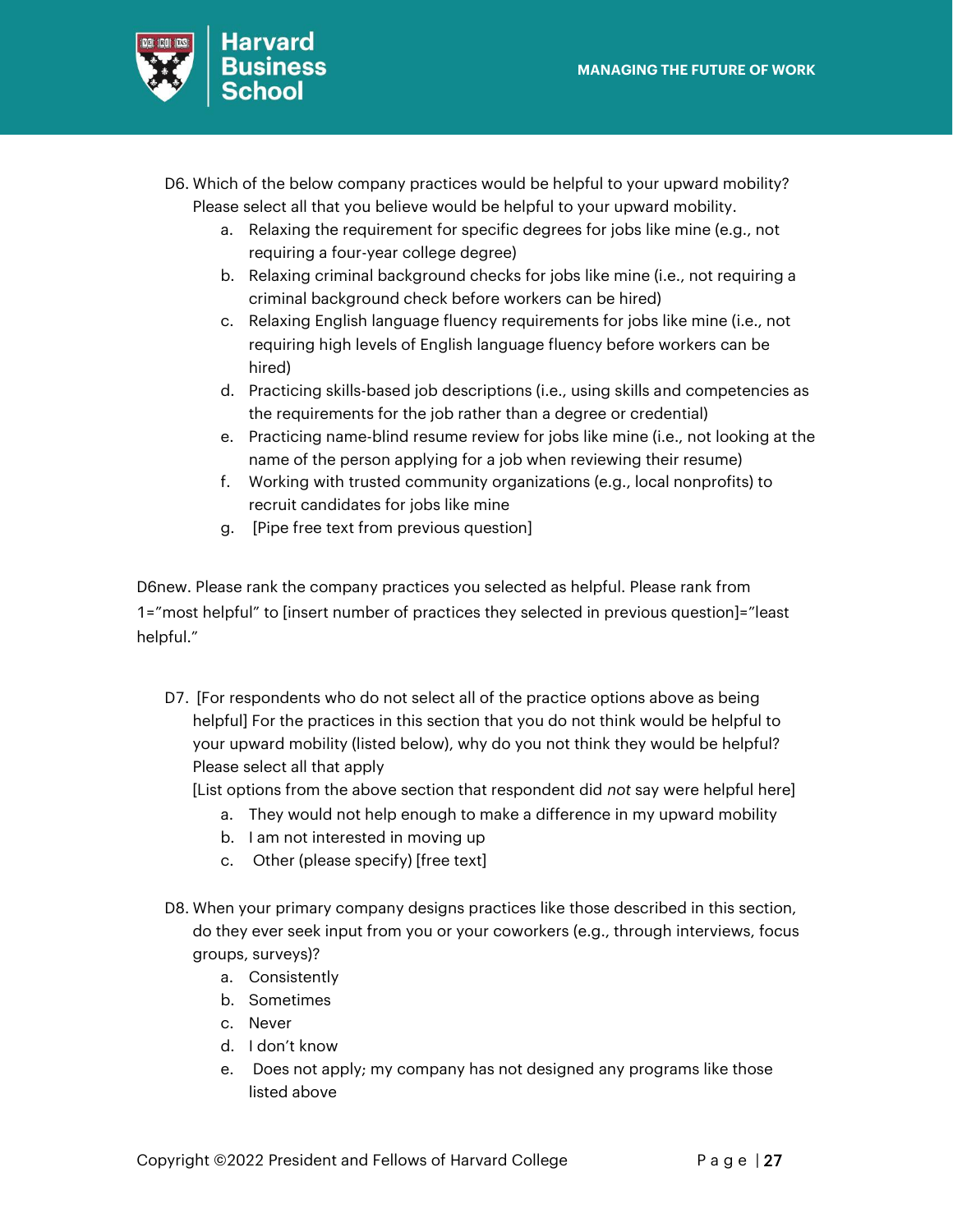

## **ONBOARDING**

## **DEFINITION OF ONBOARDING**

Onboarding is the process of bringing a new employee into an organization and helping them learn the information, tools, and skills they need to be successful in their new role.

Some actions companies can take to support the upward mobility of workers like yourself during the onboarding process are to communicate the skills, training, experience, and certifications required to move upward and to pair new workers with a mentor.

The questions in this section ask about actions your company may have taken to support your upward mobility at this stage.

## **DEFINING SOFT SKILLS**

Soft skills is a term that means the interpersonal behaviors and attributes necessary for success at work, such as the ability to communicate well with other people, teamwork, professionalism, and on-time attendance. [Anywhere else in the survey after this soft skills definition page, please have "the interpersonal behaviors and attributes necessary for success at work, such as the ability to communicate well with other people, teamwork, professionalism, and on-time attendance" show up as a hover-over definition wherever the term "soft skills" is used]

- D9. During the onboarding process, does your primary company: [Always/Often/ Sometimes/Rarely/Never/I don't know response option for each; practice list to be randomized]
	- a. Communicate upward mobility opportunities and pathways for workers at my pay level
	- b. Communicate the pay ranges at different levels of progression for workers at my pay level (e.g., what the pay range is for the job the next level above you, the job two levels above you, etc.)
	- c. Communicate expectations for soft skills required to move up for workers at my pay level
	- d. Communicate expectations for technical skills (e.g., knowledge of certain equipment, systems, or tools) required to move up for workers at my pay level
	- e. Communicate expectations for qualifications or credentials required to move up for workers at my pay level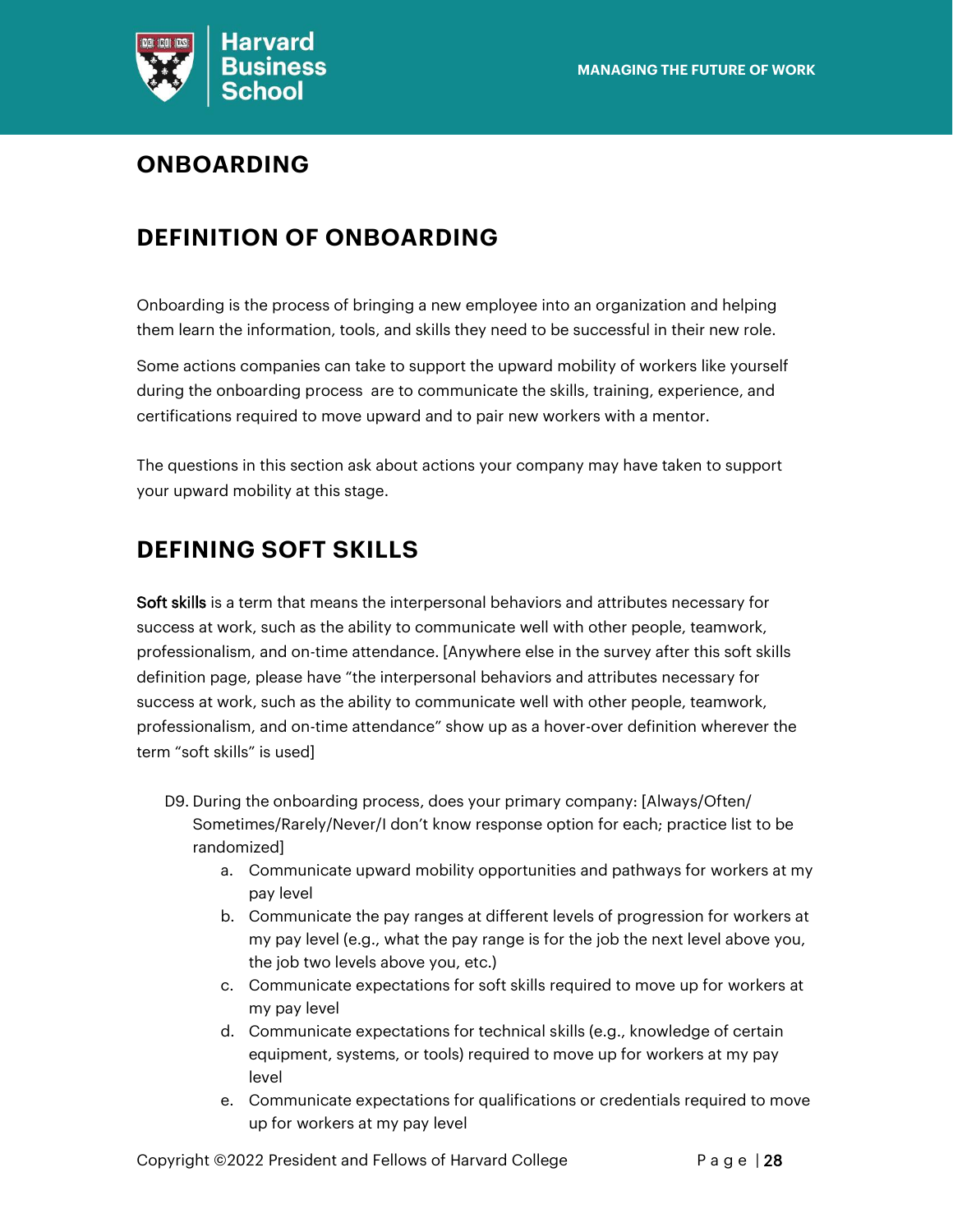

- f. Communicate how workers can obtain the skills, training, certifications, and experience required for progression for workers at my pay level
- g. Communicate how workers can request help when needed (e.g., providing a method to swap shifts in the event of an emergency) for workers at my pay level
- h. Pair new workers at my pay level with a buddy or mentor in the initial phase of employment
- i. Speak with new workers at my pay level to understand what personal circumstances might affect the worker's ability to perform as required for success (e.g., reliable transportation to work, reliable childcare, financial stability)
- j. Discuss challenges that workers at my pay level may have in moving up (e.g., skill deficiencies, care responsibilities, transportation needs, schedule concerns)
- k. Any other practice not listed here. Please describe: [free text]
- D10. Which of the below company practices would be helpful to your upward mobility (during the onboarding process)? Please select all that you believe would be helpful to your upward mobility.
	- a. Communicating upward mobility opportunities and pathways for workers at my pay level
	- b. Communicating the pay ranges at different levels of progression for workers at my pay level (e.g., what the pay range is for the job the next level above you, the job two levels above you, etc.)
	- c. Communicating expectations for soft skills required to move up for workers at my pay level
	- d. Communicating expectations for technical skills (e.g., knowledge of certain equipment, systems, or tools) required to move up for workers at my pay level
	- e. Communicating expectations for qualifications or credentials required to move up for workers at my pay level
	- f. Communicating how workers can obtain the skills, training, certifications, and experience required for progression for workers at my pay level
	- g. Communicating how workers can request help when needed (e.g., providing a method to swap shifts in the event of an emergency) for workers at my pay level
	- h. Pairing new workers at my pay level with a buddy or mentor in the initial phase of employment
	- i. Speaking with new workers at my pay level to understand what personal circumstances might affect the worker's ability to perform as required for success (e.g., reliable transportation to work, reliable childcare, financial stability)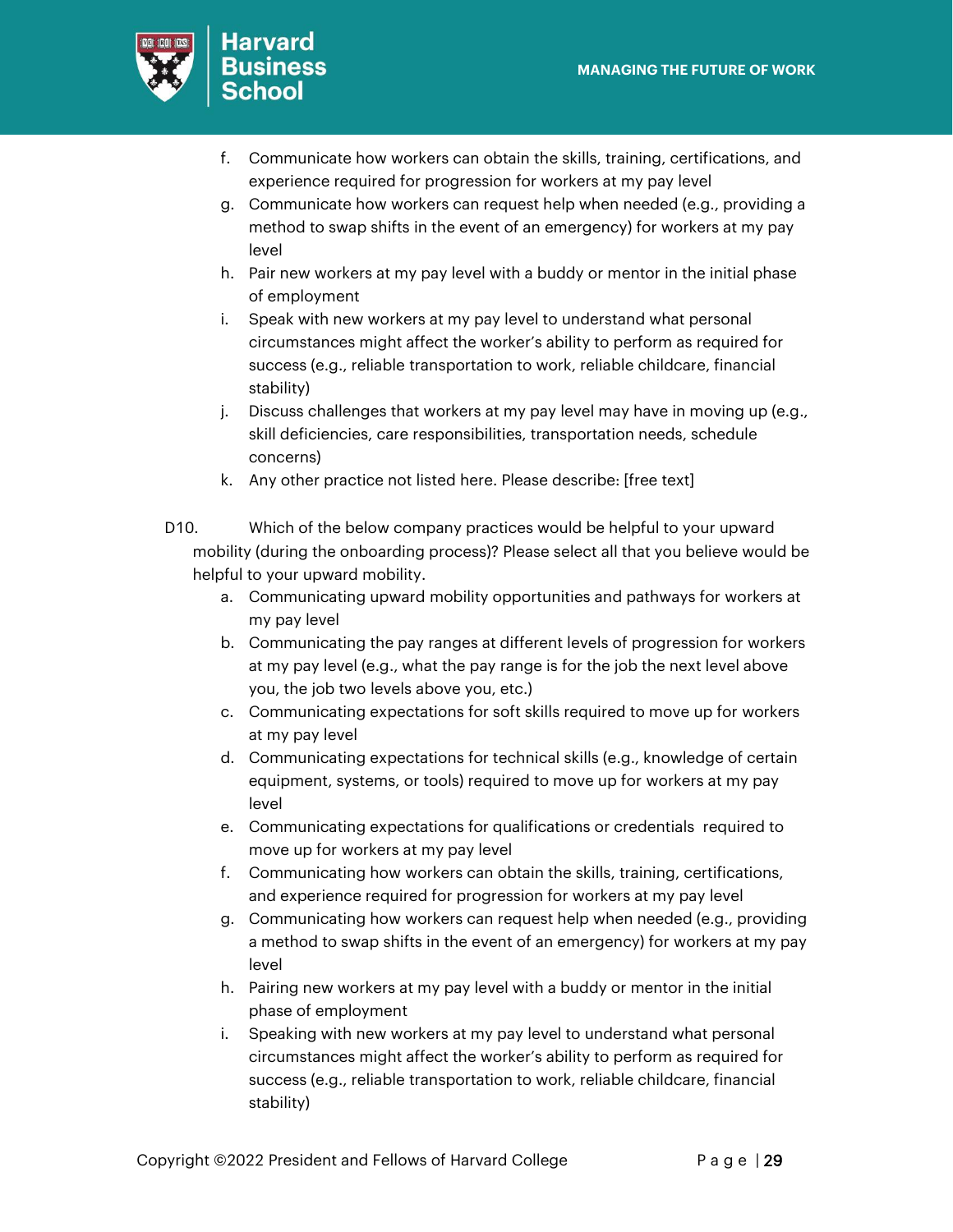

- j. Discussing challenges that workers at my pay level may have in moving up (e.g., skill deficiencies, care responsibilities, transportation needs, schedule concerns)
- k. [Pipe free text from previous question]

D10new. Please rank the company practices you selected as helpful. Please rank from 1="most helpful" to [insert number of practices they selected in previous question]="least helpful."

D11. [For respondents who do not select all of the practice options above as being helpful] For the practices in this section that you do not think would be helpful to your upward mobility (listed below), why do you not think they would be helpful? Please select all that apply

[List options from the above section that respondent did *not* say were helpful here]

- a. They would not work with my life needs outside of work
- b. They would not work with my job schedule
- c. They would not help enough to make a difference in my upward mobility
- d. They don't seem like they would be worth the time to participate in them
- e. I cannot afford the cost of participating in them
- f. I am not interested in moving up
- g. Other (please specify) [free text]
- D12. When your primary company designs practices like those described in this section, do they ever seek input from you or your coworkers (e.g., through interviews, focus groups, surveys)?
	- a. Consistently
	- b. Sometimes
	- c. Never
	- d. I don't know
	- e. Does not apply; my company has not designed any programs like those listed above

## **ON-THE-JOB SUPPORT**

Some actions companies can take to support the upward mobility of workers like yourself while on the job are to provide benefits, like worker assistance programs and family caregiving support, that can help you manage your life outside of work so you can bring your best self to work.

The questions in this section ask about actions your company may have taken to support your upward mobility at this stage.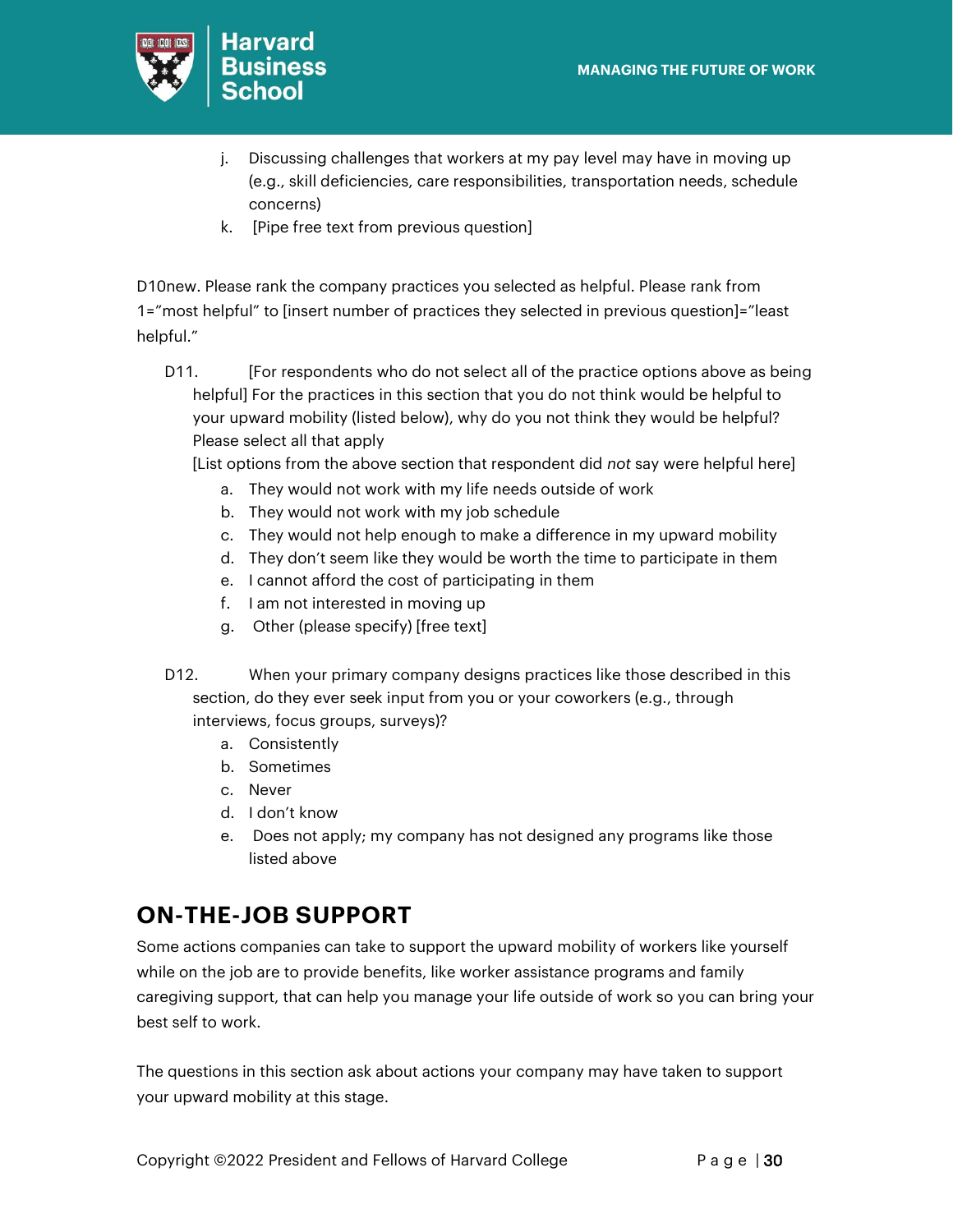

## **ON-THE-JOB SUPPORT: BENEFITS**

- D13. Does your primary company: [Always/Often/ Sometimes/Rarely/Never /I don't know response option for each; practice list to be randomized]
	- a. Provide adequate notice of upcoming shifts (i.e., communicates upcoming work schedules far enough in advance) for workers at my pay level
	- b. Provide stability in scheduling (e.g., consistent start time for shifts, consistent hours week-to-week, and advance notice of working days) for workers at my pay level
	- c. Provide caregiving assistance (e.g., time off for appointments, Worker Assistance Program or care concierge access) for workers at my pay level to look after family
	- d. Provide a flexible sick time policy for personal sick time (e.g., workers allowed to take advances on sick leave that would be accrued in later months) for workers at my pay level
	- e. Provide a flexible sick time policy for caring for a sick family member (e.g., workers permitted to stay home to take care of sick family member) for workers at my pay level
	- f. Provide transportation assistance for workers at my pay level
	- g. Provide tuition benefits for workers at my pay level
	- h. Provide worker stock options program or other worker ownership structure for workers at my pay level
	- i. Any other practice not listed here. Please describe: [free text]
- D14. Which of the below company practices would be helpful to your upward mobility? Please select all that you believe would be helpful to your upward mobility.
	- a. Providing adequate notice of upcoming shifts (i.e., communicating upcoming work schedules far enough in advance) for workers at my pay level
	- b. Providing stability in scheduling (e.g., consistent start time for shifts, consistent hours week-to-week, and advance notice of working days) for workers at my pay level
	- c. Providing caregiving assistance (e.g., time off for appointments, Worker Assistance Program or care concierge access) for workers at my pay level to look after family
	- d. Providing a flexible sick time policy for personal sick time (e.g., workers allowed to take advances on sick leave that would be accrued in later months) for workers at my pay level
	- e. Providing a flexible sick time policy for caring for a sick family member (e.g., workers permitted to stay home to take care of sick family member) for workers at my pay level
	- f. Providing transportation assistance for workers at my pay level
	- g. Providing tuition benefits for workers at my pay level

Copyright ©2022 President and Fellows of Harvard College P a g e | 31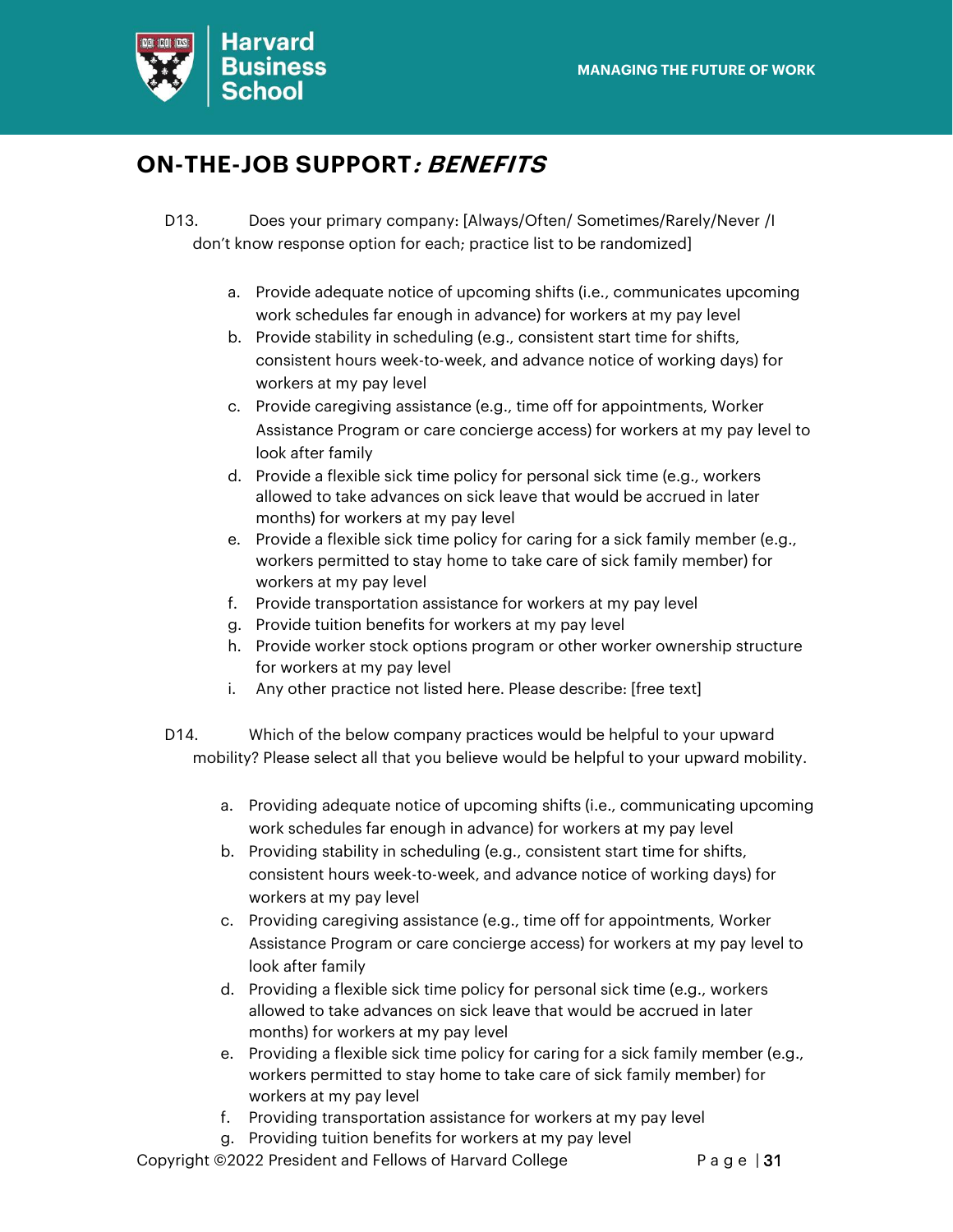

- h. Providing worker stock options program or other worker ownership structure for workers at my pay level
- i. [Pipe free text from previous question]

D14new. Please rank the company practices you selected as helpful. Please rank from 1="most helpful" to [insert number of practices they selected in previous question]="least helpful."

## **ON-THE-JOB SUPPORT: MENTOR AND SUPERVISOR SUPPORT**

D15. Does your primary company: [Always/Often/ Sometimes/Rarely/Never /I don't know response option for each; practice list to be randomized]

- a. Provide a mentorship program for workers at my pay level
- b. Hold my supervisor and/or mentor accountable for my upward mobility (e.g., make increasing my upward mobility part of my supervisor and/or mentor's formal job responsibilities)
- c. Empower supervisors and/or mentors to make judgment calls to help workers at my pay level balance life demands outside of work (e.g., giving the afternoon off for a care appointment)
- d. Any other practice not listed here. Please describe: [free text]

D16new. Do you have a supervisor or mentor who: [Always/Often/ Sometimes/Rarely/Never/I don't know response option for each; practice list to be randomized]

- a. Communicates the impact of the work of workers at my pay level on the company's success
- b. Communicates benefits and how I can access them
- c. Coaches me on how to move up
- d. Holds performance review conversations with me at regular intervals
- e. Any other practice not listed here. Please describe: [free text]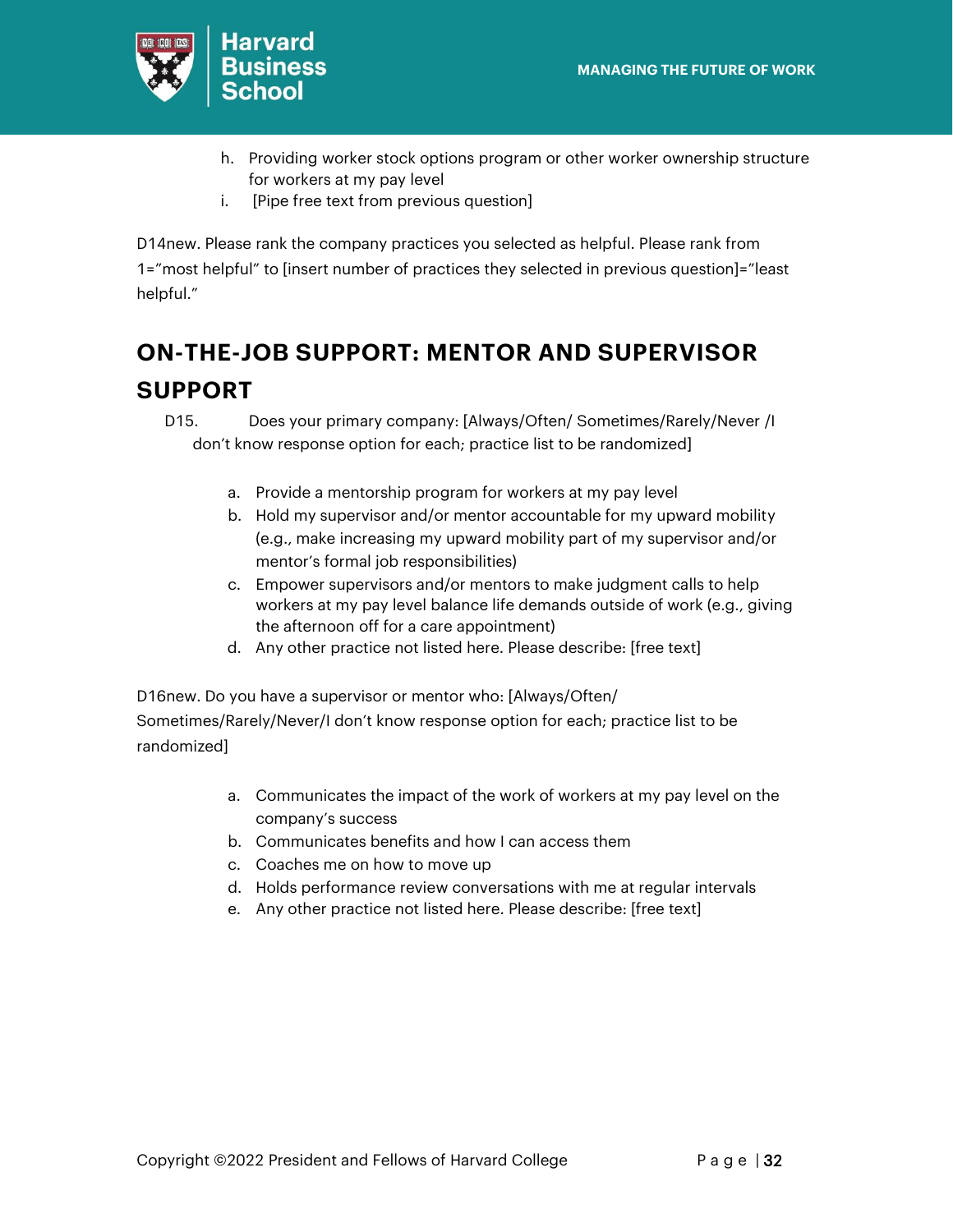

## **ON-THE-JOB SUPPORT: MENTOR AND SUPERVISOR SUPPORT**

- D16. Which of the below company practices would be helpful to your upward mobility? Please select all that you believe would be helpful to your upward mobility.
	- a. Providing a mentorship program for workers at my pay level
	- b. Holding my supervisor and/or mentor accountable for my upward mobility (e.g., making increasing my upward mobility part of my supervisor and/or mentor's formal job responsibilities)
	- c. Empowering supervisors and/or mentors to make judgment calls to help workers at my pay level balance life demands outside of work (e.g., giving the afternoon off for a care appointment)
	- d. Having a supervisor who communicates the impact of the work of workers at my pay level on the company's success
	- e. Having a supervisor and/or mentor who communicates benefits and how I can access them
	- f. Having a supervisor and/or mentor who coaches me on how to move up
	- g. Having a supervisor and/or mentor who holds performance review conversations with me at regular intervals
	- h. [Pipe free text from previous questions—any free text they write into D15 as one line, and any text they write into D16new as another line]

D16new. Please rank the company practices you selected as helpful. Please rank from 1="most helpful" to [insert number of practices they selected in previous question]="least helpful."

### **ON-THE-JOB SUPPORT: LEARNING AND DEVELOPMENT**

- D17. Does your primary company: [Always/Often/ Sometimes/Rarely/Never/I don't know response option for each; practice list to be randomized] [Participants who fail 2 or 3 of the 3 total attention checks should be terminated from the survey due to failure to pay attention. This question contains the last attention check]
	- a. Offer training programs that teach English language skills for workers at my pay level
	- b. Offer training programs that teach basic adult education or GED for workers at my pay level
	- c. Offer training programs that teach soft skills required to move up for workers at my pay level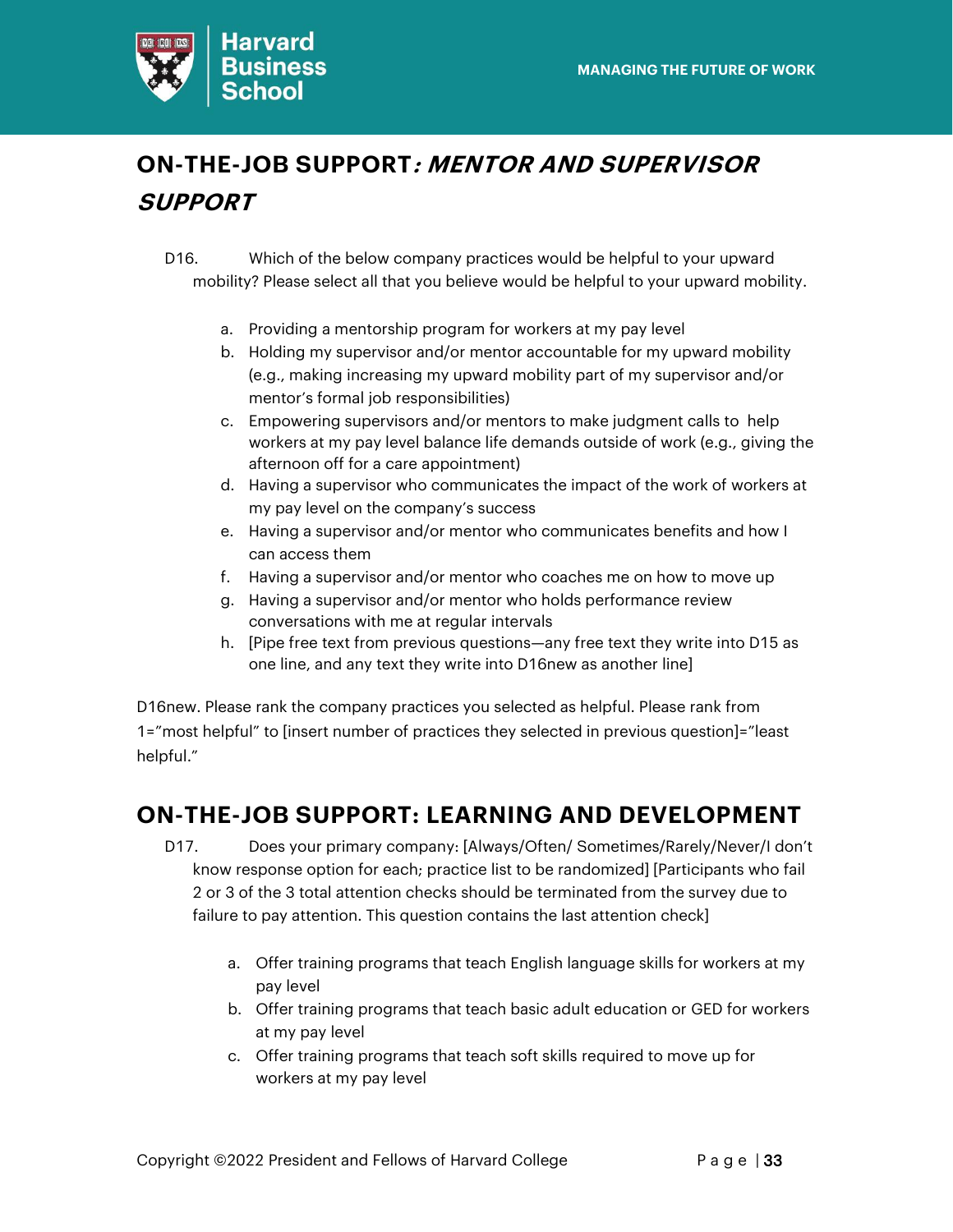

- d. Offer training programs that teach technical skills (e.g., knowledge of certain equipment, systems, or tools) required to move up for workers at my pay level
- e. Offer training programs that teach digital literacy (e.g., how to use digital technology or communication tools) for workers at my pay level
- f. Offer training programs for qualifications or credentials required to move up for workers at my pay level
- g. Offer training programs that teach financial literacy (e.g., how to save money, how to avoid debt) for workers at my pay level
- h. Please select "Often" as the response option for this statement. Thank you for your continued attention to this survey (this is an attention check)
- i. Any other practice not listed here. Please describe: [free text]
- D18. Which of the below company practices would be helpful to your upward mobility? Please select all that you believe would be helpful to your upward mobility.

*Learning and development*

- a. Offering training programs that teach English language skills for workers at my pay level
- b. Offering training programs that teach basic adult education or GED for workers at my pay level
- c. Offering training programs that teach soft skills required to move up for workers at my pay level
- d. Offering training programs that teach technical skills (e.g., knowledge of certain equipment, systems, or tools) required to move up for workers at my pay level
- e. Offering training programs that teach digital literacy (e.g., how to use digital technology or communication tools) for workers at my pay level
- f. Offering training programs for qualifications or credentials required to move up for workers at my pay level
- g. Offering training programs that teach financial literacy (e.g., how to save money, how to avoid debt) for workers at my pay level
- h. [Pipe free text from previous question]

D18new. Please rank the company practices you selected as helpful. Please rank from 1="most helpful" to [insert number of practices they selected in previous question]="least helpful."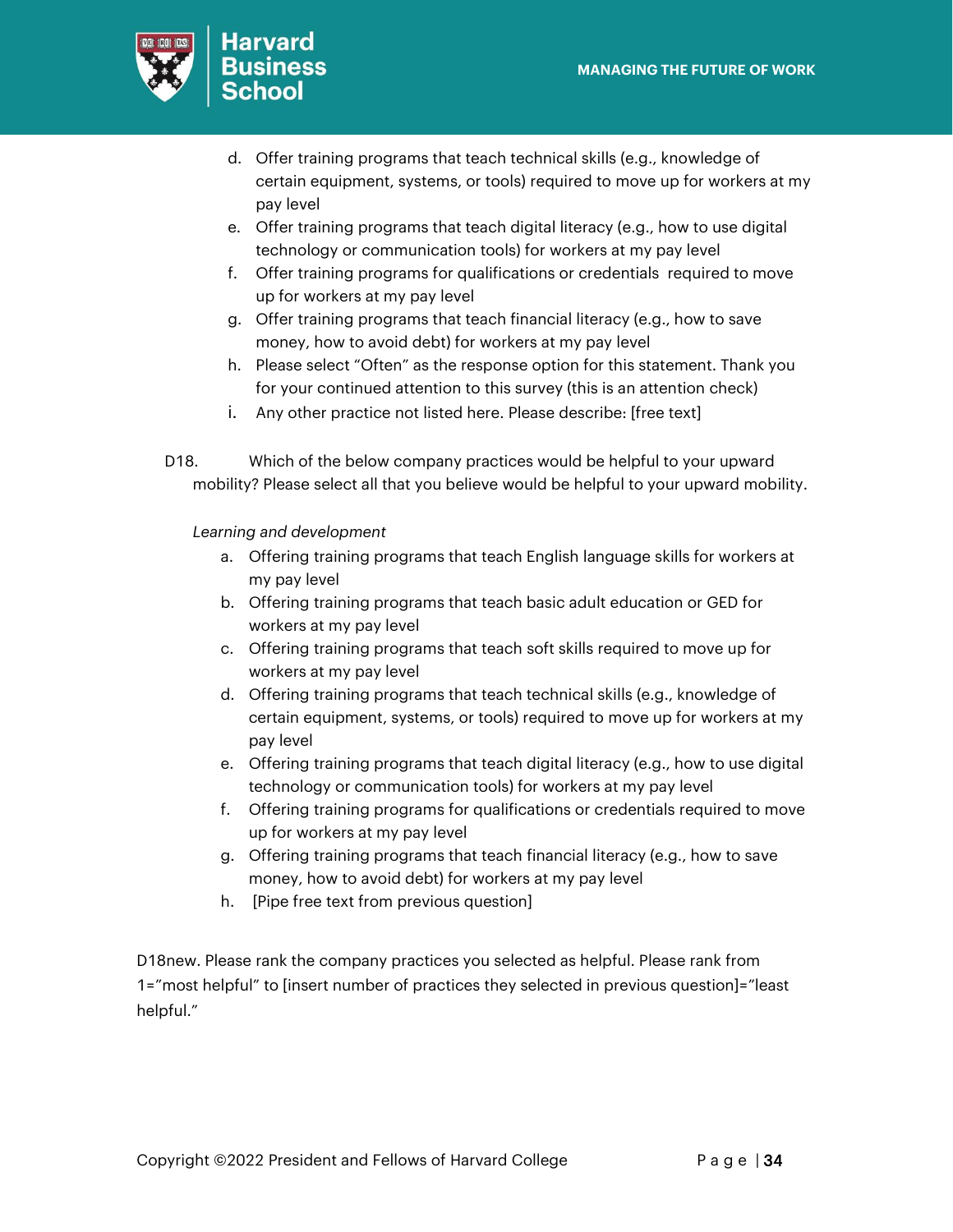

## **ON-THE-JOB SUPPORT**

D19. [For respondents who do not select all of the practice options above as being helpful] For the programs and policies in this section that you do not think would be helpful to your upward mobility (listed below), why do you not think these programs would be helpful? Please select all that apply

[List options from the full above section (Benefits, Mentor and supervisor support, and Learning and development) that respondent did *not* say were helpful here]

- a. They would not work with my life needs outside of work
- b. They would not work with my job schedule
- c. They would not help enough to make a difference in my upward mobility
- d. They don't seem like they would be worth the time to participate in them
- e. I cannot afford the cost of participating in them
- f. I am not interested in moving up
- g. Other (please specify) [free text]
- D20. When your primary company designs programs like those described in this section, do they ever seek input from you or your coworkers (e.g., through interviews, focus groups, surveys)?
	- a. Consistently
	- b. Sometimes
	- c. Never
	- d. I don't know
	- e. Does not apply; my company has not designed any programs like those listed above

### **PATHWAYS FOR ADVANCEMENT**

Some actions companies can take to support the upward mobility of workers like yourself in advancing along a career pathway are to communicate the career opportunities available to workers at your level and the actions a worker like you can take to move upward on a career pathway.

The questions in this section ask about actions your company may have taken to support your upward mobility at this stage.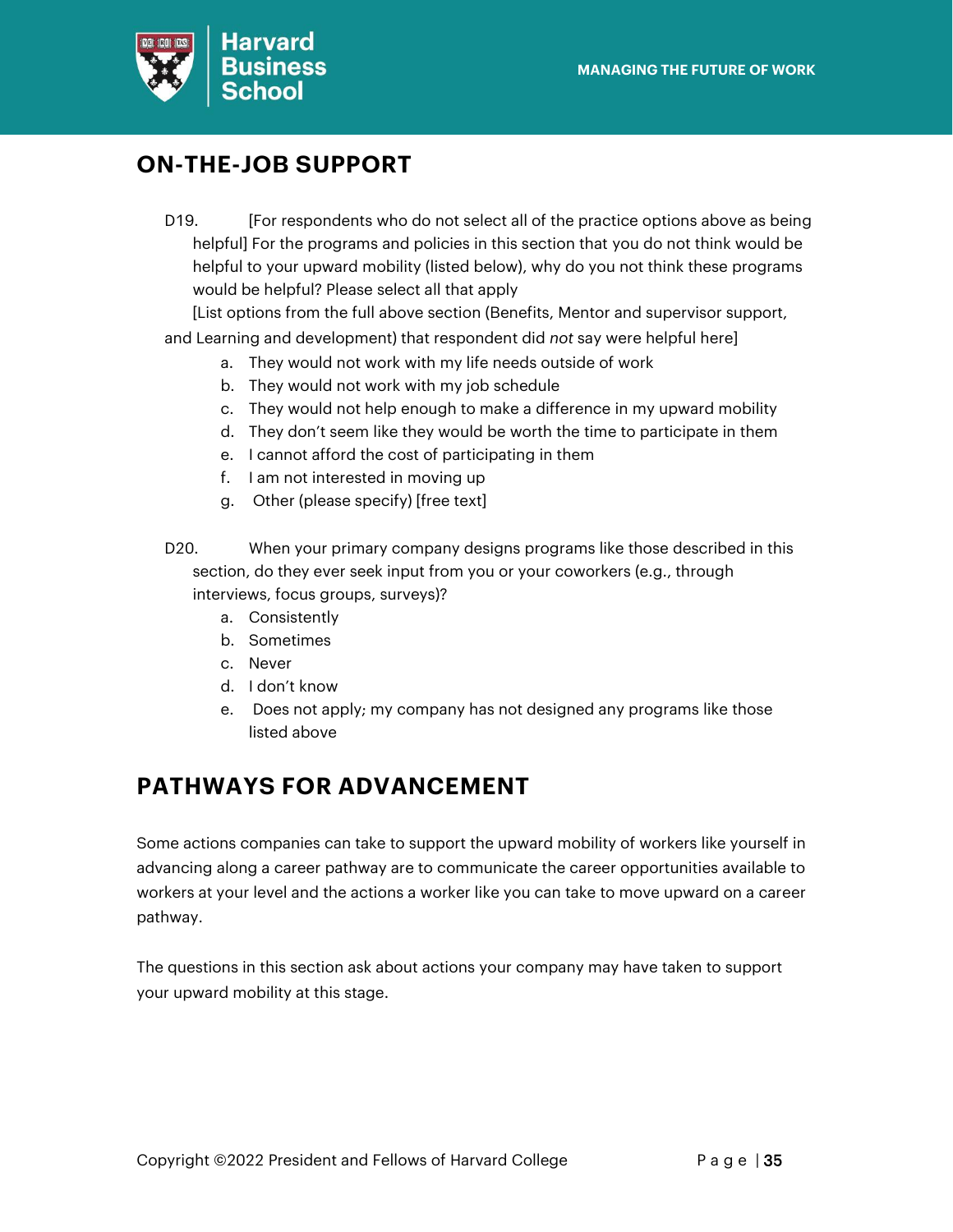

## **DEFINITION OF CAREER PATHWAYS REMINDER**

We use the term career pathways to describe the opportunities for progression for workers to upgrade their skills such that the skill upgrade results in a pay increase, promotion, or both.

## **PATHWAYS FOR ADVANCEMENT**

- D21. Does your primary company: [Always/Often/ Sometimes/Rarely/Never/I don't know response option for each; practice list to be randomized]
	- a. Create career pathways for workers at my pay level
	- b. Describe career pathways and skills progression on an ongoing basis in company communications
	- c. Describe how total compensation (i.e., pay ranges and benefits) will change for the next role level in performance reviews for workers at my pay level
	- d. Describe the skills, training, certifications, and experience needed to get to the next role level in performance reviews for workers at my pay level
	- e. Describe how to obtain the skills, training, certifications, and experience needed to get to the next role level in performance reviews for workers at my pay level
	- f. Reward (i.e., increase wages, change job title, offer a bonus) workers at my pay level for reaching milestones of skills, training, credentials, or experience
	- g. Publicly recognize workers at my pay level for reaching milestones of skills, training, credentials, or experience
	- h. Communicate examples of success stories of workers at my pay level to current workers at my pay level
	- i. Provide opportunities for workers at my pay level to interact with successful role models who progressed from jobs at my pay level
	- j. Any other practice not listed here. Please describe: [free text]
- D22. Which of the below company practices would be helpful to your upward mobility? Please select all that you believe would be helpful to your upward mobility.
	- a. Creating career pathways for workers at my pay level
	- b. Describing career pathways and skills progression on an ongoing basis in company communications
	- c. Describing how total compensation (i.e., pay ranges and benefits) will change for the next role level in performance reviews for workers at my pay level
	- d. Describing the skills, training, certifications, and experience needed to get to the next role level in performance reviews for workers at my pay level
	- e. Describing how to obtain the skills, training, certifications, and experience needed to get to the next role level in performance reviews for workers at my pay level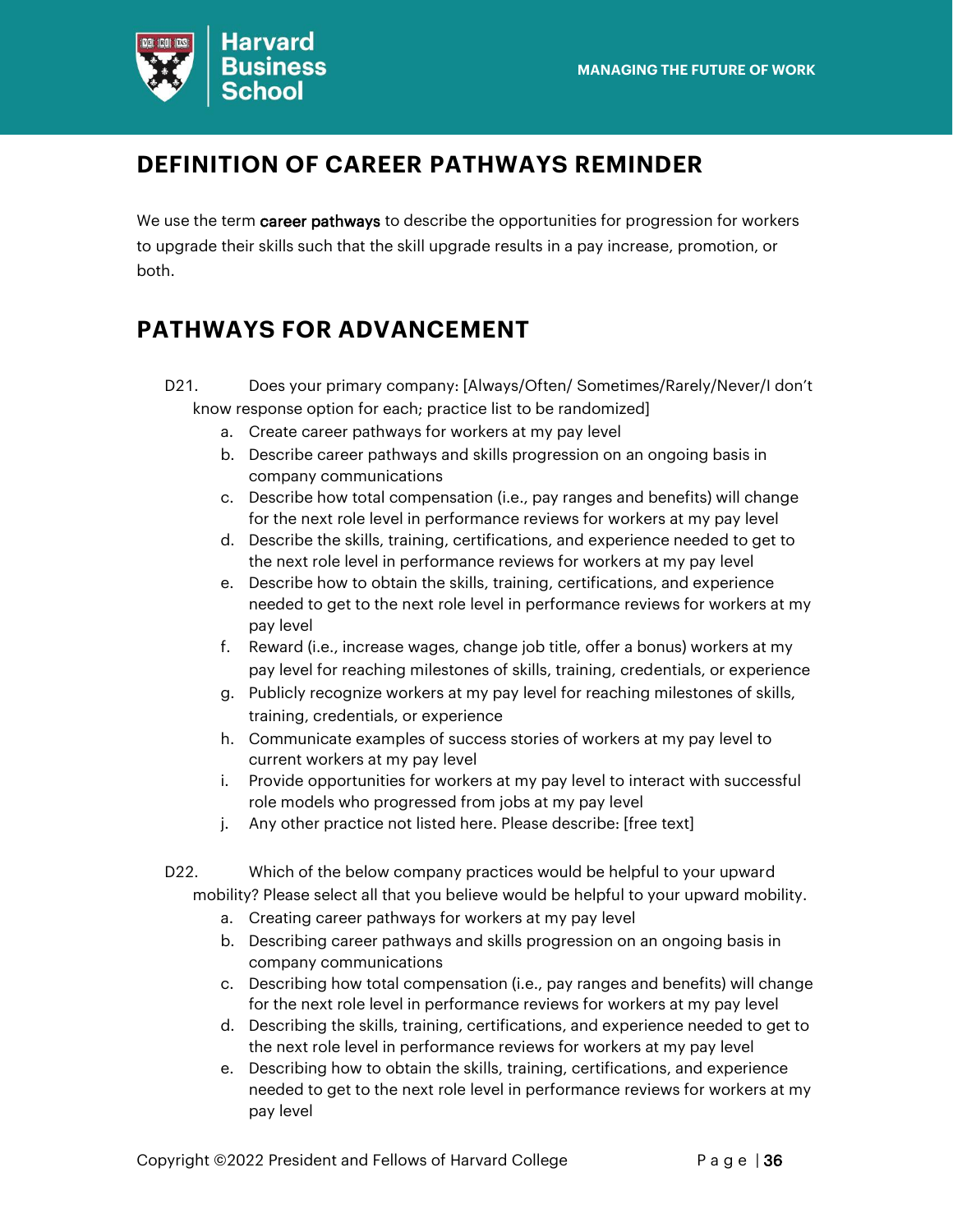

- f. Rewarding (i.e., increase wages, change job title, offer a bonus) workers at my pay level for reaching milestones of skills, training, credentials, or experience
- g. Publicly recognizing workers at my pay level for reaching milestones of skills, training, credentials, or experience
- h. Communicating examples of success stories of workers at my pay level to current workers at my pay level
- i. Providing opportunities for workers at my pay level to interact with successful role models who progressed from jobs at my pay level
- j. [Pipe free text from previous question]

D22new. Please rank the company practices you selected as helpful. Please rank from 1="most helpful" to [insert number of practices they selected in previous question]="least helpful."

D23. [For respondents who do not select all of the practice options above as being helpful] For the practices in this section that you do not think would be helpful to your upward mobility (listed below), why do you not think they would be helpful? Please select all that apply

[List options from the above section that respondent did *not* say were helpful here]

- a. They would not work with my life needs outside of work
- b. They would not work with my job schedule
- c. They would not help enough to make a difference in my upward mobility
- d. They don't seem like they would be worth the time to participate in them
- e. I cannot afford the cost of participating in them
- f. I am not interested in moving up
- g. Other (please specify) [free text]
- D24. When your primary company designs practices like those described in this section, do they ever seek input from you or your coworkers (e.g., through interviews, focus groups, surveys)?
	- a. Consistently
	- b. Sometimes
	- c. Never
	- d. I don't know
	- e. Does not apply; my company has not designed any programs like those listed above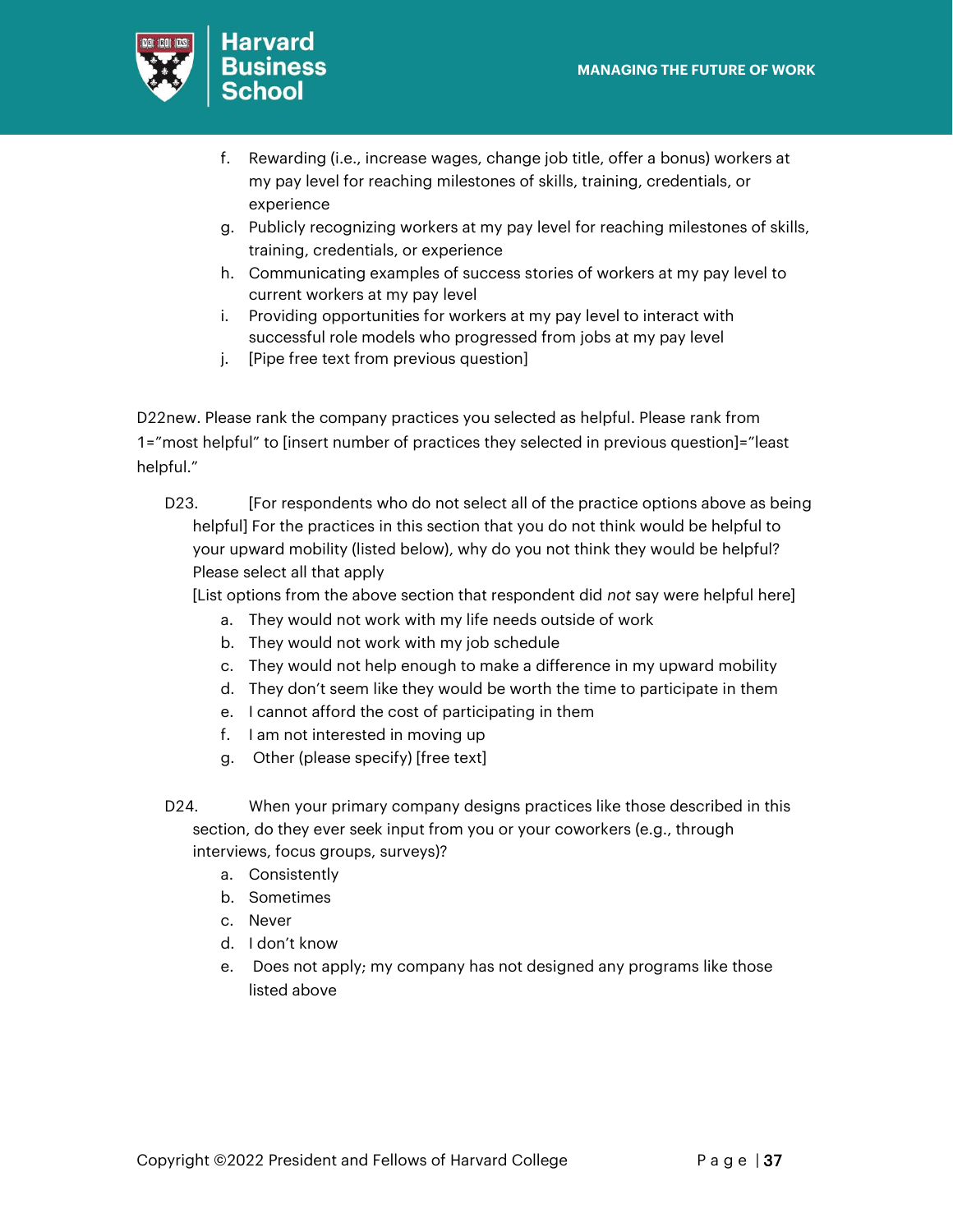

## **OFFBOARDING AND POST-EXIT**

Offboarding is the process that takes place when a worker leaves a company. Sometimes companies learn how they can better support workers' upward mobility by gathering information about why workers leave the company to identify what the company could do to make other workers' experiences better.

The questions in this section ask about actions your company may have taken at this stage to help improve how they are supporting the upward mobility of workers.

- D25. Does your primary company: [Always/Often/ Sometimes/Rarely/Never/I don't know response option for each; practice list to be randomized]
	- a. Track why workers at my pay level quit or take jobs at other companies
	- b. Track which company or industry workers at my pay level move to when they quit this company
	- c. Ask workers at my pay level leaving this company if they felt valued while in the job
	- d. Hold exit interviews when workers at my pay level are leaving (e.g., have conversations with workers who are leaving the company to discuss their reasons for leaving and experiences at the company)
	- e. Any other practice not listed here. Please describe: [free text]

D26. Which of the below company practices would be helpful to your upward mobility? Please select all that you believe would be helpful to your upward mobility.

- a. Tracking why workers at my pay level quit or take jobs at other companies
- b. Tracking which company or industry workers at my pay level move to when they quit this company
- c. Asking workers at my pay level leaving this company if they felt valued while in the job
- d. Holding exit interviews when workers at my pay level are leaving (e.g., having conversations with workers who are leaving the company to discuss their reasons for leaving and experiences at the company)
- e. [PIPE free text from previous question]

D26new . Please rank the company practices you selected as helpful. Please rank from 1="most helpful" to [insert number of practices they selected in previous question]="least helpful."

D27. **If all I For respondents who do not select all of the practice options above as being** helpful] For the practices in this section that you do not think would be helpful to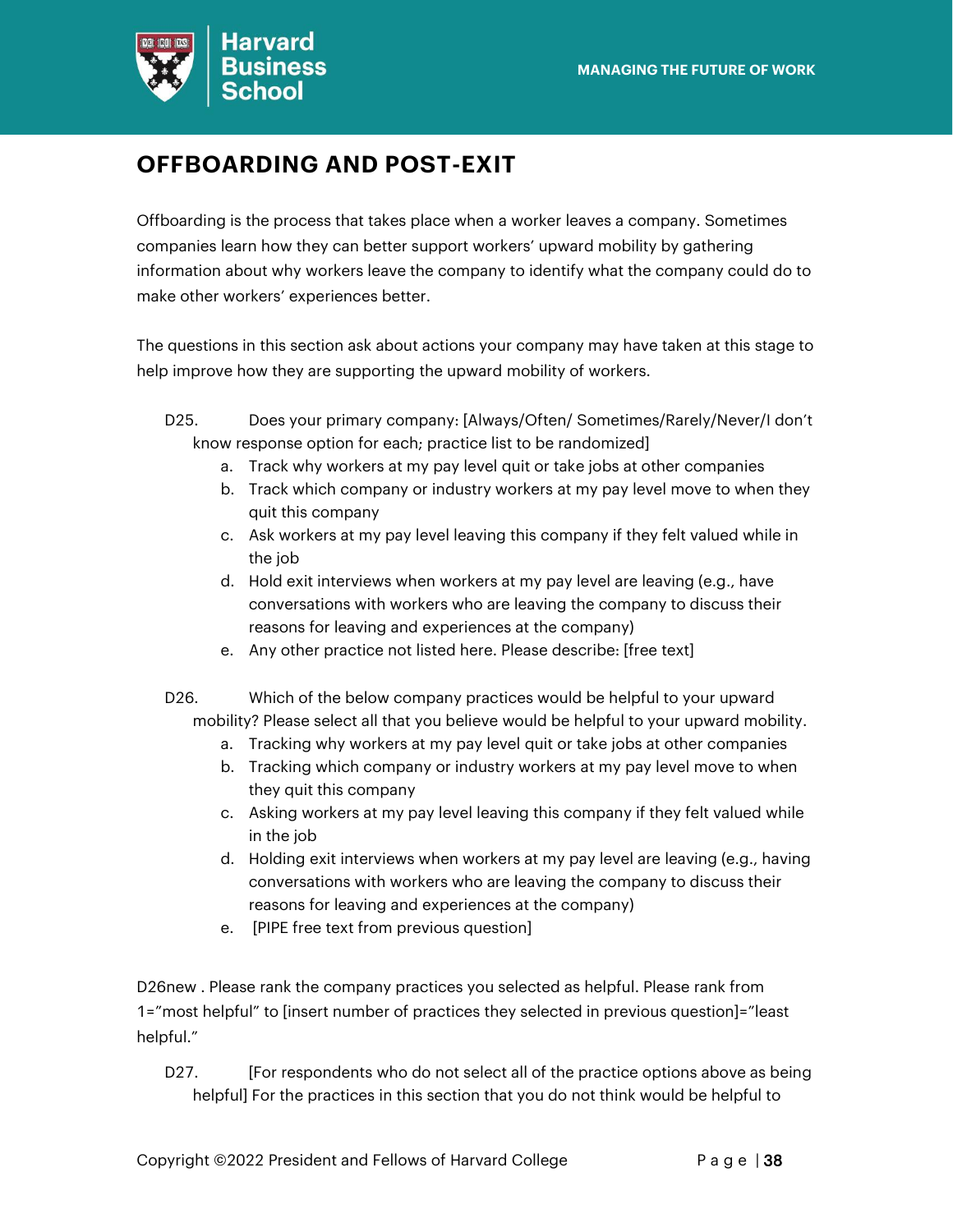

your upward mobility (listed below), why do you not think they would be helpful? Please select all that apply

[List options from the above section that respondent did *not* say were helpful here]

- a. They would not help enough to make a difference in my upward mobility
- b. I am not interested in moving up
- c. Other (please specify) [free text]

# <span id="page-38-0"></span>**Your thoughts about your primary company**

You are more than halfway done! Thank you for your time and effort filling out the survey this far. That was the longest section; the remaining sections are all shorter. Please continue with the survey until the end to receive your reward. We appreciate your important responses!

This fourth core section asks a variety of questions about your perspectives on your primary company and job as of January 2020, prior to the emergence of COVID-19 in the United States. Please answer the following questions to the best of your ability.

## **YOUR PRIMARY COMPANY AS OF JANUARY 2020 REMINDER**

As a reminder, if you were working at multiple companies during January 2020, please answer the questions about the primary company you worked at, meaning the company you worked the most hours at each week.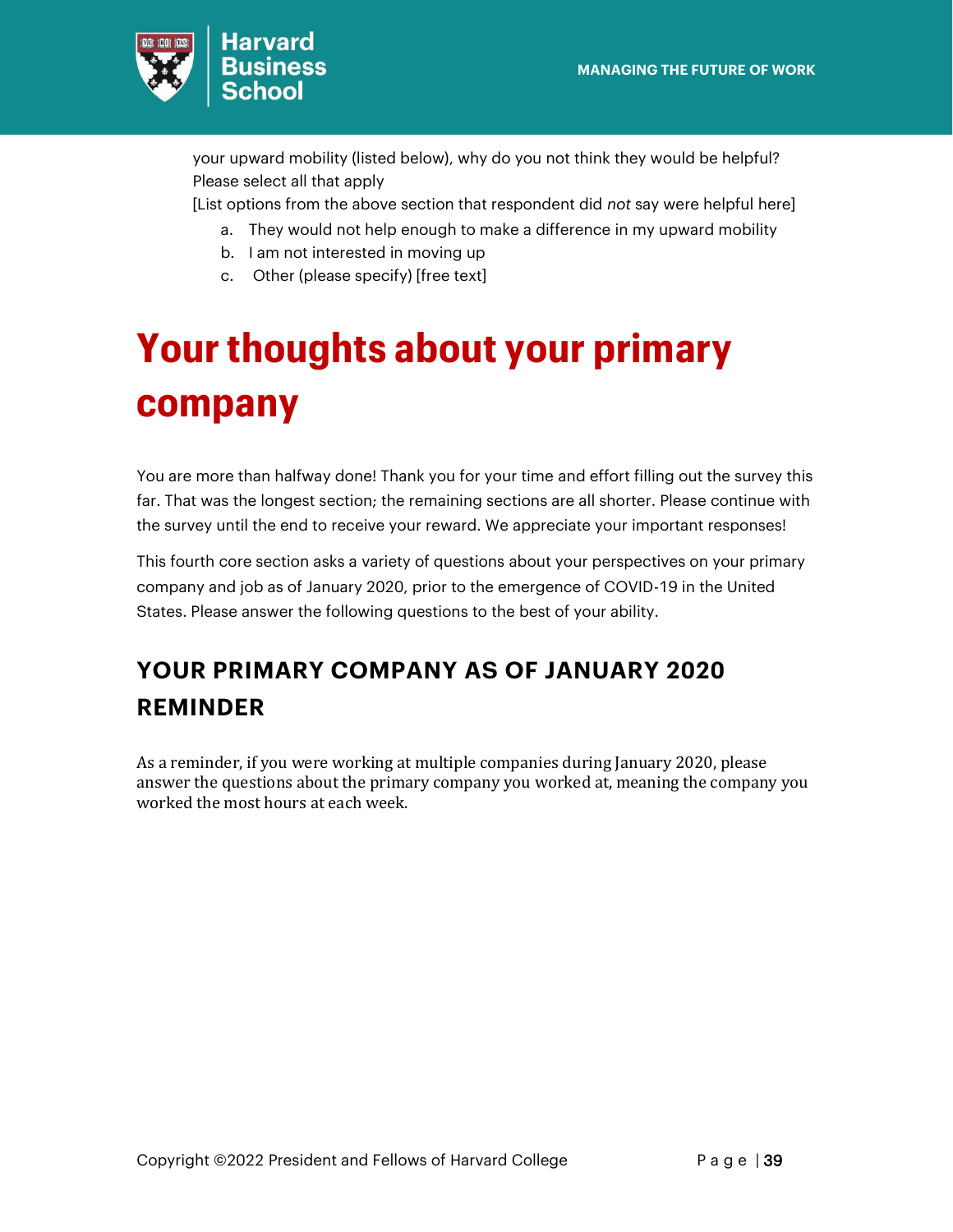

## **YOUR THOUGHTS ABOUT YOUR COMPANY CULTURE**

E1. Please indicate how strongly you agree or disagree with the following statements for

your primary company:

| Strongly agree | Agree | Neither agree | Disagree | Strongly |
|----------------|-------|---------------|----------|----------|
|                |       | nor disagree  |          | disagree |

- a. I feel like I belong at my company
- b. I feel valued by my company
- c. My company is a great place to work
- d. My company believes workers at my pay level are crucial to the company's success
- e. My company has a culture that prioritizes "hiring from within" over "hiring from outside" (e.g., promoting current workers when possible before trying to fill open positions with workers from outside the company)
- f. My company's culture inspires me to try to move up

## **YOUR THOUGHTS ABOUT OPPORTUNITIES AT YOUR COMPANY**

E2. Please indicate how strongly you agree or disagree with the following statements for your primary company:

|                |       |               | Д.       |          |
|----------------|-------|---------------|----------|----------|
| Strongly agree | Agree | Neither agree | Disagree | Strongly |
|                |       | nor disagree  |          | disagree |
|                |       |               |          |          |

- a. I have many opportunities to move up in my company
- b. I see the benefits (e.g., increase in pay, skills, productivity) of moving up in my company
- c. I know of other workers who have moved up on a path I would like to follow
- d. I am confident that I know what I need to do to move up from my current role to one with higher pay and responsibility at my company
- e. Through my normal job responsibilities, I have the opportunity to develop soft skills that I need to move up
- f. Through my normal job responsibilities, I have the opportunity to develop technical skills (e.g., knowledge of important equipment, systems, or tools) that I need to move up
- g. Through my normal job responsibilities, I have the opportunity to develop leadership skills (e.g., managing others) that I need to move up
- h. I can explain how what I've learned and done in this job is related to future jobs I would be interested in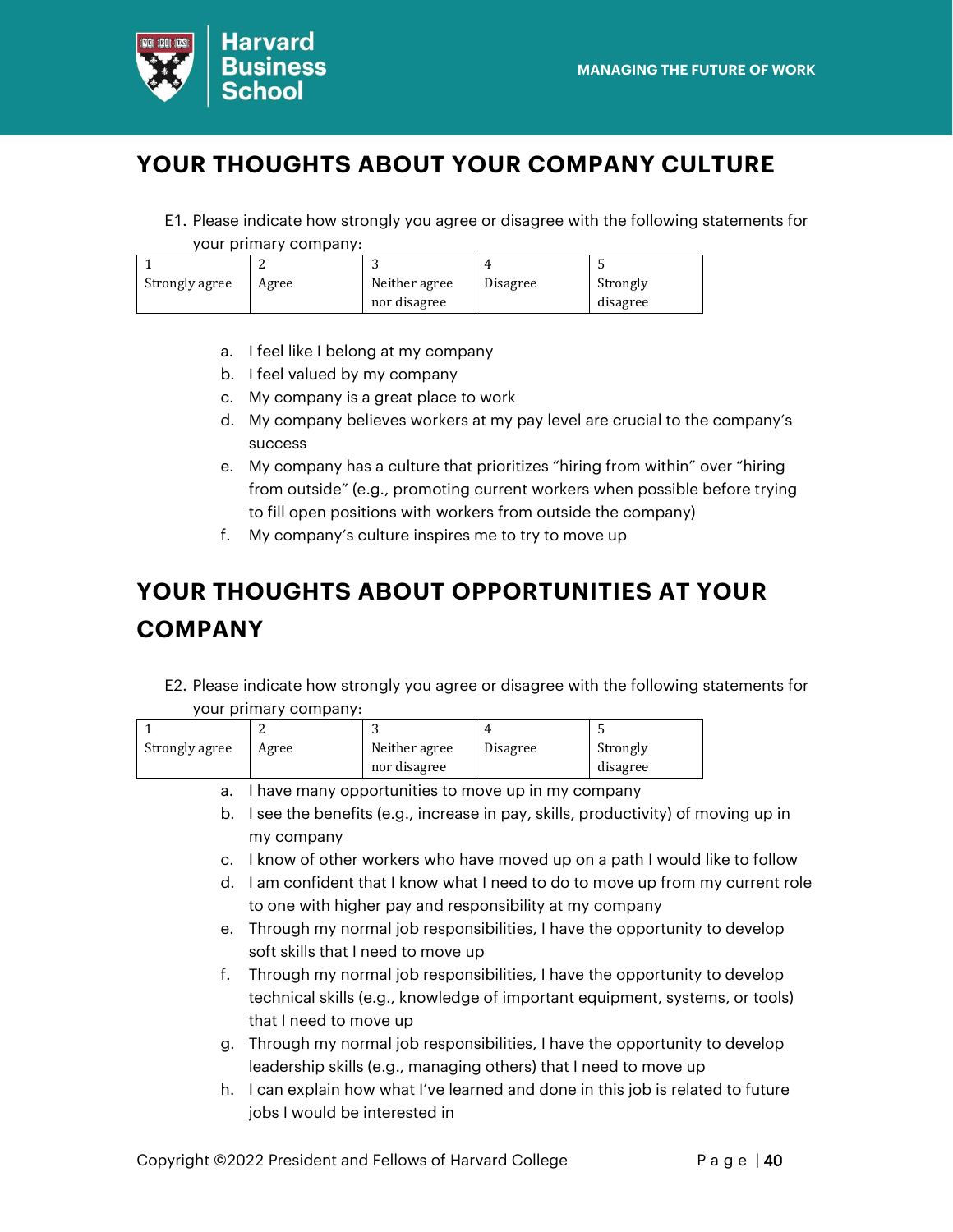

## **YOUR THOUGHTS ABOUT YOUR PRIMARY COMPANY**

- E3. In my organization, I see a path forward for me to move \_job levels upward.
	- a. 1 level
	- b. 2 levels
	- c. 3 levels
	- d. 4 levels
	- e. 5 or more levels
	- f. I do not see opportunities to move upward in my organization
- E4. Do you have, or have you previously had, a supervisor and/or mentor who has helped you be more successful in your career?
	- a. Yes
	- b. No
- E5. [For those who respond "Yes" to mentor who helped move upward] My supervisor and/or mentor helped me be more successful by: [Response options to be randomized]
	- a. Coaching me on how to be more productive in my job
	- b. Connecting me with professional development opportunities (e.g., trainings and other skill-building opportunities)
	- c. Sharing career advancement opportunities (e.g., other jobs I could apply for)
	- d. Encouraging me
	- e. Showing me how I can move up through my work
	- f. Allowing me the flexibility I need to balance life demands outside of work
	- g. Other (please specify) [free text]
- E6. Has your company spoken with you to understand whether this is an issue for you? [Yes/No/This does not apply to me option for each; response options to be randomized]
	- a. Your care responsibilities (e.g., childcare; caring for a sick family member)
	- b. Your transportation needs
	- c. Your need for a particular skill or certification
	- d. Your need for more training
	- e. Your need to develop skills like problem solving and leadership
	- f. Your language and communication skills
	- g. Your scheduling concerns
	- h. Your household's financial circumstances
	- i. Your need for flexible time off
	- j. Your need for paid leave
	- k. Your access to safe shelter
	- l. Your health concerns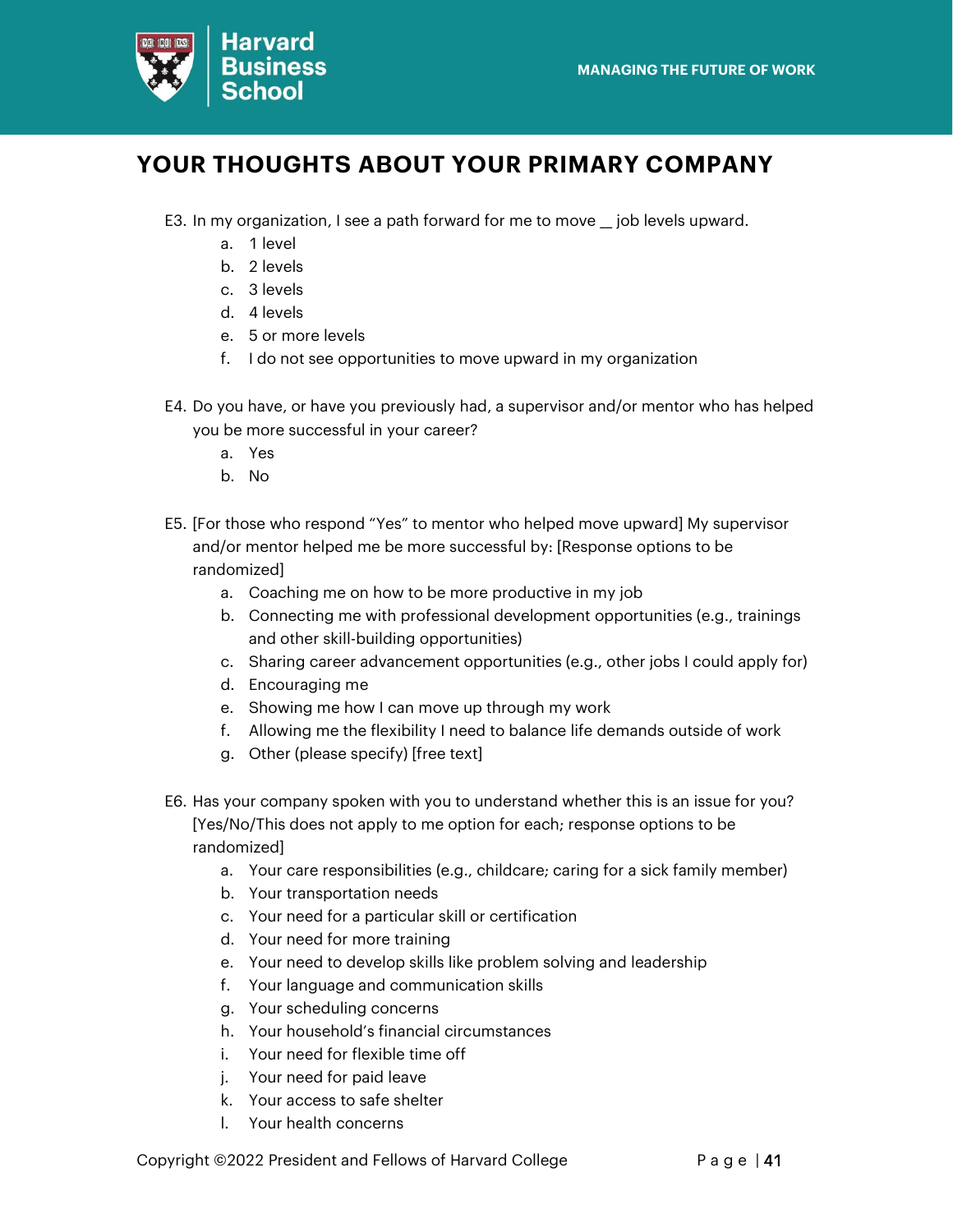

E7. [For respondents who respond that they have worked at two or more companies during their career (meaning they select any response other than "1") in Q C10] Please select all of the following factors that were important to your decision to move to your primary company as of January 2020 from your previous primary company.

### *Location*

- a. Control over work location
- b. Convenient to get to work location
- c. I moved to a residence in a different location

### *Benefits and policies*

- d. Level of pay
- e. Stable and predictable pay
- f. Control over hours
- g. Stable and predictable hours
- h. Flexible sick time policy
- i. Caregiving assistance benefit
- j. Transportation assistance benefit
- k. Tuition benefits
- l. Other company benefits (e.g., healthcare benefits)
- m. Worker stock options program or other worker ownership structure
- *Opportunities*
	- n. Opportunities for upward mobility
	- o. Clear communication about opportunities for upward mobility
	- p. Skill development opportunities (e.g., training programs)
	- q. Job security
- *Work environment*
	- r. Supportive team members
	- s. Supportive supervisors
	- t. Type of work fits my interest and goals
	- u. Other (please specify) [free text]

E7new. Please rank the selected factors in order of importance. Please rank from 1="most important" to [insert number of factors they selected in previous question]="least important."

- E8. [For respondents who responded "Part-time worker" (meaning answered (h) in QA4] Why do you remain a part-time worker? Please select all that apply
	- a. I cannot find full-time openings that fit my interests and pay criteria
	- b. I have applied to full-time openings but not gotten a full-time job offer
	- c. I make more money across multiple part-time jobs than I would from a fulltime job
	- d. I do not have the time to get the qualifications or credentials (e.g., a certain license, certificate, or diploma) necessary to be hired for a full-time role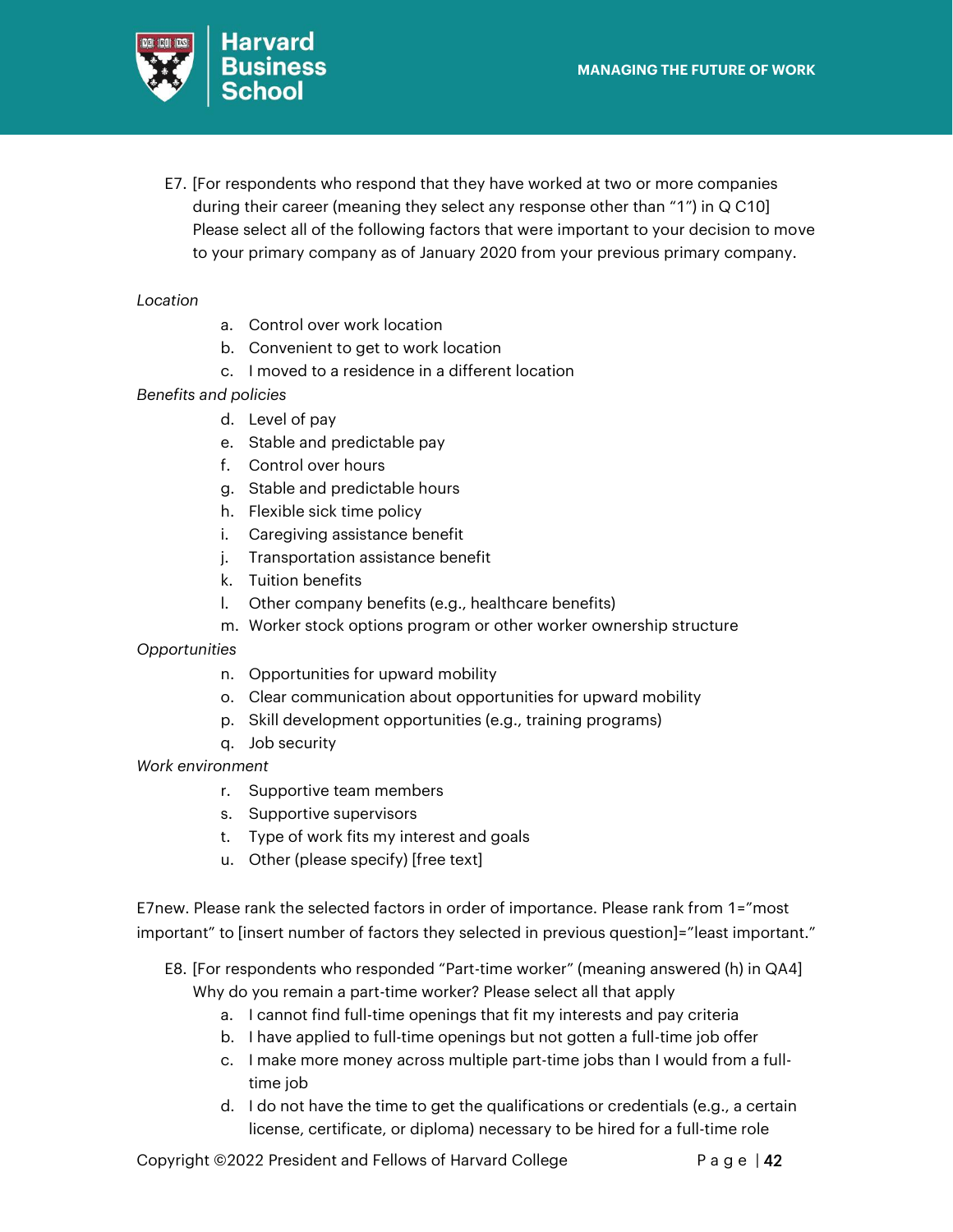

- e. I want to move to a full-time role but I cannot take the financial risk of giving up any of my part-time roles
- f. I am satisfied with what I am doing
- g. I have personal circumstances (e.g., family caregiving demands, transportation issues) that prevent me from being able to work more hours at a single company
- h. I am not the primary provider for my family so do not need to work full time
- i. Other (please specify) [free text]

### E9. How likely is it that you would recommend your current job to a friend?

| ν      |  | -<br>∼ | $\sim$<br>ັ | 4 | ◡       | υ | - | u | 10        |
|--------|--|--------|-------------|---|---------|---|---|---|-----------|
| Not at |  |        |             |   | Neutral |   |   |   | Extremely |
| all    |  |        |             |   |         |   |   |   | likely    |
| likely |  |        |             |   |         |   |   |   |           |

### E10. Why have you stayed at your current company? Please select all that apply a. I enjoy my job

- b. I don't enjoy my job but think it's better than other jobs I could get
- c. I value the opportunities for growth in pay, skills, and responsibility available to me through this job
- d. I want to leave, but I don't know how to get a new job
- e. I want to leave, but I feel constrained by life circumstances (transportation, family caregiving needs, etc.)
- f. I want to leave, but I don't have confidence in my ability to get a new job
- g. I want to leave, but I do not have the time to advance my education or skills
- h. I have good transportation to my current place of work
- i. I have friends and/or family members who work here
- j. I like the flexible schedule this company offers
- k. I like the stable schedule this company offers
- l. I will do better by staying in this company than changing companies
- m. I feel valued at this company
- n. I feel supported by my team and/or friends at this company
- o. Other (please specify) [free text]
- E11. In the future, would you prefer to stay at your current company or seek other opportunities at a different company?
	- a. If my company offers me a higher paying role, I would prefer to stay at my company
	- b. If my company offers me more skills training, I would stay longer at my current pay level
	- c. If my company offers me more responsibility, I would stay longer at my current pay level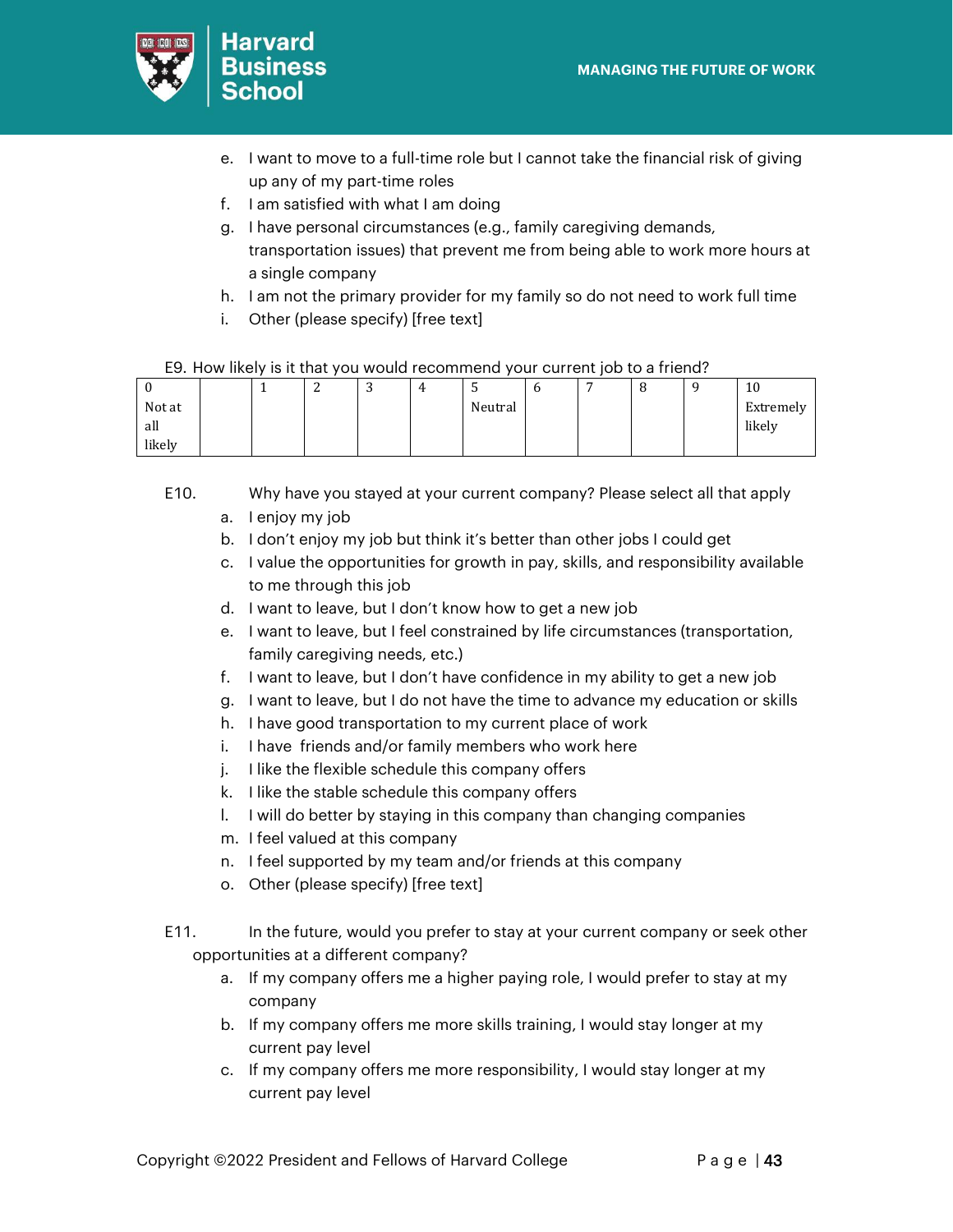

- d. Even if my company *doesn't* offer me higher pay, skills training, and more responsibility, I would prefer to stay at my current company
- e. Even if my company offers me higher pay, skills training, and more responsibility, I think I would have better opportunities at a different company within my industry
- f. Even if my company offers me higher pay, skills training, and more responsibility, I think I would have better opportunities at a different company outside my industry

# <span id="page-43-0"></span>**Your upward mobility [for respondents who have not experienced upward mobility]**

[Those who answer "No" to A10 should be given section F. All of the other sections of the survey should be given to all respondents; sections G and F are the only ones that aren't given to all respondents; which of those two sections the respondent sees will be dependent on their answer to A10.]

Thank you for all of your responses so far! You are contributing to positive changes in the way companies support the upward movement of workers like you—we sincerely appreciate the effort you are putting into taking this survey. Thank you for continuing with this—only three more sections left!

Earlier you responded that you have not experienced an increase in pay or a promotion over the past three years. The following questions in this fifth core section seek to understand the barriers you are facing and your thoughts about your upward mobility in the future.

Upward mobility is an improvement in skills that enhances a worker's productivity and results in an increase in the worker's pay, a promotion, or both.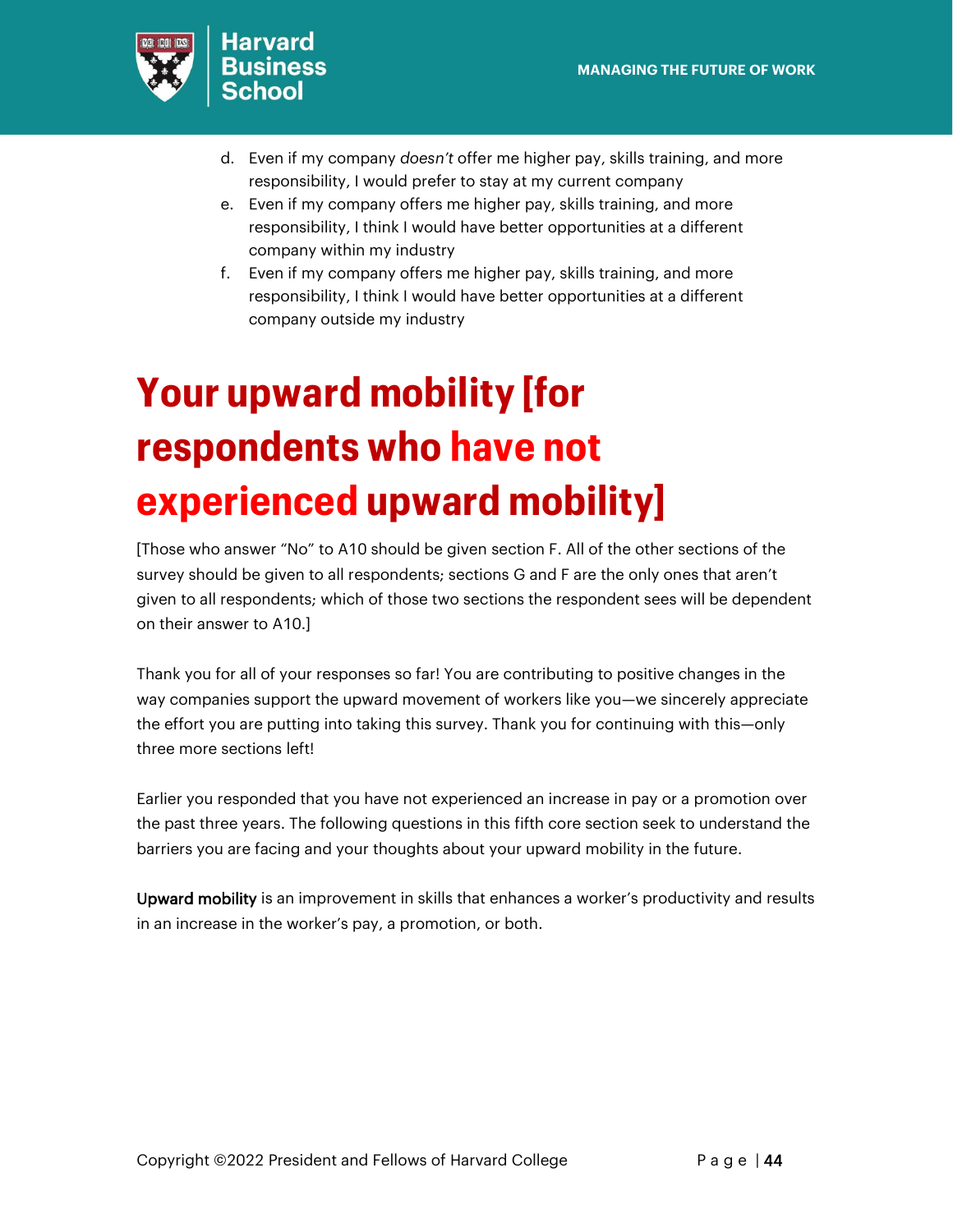

F1. What have been the biggest barriers to your upward mobility? Please indicate how strongly you agree or disagree that each of the following items has been a barrier to your upward mobility:

| Strongly agree | Agree | Neither agree | Disagree | Strongly | Does not apply |
|----------------|-------|---------------|----------|----------|----------------|
|                |       | nor disagree  |          | disagree |                |

*Personal circumstances* 

- a. I do not have reliable transportation to and from work
- b. I do not have reliable caregiving options for looking after family
- c. I do not feel comfortable asking my manager/supervisor for assistance when I have personal issues preventing me from moving up (e.g., lack of transportation, family caregiving issue)
- d. I cannot afford the upfront costs for actions I need to take to move upward (e.g., training fees, relocation costs)
- e. I don't have the time needed to get the training, certifications, and/or skills needed to move up
- f. I can't stay in my job long enough to move up
- g. Other (please specify) [free text]

### *Education and skills*

- a. I do not have the English language fluency needed to move up
- b. I do not have the soft skills needed to move up
- c. I do not have the technical skills (i.e., knowledge of certain equipment, systems, or tools) needed to move up
- d. I do not have the literacy skills needed to move up
- e. I do not have the numeracy skills (i.e., the ability to understand and work with numbers) needed to move up
- f. I do not have a secondary diploma or a GED
- g. Other (please specify) [free text]

### *Job structure*

- a. My company does not give me autonomy (i.e., independence) at work
- b. My company does not provide a *stable* enough work schedule
- c. My company does not provide a *flexible* enough work schedule
- d. Other (please specify) [free text]

### *Company and industry opportunities*

- a. My *industry* does not have many opportunities for me to move to a job with higher pay, skills, and productivity
- b. My *company* does not have many opportunities for me to move to a job with higher pay, skills, and productivity
- c. Other (please specify) [free text]

Copyright  $@2022$  President and Fellows of Harvard College  $\overline{P}$  a g e | 45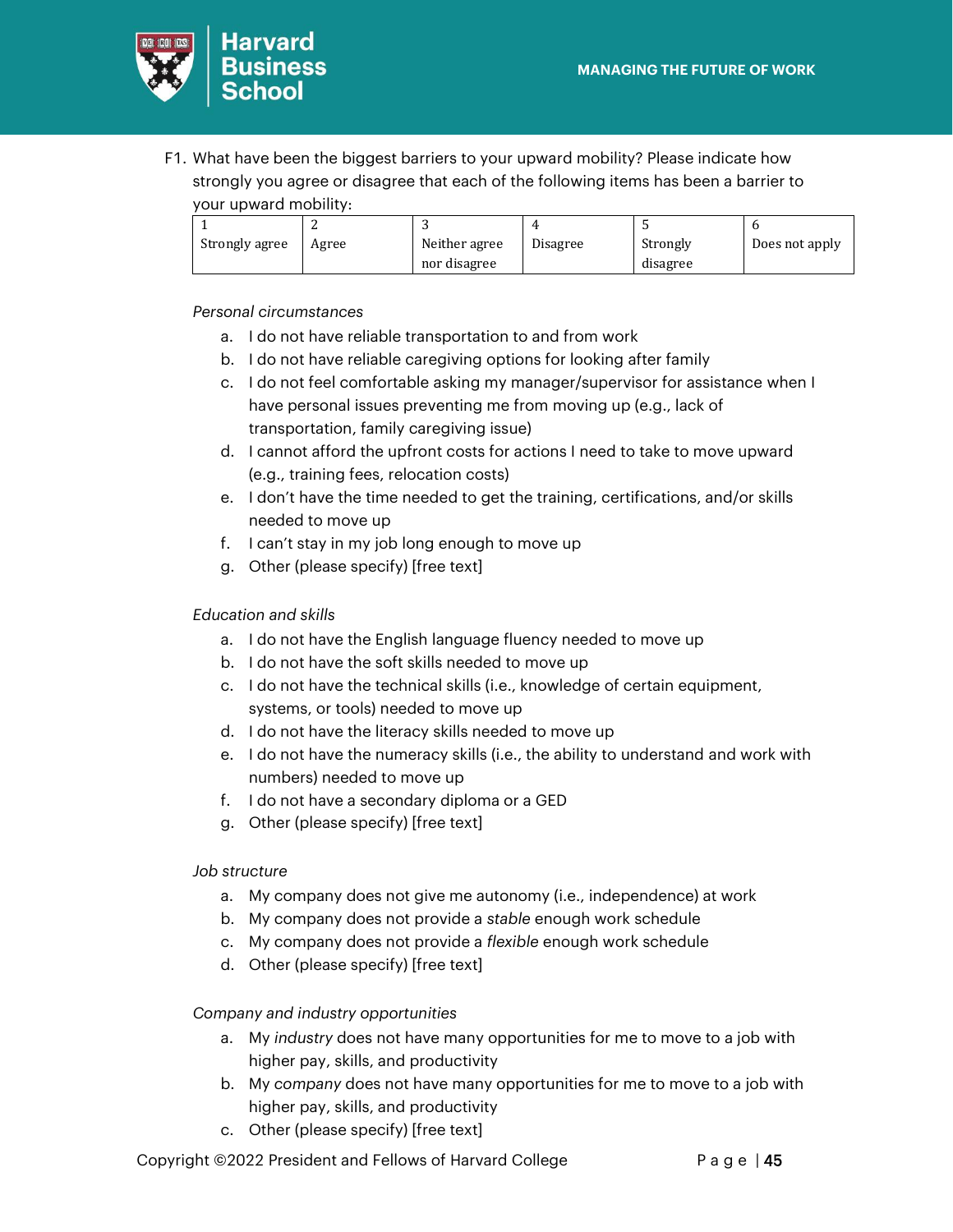

### *Mentorship*

- a. I do not have a role model or mentor at work
- b. I don't have anyone at work to turn to for advice about how to move up
- c. I don't have anyone at work who I trust
- d. I do not have a sense of belonging at work
- e. I don't have anyone at work who cares about my advancement
- f. Other (please specify) [free text]

### *Career pathways*

- a. I don't know what training, certifications, and/or skills are needed to move up within my company
- b. I don't know how to get the training, certifications, and/or skills needed to move up within my company
- c. I was not aware of career pathways *in my current area of work* (i.e., function or department) within my company
- d. I was not aware of career pathways *outside of my current area of work* (i.e., function or department) within my company
- e. I don't know what I need to do to move to a job with higher pay, skills, and productivity within my company
- f. My company does not provide the training and/or certifications I need to move up within my company
- g. Other (please specify) [free text]

*Attitudes about upward mobility*

- a. I don't have any interest in moving up
- b. I don't want to take on the additional responsibility that would be required if I were to move up
- c. I don't believe moving up is possible
- d. My family and/or peers are not supportive of me trying to move up
- e. I do not want to be rejected for a promotion
- f. I worry if I apply to a higher-level job and my application is not accepted there will be negative consequences for my job
- g. Other (please specify) [free text]
- F2. What action did you take to try to move up in your career over the past three years? Please select all that apply
	- a. I applied for a different job in my company but was not selected
	- b. I applied for a job at a different company but was not selected
	- c. I asked for a pay increase at my current company but was denied
	- d. I asked for a promotion at my current company but was denied
	- e. I did not take any action to try to move up
	- f. Other (please specify) [free text]

Copyright  $@2022$  President and Fellows of Harvard College P a g e | 46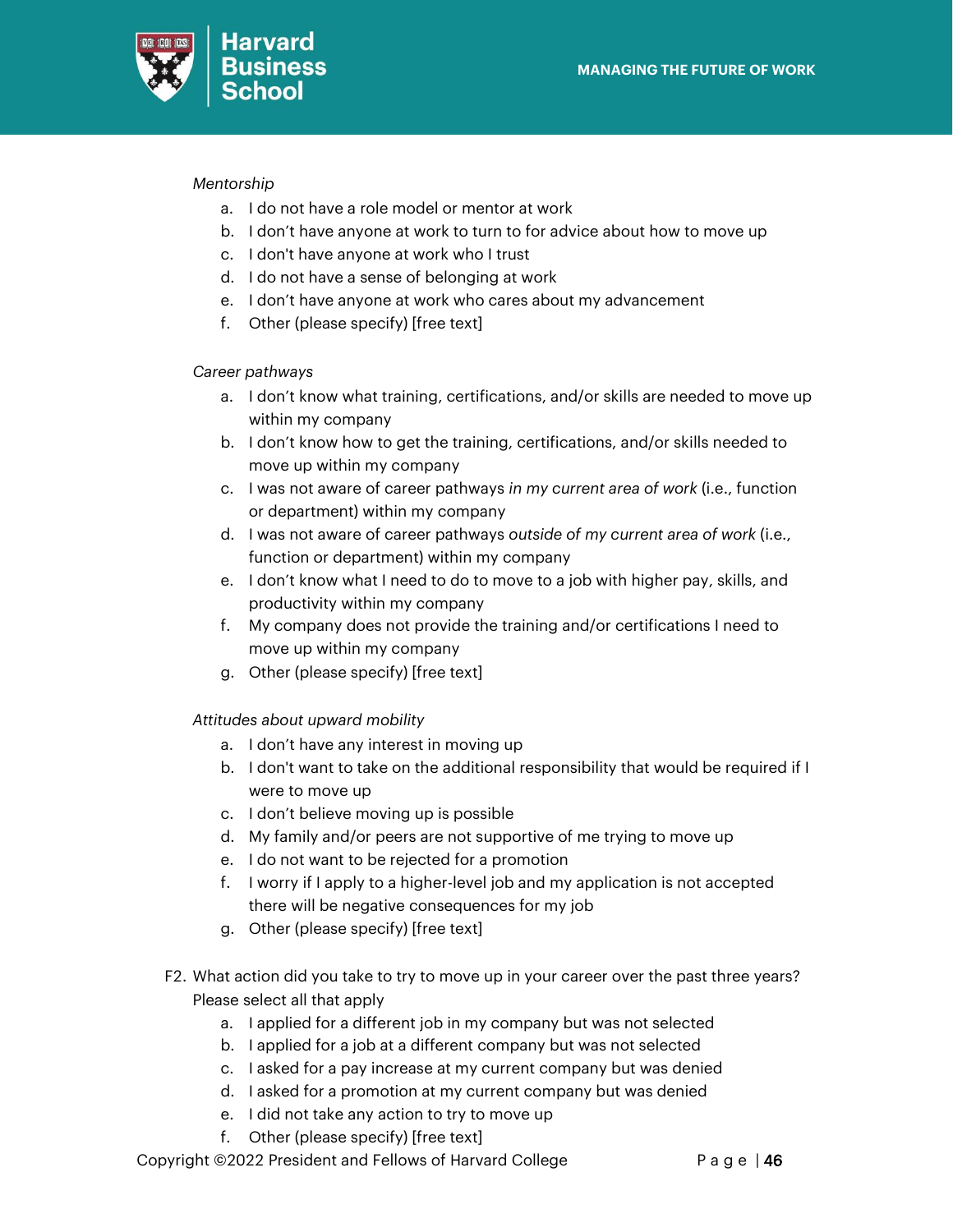

- F3. Do you expect to have upward mobility in your future (at your current company or elsewhere)?
	- a. Yes
	- b. No
	- c. I don't know
- F4. [If Yes to expect future upward mobility in F3] How long do you think it will take you to get your next pay raise and/or promotion?
	- a.  $\leq 1$  year
	- b. 1-2 years
	- c. 3-5 years
	- d. 6-10 years
	- e. More than 10 years
- F5. [If Yes to expect future upward mobility in F3] Which three of the following seven categories of contributors do you think will be most helpful to your future upward mobility? [Ask respondent to select exactly three categories]
	- a. Personal circumstances (i.e., being able to address personal life needs (e.g., caregiving responsibilities) to be successful at work)
	- b. Education and skills (e.g., having the education and skills needed to move up)
	- c. Job structure (i.e., having enough independence, stability, and flexibility at work)
	- d. Company and industry opportunities (i.e., the opportunities for moving up in this company and/or industry)
	- e. Mentorship (i.e., having supportive relationships at work)
	- f. Career pathways (i.e., company training and development opportunities)
	- g. Attitudes about upward mobility (i.e., interests and beliefs around moving up)
- F6. [If Yes to expect future upward mobility in F3] Looking at the top three categories of contributors you selected, please divide up 100 points across the categories based on how important you believe each category will be to your future upward mobility. Please give the most important category the most points. The points you assign to the three categories must add up to 100 total points.
	- a. [placeholder: show respondent's selected category from F5]: \_\_\_\_ points/100
	- b. [placeholder: show respondent's selected category from F5]: \_\_\_\_ points/100
	- c. [placeholder: show respondent's selected category from F5]: \_\_\_\_ points/100
- F7. [If Yes to expect future upward mobility in F3] Which of these specific contributors within your top three categories do you think will be most helpful to your future upward mobility? Please select all that apply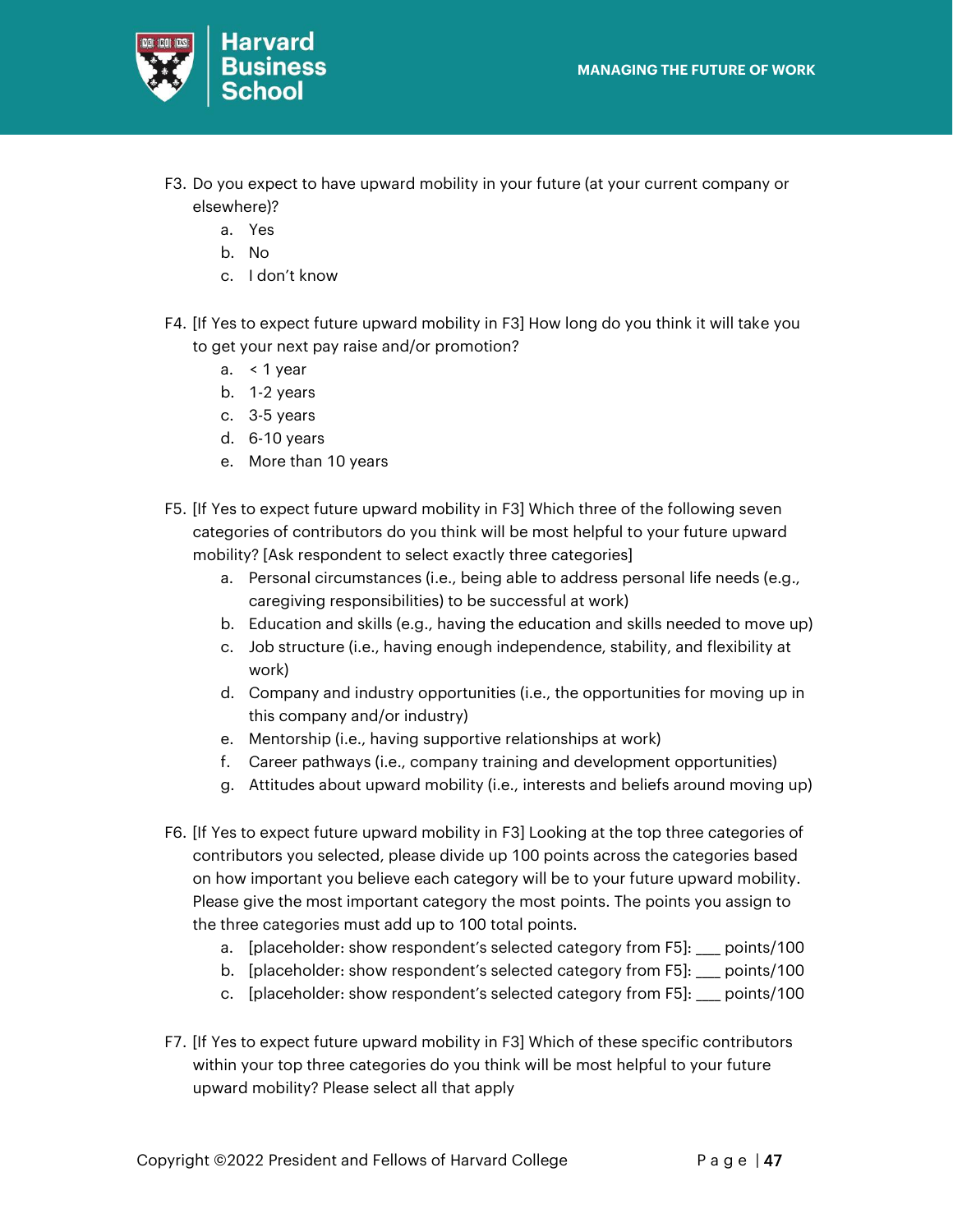

[Show only the three categories and the response options for those of the below seven categories that the respondent selected as being most helpful in F6, two questions above]

### *Personal circumstances*

- a. Having reliable transportation to and from work
- b. Having reliable caregiving options for looking after family
- c. Feeling comfortable asking my manager/supervisor for assistance when I had personal issues preventing me from moving up (e.g., lack of transportation, family caregiving issue)
- d. Being able to afford the upfront costs for actions I needed to take to move upward (e.g., training fees, relocation costs)
- e. Having the time needed to get the training, certifications, and/or skills needed to move up
- f. Being able to stay in my job long enough to move up
- g. Other (please specify) [free text]

### *Education and skills*

- a. Having the English language fluency needed to move up
- b. Having the soft skills needed to move up
- c. Having the technical skills (i.e., knowledge of certain equipment, systems, or tools) needed to move up
- d. Having the literacy skills needed to move up
- e. Having the numeracy skills (i.e., the ability to understand and work with numbers) needed to move up
- f. Having a secondary diploma or a GED
- g. Other (please specify) [free text]

### *Job structure*

- a. Having enough autonomy (i.e., independence) at work
- b. Having a *stable* enough work schedule
- c. Having a *flexible* enough work schedule
- d. Other (please specify) [free text]

### *Company and industry opportunities*

- a. My *industry* having many opportunities for me to move to a job with higher pay, skills, and productivity
- b. My *company* having many opportunities for me to move to a job with higher pay, skills, and productivity
- c. Other (please specify) [free text]

### *Mentorship*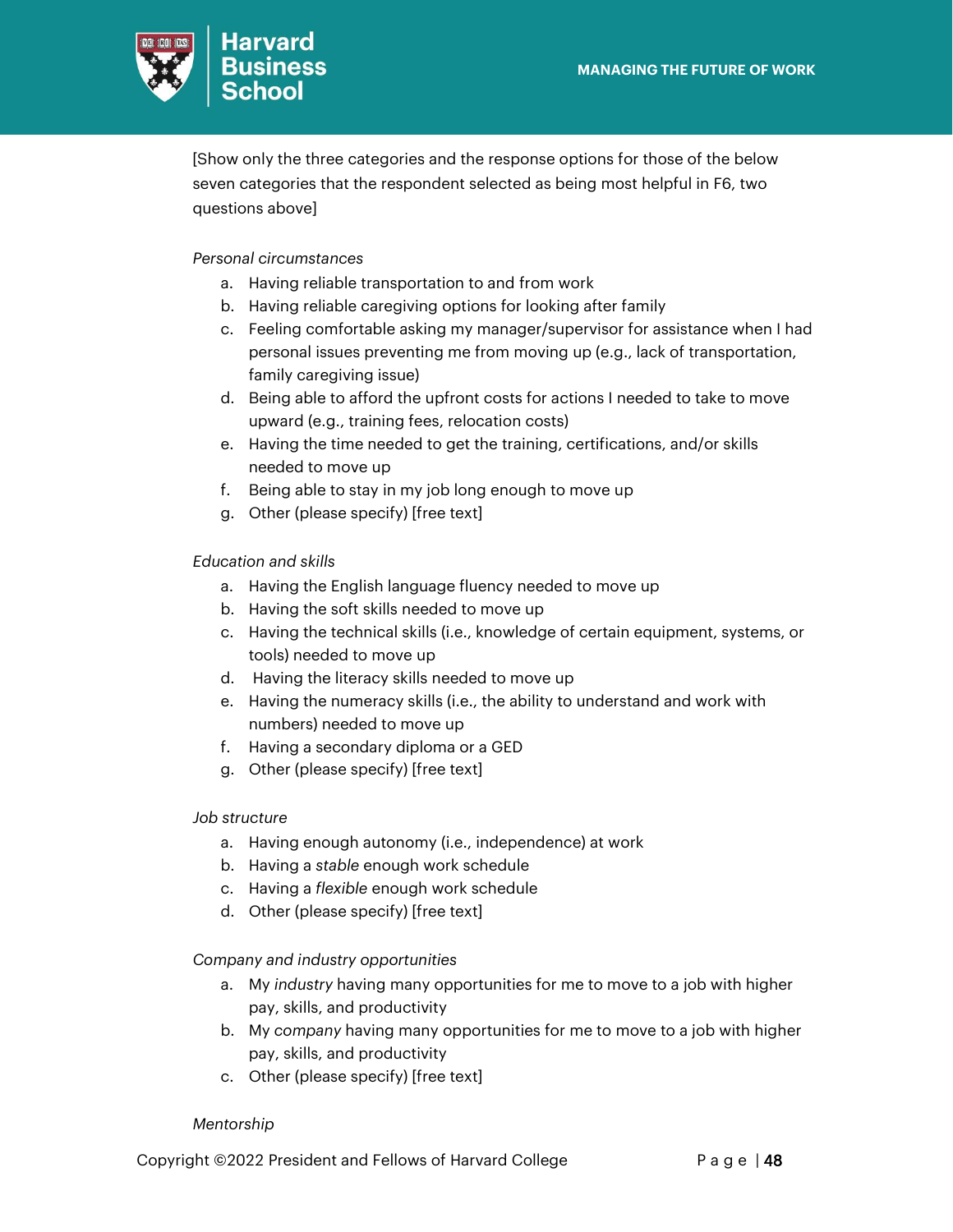

- a. Having a role model or mentor at work
- b. Having someone at work to turn to for advice about how to move up
- c. Having someone at work who I trust
- d. Having a sense of belonging at work
- e. Having someone at work who cares about my advancement
- f. Other (please specify) [free text]

### *Career pathways*

- a. Knowing what training, certifications, and/or skills are needed to move up within my company
- b. Knowing how to get the training, certifications, and/or skills needed to move up within my company
- c. Being aware of career pathways *in my current area of work* (i.e., function or department) within my company
- d. Being aware of career pathways *outside of my current area of work* (i.e., function or department) within my company
- e. Knowing what I needed to do to move to a job with higher pay, skills, and productivity within my company
- f. Having my company provide the training and/or certifications I need to move up within my company
- g. Other (please specify) [free text]

### *Attitudes about upward mobility*

- a. Being interested in moving up
- b. Wanting to take on the additional responsibility that would be required if I were to move up
- c. Believing moving up was possible
- d. My family and/or peers being supportive of me trying to move up
- e. Not being afraid to be rejected for a job application
- f. Not worrying that if I applied to a higher-level job and my application was not accepted there would be negative consequences for my job
- g. Other (please specify) [free text]
- F8. [If No or I don't know to expect future upward mobility in F3] Which three of the following seven categories of barriers do you think will be most limiting to your future upward mobility? [Ask respondent to select exactly three categories]
	- a. Personal circumstances (i.e., not being able to address personal life needs (e.g., caregiving responsibilities) to be successful at work)
	- b. Education and skills (e.g., not having the education and skills needed to move up)
	- c. Job structure (i.e., not having enough independence, stability, and flexibility at work)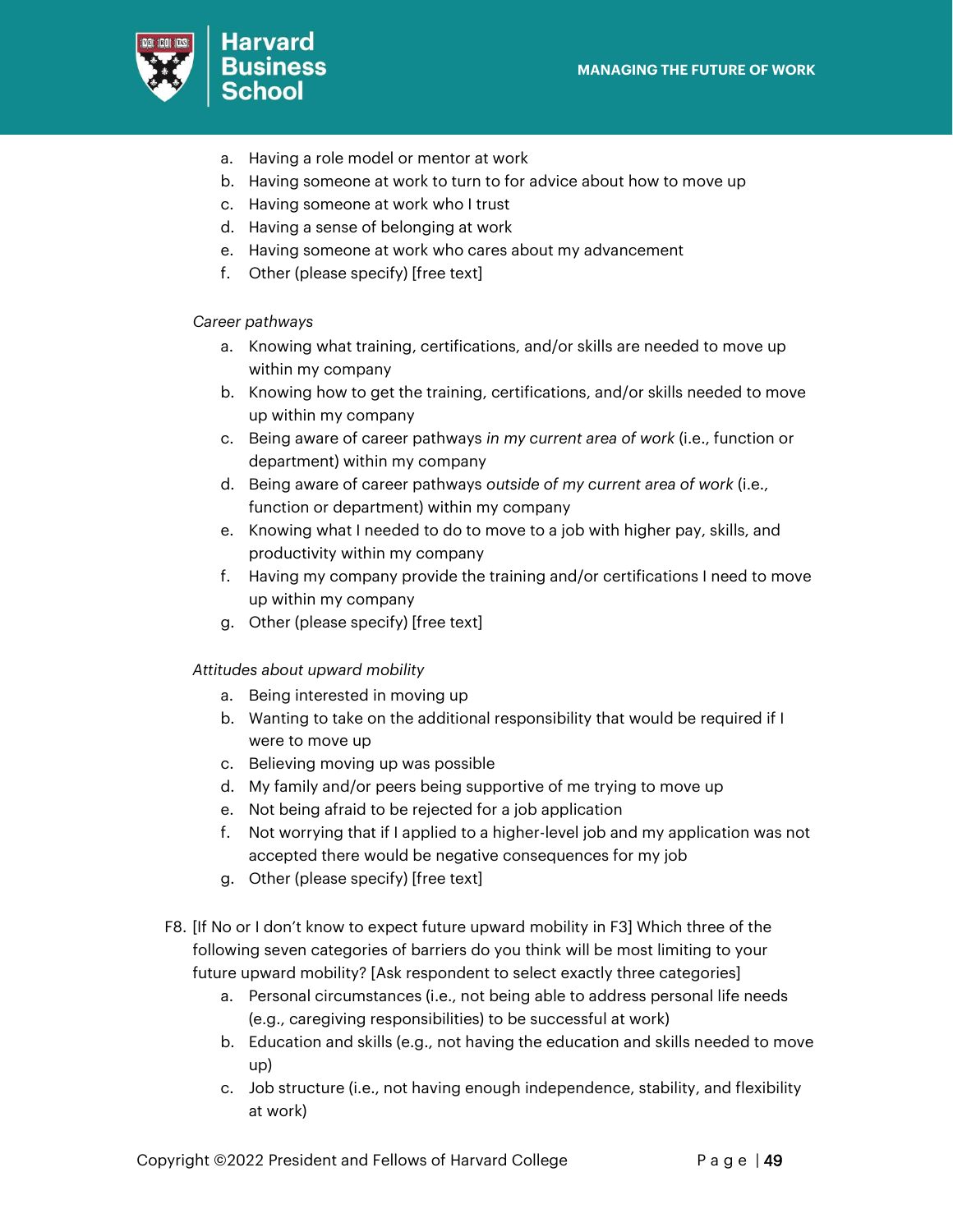

- d. Company and industry opportunities (i.e., the opportunities for moving up in this company and/or industry)
- e. Mentorship (i.e., not having supportive relationships at work)
- f. Career pathways (i.e., company training and development opportunities)
- g. Attitudes about upward mobility (i.e., interests and beliefs around moving up)
- F9. [If No or I don't know to expect future upward mobility in F3] Looking at the top three categories of barriers you selected, please divide up 100 points across the categories based on how limiting you believe each category will be to your future upward mobility. Please give the most limiting category the most points. The points you assign to the three categories must add up to 100 total points.
	- a. [placeholder: show respondent's selected category from F8]: points/100
	- b. [placeholder: show respondent's selected category from F8]: \_\_\_\_ points/100
	- c. [placeholder: show respondent's selected category from F8]: \_\_\_\_ points/100
- F10. [If No or I don't know to expect future upward mobility in F3] Which of these specific barriers within your top three categories do you think will be most limiting to your future upward mobility? Please select all that apply

[Show only the three categories and the response options for those of the below seven categories that the respondent selected as being most limiting two questions above]

### *Personal circumstances*

- a. I do not have reliable transportation to and from work
- b. I do not have reliable caregiving options for looking after family
- c. I do not feel comfortable asking my manager/supervisor for assistance when I have personal issues preventing me from moving up (e.g., lack of transportation, family caregiving issue)
- d. I cannot afford the upfront costs for actions I need to take to move upward (e.g., training fees, relocation costs)
- e. I don't have the time needed to get the training, certifications, and/or skills needed to move up
- f. I can't stay in my job long enough to move up
- g. Other (please specify) [free text]

### *Education and skills*

- a. I do not have the English language fluency needed to move up
- b. I do not have the soft skills-needed to move up
- c. I do not have the technical skills (i.e., knowledge of certain equipment, systems, or tools) needed to move up
- d. I do not have the literacy skills needed to move up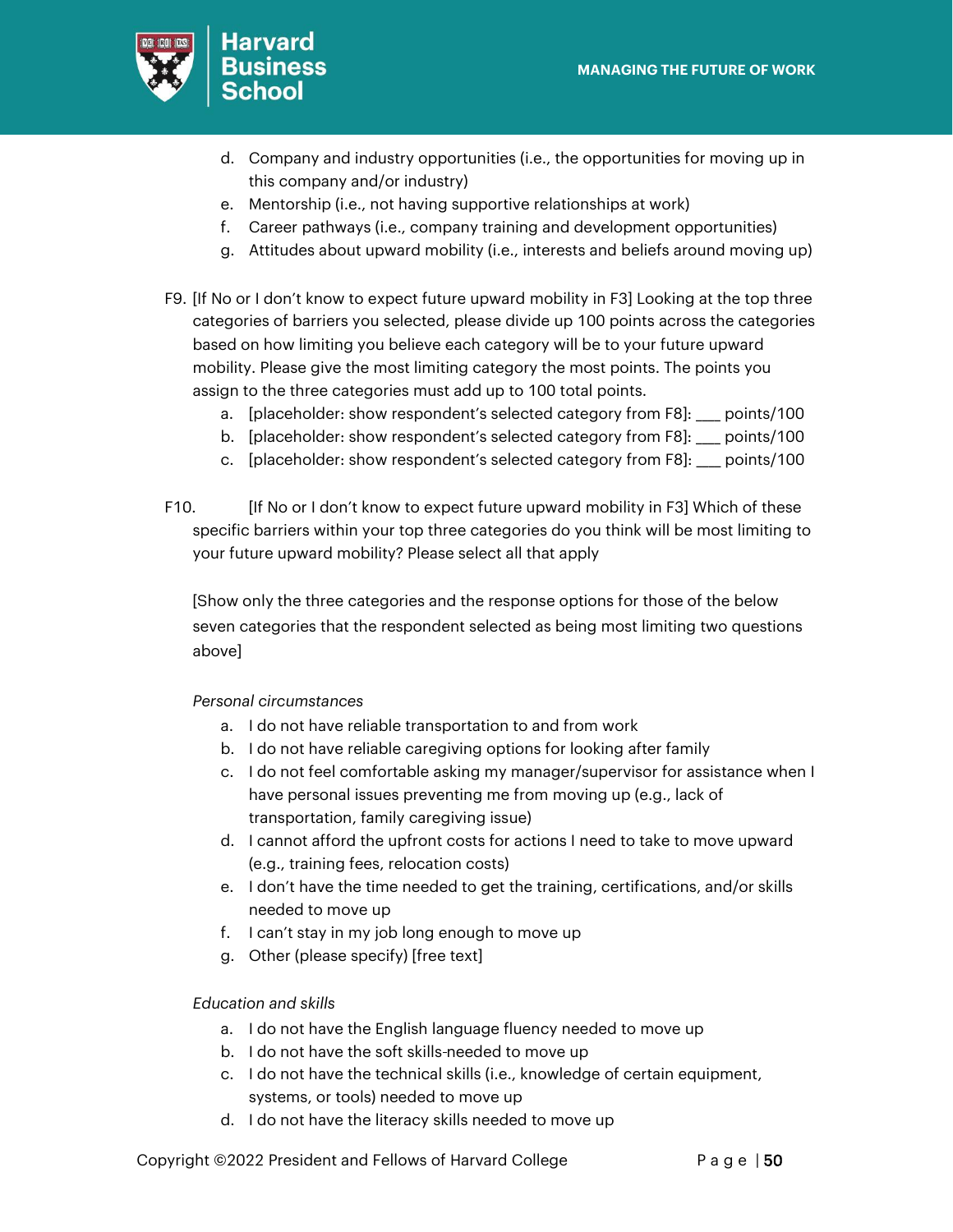

- e. I do not have the numeracy skills (i.e., the ability to understand and work with numbers) needed to move up
- f. I do not have a secondary diploma or a GED
- g. Other (please specify) [free text]

### *Job structure*

- a. I do not have enough autonomy (i.e., independence) at work
- b. I do not have a *stable* enough work schedule
- c. I do not have a *flexible* enough work schedule
- d. Other (please specify) [free text]

### *Company and industry opportunities*

- a. My *industry* does not have many opportunities for me to move to a job with higher pay, skills, and productivity
- b. My *company* does not have many opportunities for me to move to a job with higher pay, skills, and productivity
- c. Other (please specify) [free text]

### *Mentorship*

- a. I do not have a role model or mentor at work
- b. I don't have anyone at work to turn to for advice about how to move up
- c. I don't have anyone at work who I trust
- d. I do not have a sense of belonging at work
- e. I don't have anyone at work who cares about my advancement
- f. Other (please specify) [free text]

### *Career pathways*

- a. I don't know what training, certifications, and/or skills are needed to move up within my company
- b. I don't know how to get the training, certifications, and/or skills needed to move up within my company
- c. I am not aware of career pathways *in my current area of work* (i.e., function or department) within my company
- d. I am not aware of career pathways *outside of my current area of work* (i.e., function or department) within my company
- e. I don't know what I need to do to move to a job with higher pay, skills, and productivity within my company
- f. My company does not provide the training and/or certifications I need to move up within my company
- g. Other (please specify) [free text]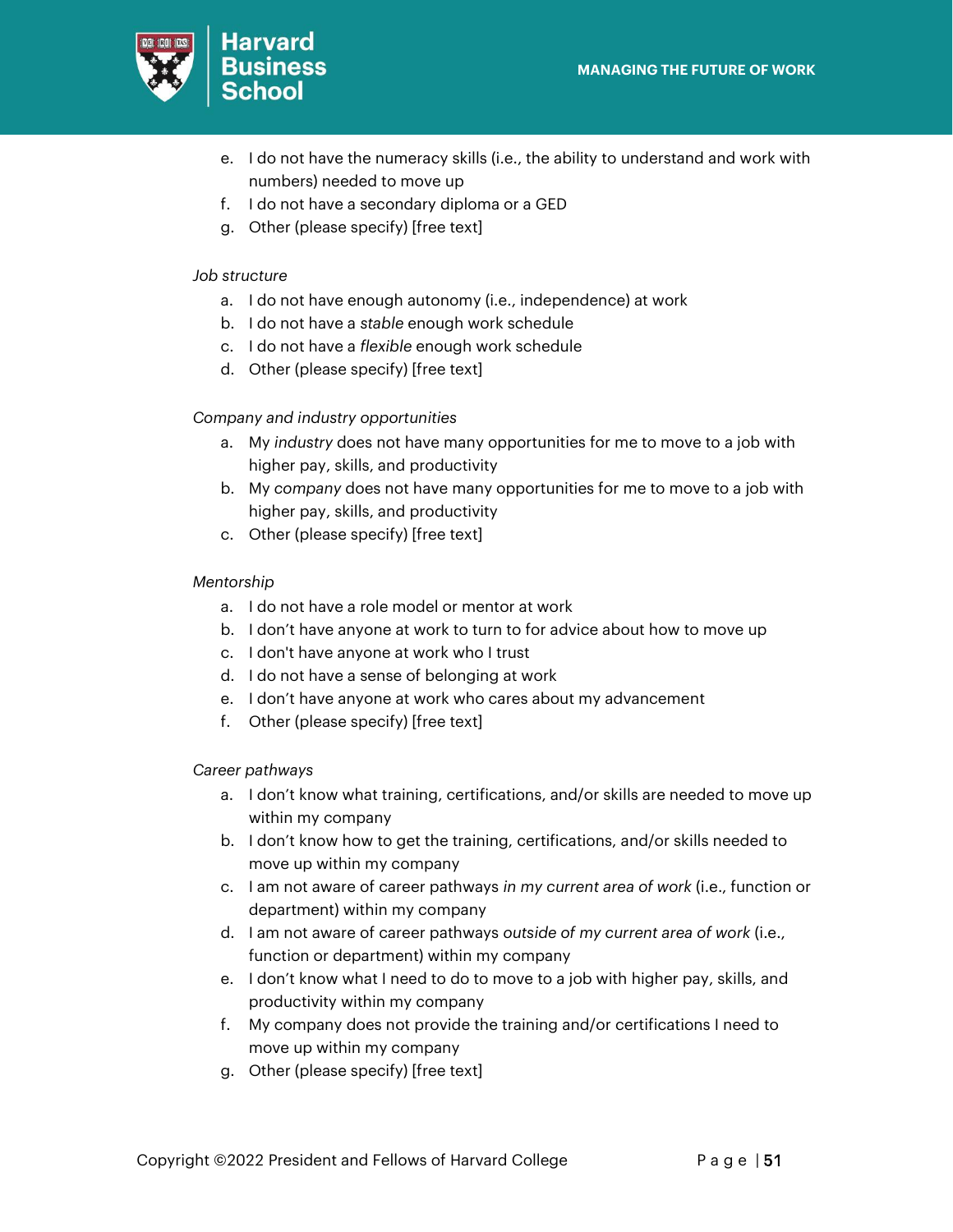

*Attitudes about upward mobility*

- a. I don't have any interest in moving up
- b. I don't want to take on the additional responsibility that would be required if I were to move up
- c. I don't believe moving up is possible
- d. My family and/or peers are not supportive of me trying to move up
- e. I do not want to be rejected for a promotion
- f. I worry if I apply to a higher-level job and my application is not accepted there will be negative consequences for my job
- g. Other (please specify) [free text]

# <span id="page-51-0"></span>**Your upward mobility [for respondents who have experienced upward mobility]**

[Those who answer "Yes" to A10 should be given section G. All of the other sections of the survey should be given to all respondents; sections G and F are the only ones that aren't given to all respondents; which of those two sections the respondent sees will be dependent on their answer to A10.]

Thank you for all of your responses so far! You are contributing to positive changes in the way companies support the upward movement of workers like you—we sincerely appreciate the effort you are putting into taking this survey. Thank you for continuing with this—only three more sections left!

Earlier you responded that you have experienced an increase in pay and/or a promotion over the past three years. The following questions in this fifth core section seek to understand the contributors to your upward mobility and your thoughts about your upward mobility in the future.

Upward mobility is an improvement in skills that enhances a worker's productivity and results in an increase in the worker's pay, a promotion, or both.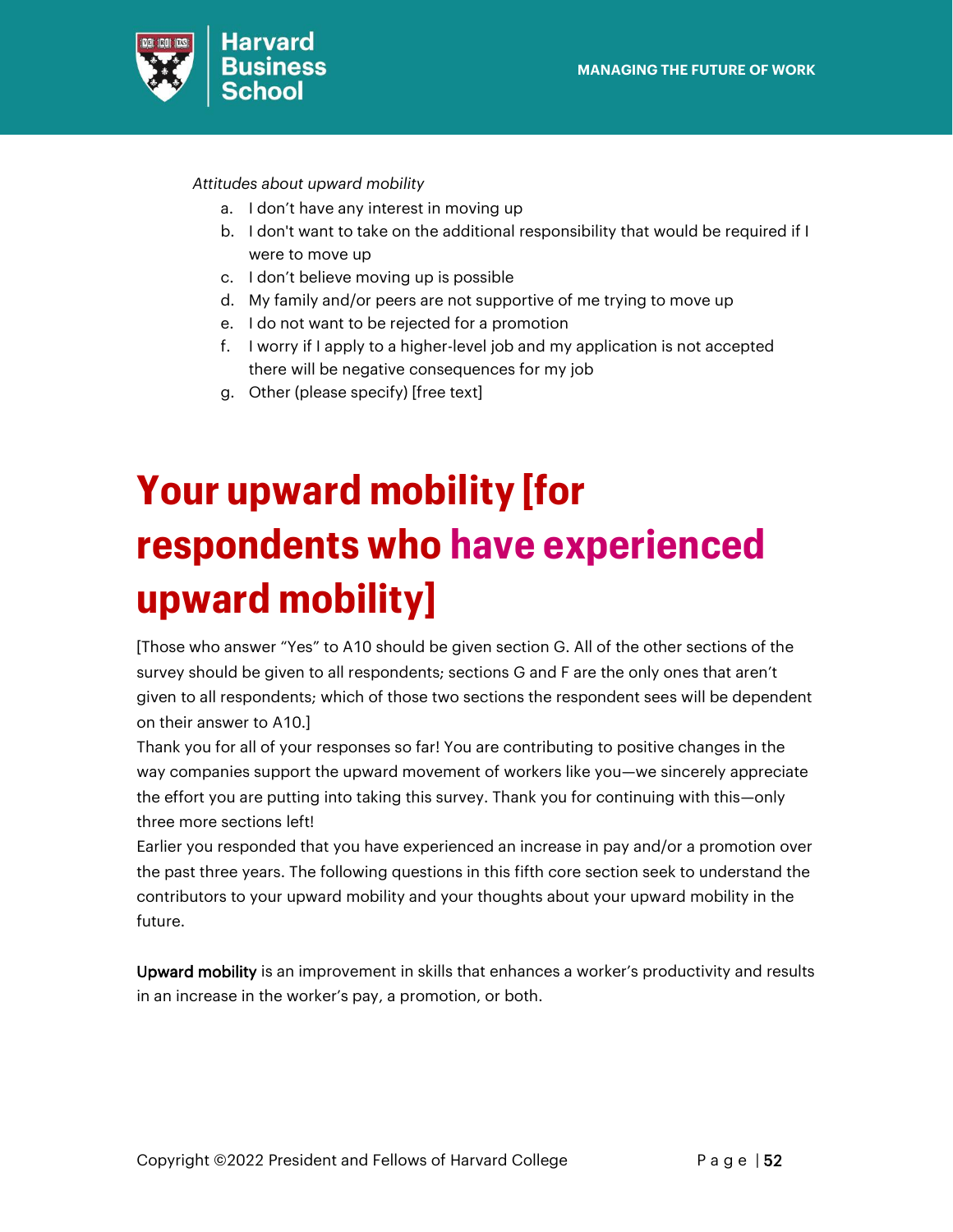

G1. What have been the biggest contributors to your upward mobility? Please indicate how strongly you agree or disagree that each of the following items has been a contributor to your upward mobility:

| Strongly agree | Agree | Neither agree | Disagree | Strongly | Does not apply |  |  |  |
|----------------|-------|---------------|----------|----------|----------------|--|--|--|
|                |       | nor disagree  |          | disagree |                |  |  |  |

### *Personal circumstances*

- a. I had reliable transportation to and from work
- b. I had reliable caregiving options for looking after family
- c. I felt comfortable asking my manager/supervisor for assistance when I had personal issues preventing me from moving up (e.g., lack of transportation, family caregiving issue)
- d. I could afford the upfront costs for actions I needed to take to move upward (e.g., training fees, relocation costs)
- e. I had the time needed to get the training, certifications, and/or skills needed to move up
- f. I could stay in my job long enough to move up
- g. Other (please specify) [free text]

### *Education and skills*

- a. I had the English language fluency needed to move up
- b. I had the soft skills-needed to move up
- c. I had the technical skills (i.e., knowledge of certain equipment, systems, or tools) needed to move up
- d. I had the literacy skills needed to move up
- e. I had the numeracy skills (i.e., the ability to understand and work with numbers) needed to move up
- f. I had a secondary diploma or a GED
- g. Other (please specify) [free text]

### *Job structure*

- a. I had enough autonomy (i.e., independence) at work
- b. I had a *stable* enough work schedule
- c. I had a *flexible* enough work schedule
- d. Other (please specify) [free text]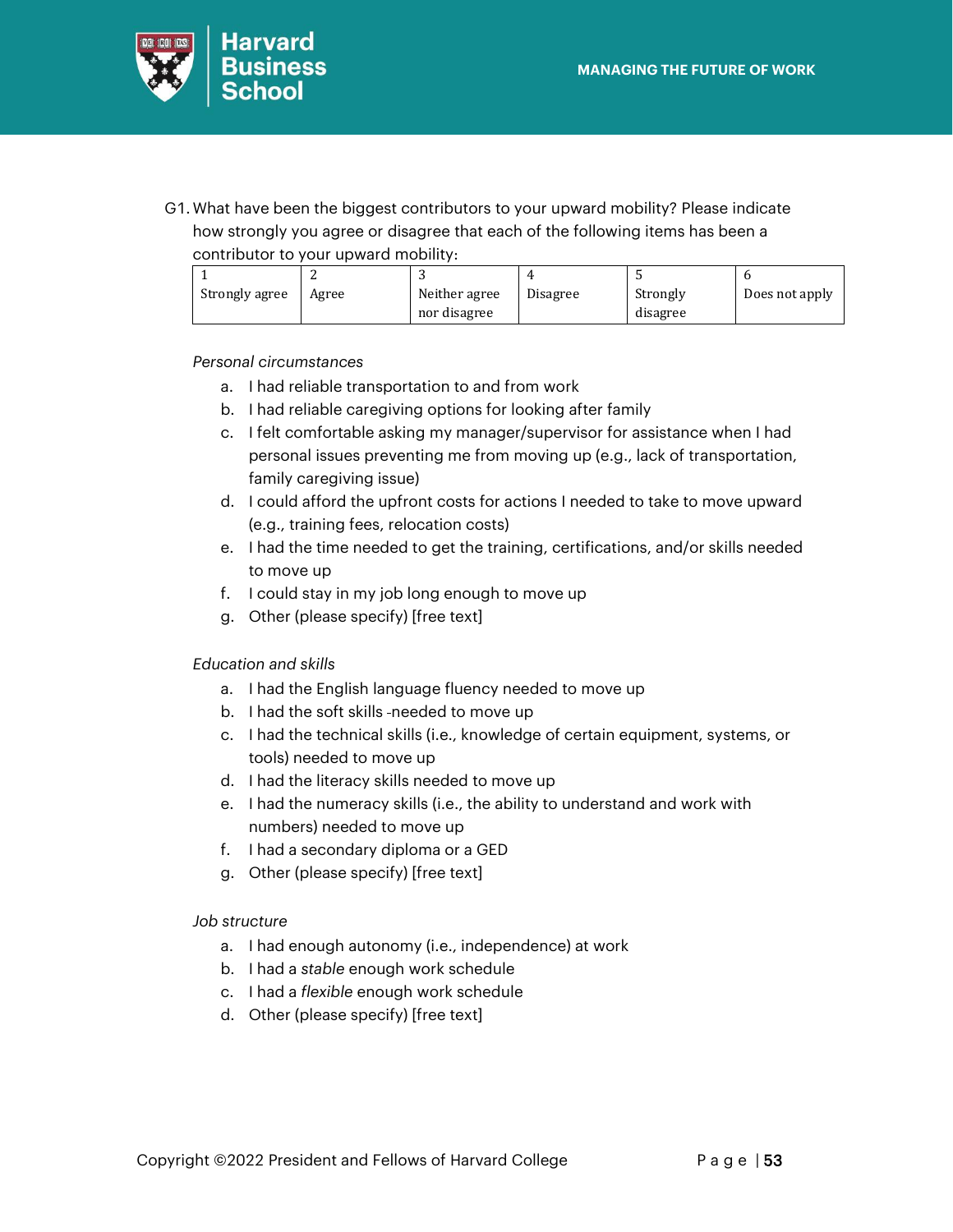

*Company and industry opportunities*

- a. My *industry* had many opportunities for me to move to a job with higher pay, skills, and productivity
- b. My *company* had many opportunities for me to move to a job with higher pay, skills, and productivity
- c. Other (please specify) [free text]

### *Mentorship*

- a. I had a role model or mentor at work
- b. I had someone at work to turn to for advice about how to move up
- c. I had someone at work who I trust
- d. I had a sense of belonging at work
- e. I had someone at work who cares about my advancement
- f. Other (please specify) [free text]

### *Career pathways*

- a. I knew what training, certifications, and/or skills are needed to move up within my company
- b. I knew how to get the training, certifications, and/or skills needed to move up within my company
- c. I was aware of career pathways *in my current area of work* (i.e., function or department) within my company
- d. I was aware of career pathways *outside of my current area of work* (i.e., function or department) within my company
- e. I knew what I needed to do to move to a job with higher pay, skills, and productivity within my company
- f. My company provided the training and/or certifications I need to move up within my company
- g. Other (please specify) [free text]

### *Attitudes about upward mobility*

- a. I was interested in moving up
- b. I wanted to take on the additional responsibility that would be required if I were to move up
- c. I believed moving up was possible
- d. My family and/or peers were supportive of me trying to move up
- e. I was not afraid to be rejected for a job application
- f. I did not worry that if I applied to a higher-level job and my application was not accepted there would be negative consequences for my job
- g. Other (please specify) [free text]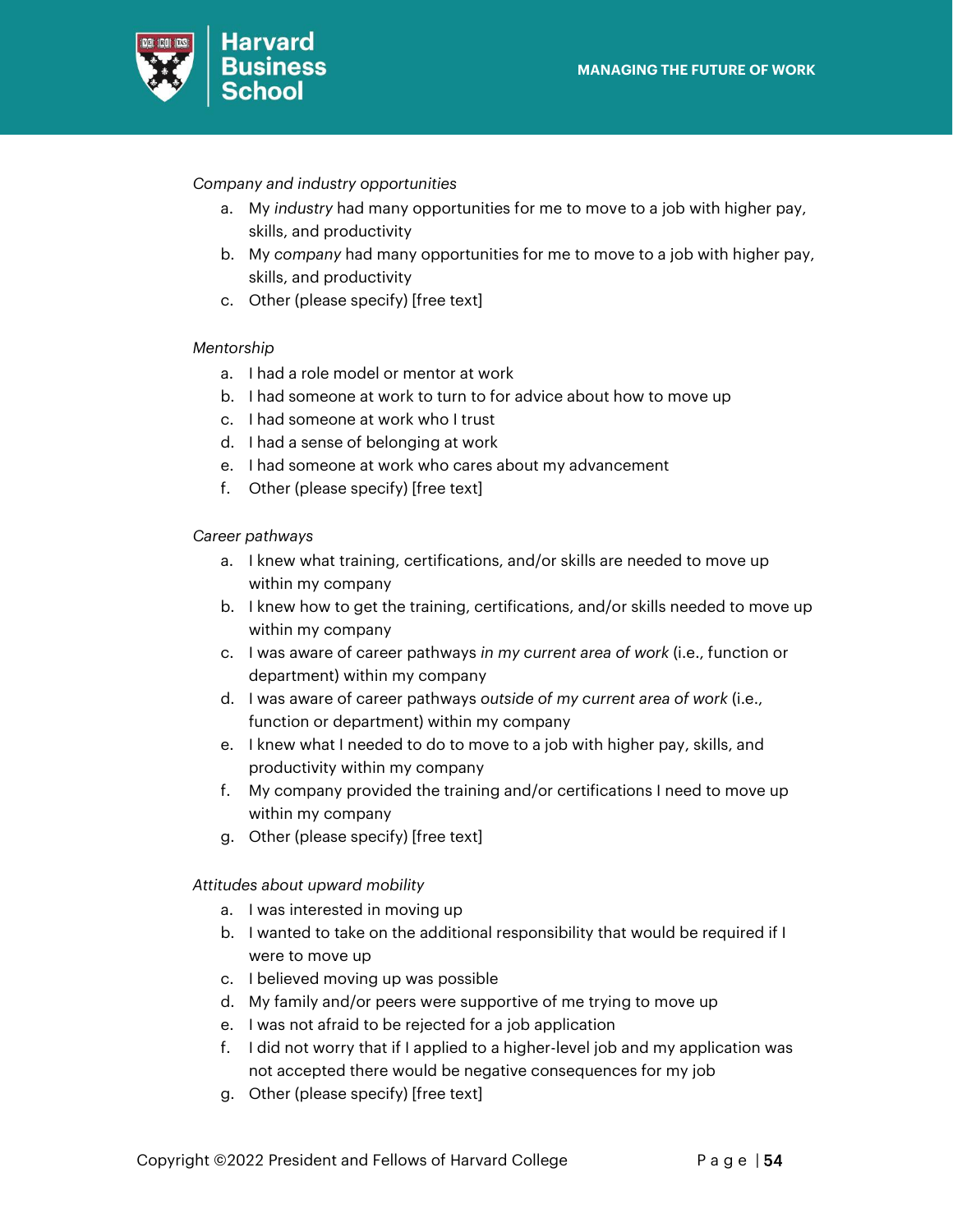

- G2. [For respondents who answer "Yes" (a) to question A10] What action did you take that led to these positive increases in your upward mobility? Select all that apply
	- a. The upward movement happened automatically based on my performance
	- b. The upward movement happened automatically due to my length of time in the organization
	- c. I applied for a different job in my company and was accepted
	- d. I applied for a different job at a different company and was accepted
	- e. I applied for a different job within my company and was not accepted but was moved upward to a different job than I applied for
	- f. Other (please specify) [free text]
- G3.Do you expect to have further upward mobility in your future (at your current company or elsewhere)?
	- a. Yes
	- b. No
	- c. I don't know
- G4. [If Yes to expect further upward mobility in G3] How long do you think it will take you to get your next pay raise and/or promotion?
	- a. < 1 year
	- b. 1-2 years
	- c. 3-5 years
	- d. 6-10 years
	- e. More than 10 years
- G5. [If Yes to expect further upward mobility in G3] Which three of the following seven categories of contributors do you think will be most helpful to your future upward mobility? [Ask respondent to select exactly three categories]
	- a. Personal circumstances (i.e., being able to address personal life needs (e.g., caregiving responsibilities) to be successful at work)
	- b. Education and skills (e.g., having the education and skills needed to move up)
	- c. Job structure (i.e., having enough independence, stability, and flexibility at work)
	- d. Company and industry opportunities (i.e., the opportunities for moving up in this company and/or industry)
	- e. Mentorship (i.e., having supportive relationships at work)
	- f. Career pathways (i.e., company training and development opportunities)
	- g. Attitudes about upward mobility (i.e., interests and beliefs around moving up)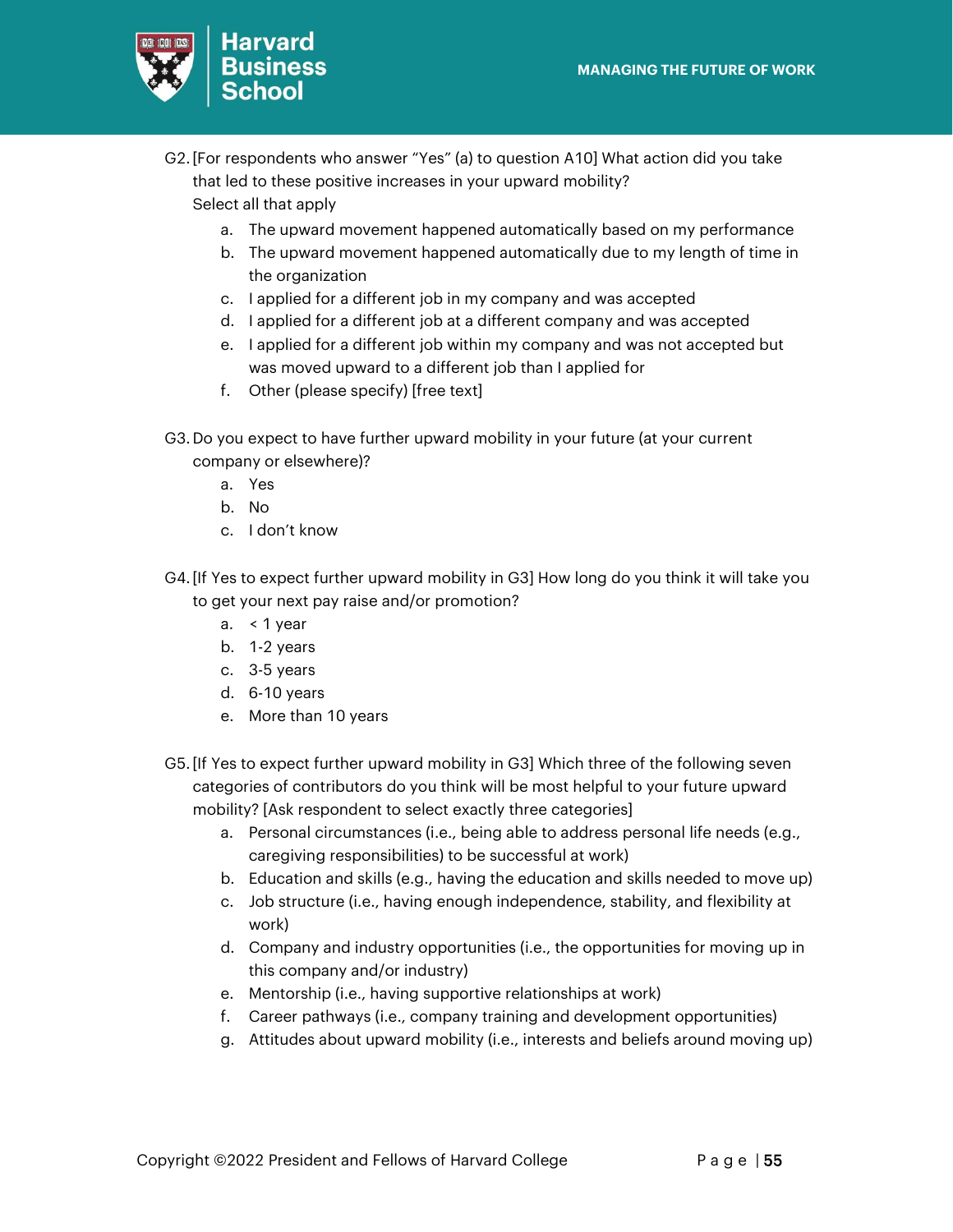

- G6. [If Yes to expect further upward mobility in G3] Looking at the top three categories of contributors you selected, please divide up 100 points across the categories based on how important you believe each category will be to your future upward mobility. . Please give the most important category the most points. The points you assign to the three categories must add up to 100 total points.
	- a. [placeholder: show respondent's selected category from G5]: \_\_\_ points/100
	- b. [placeholder: show respondent's selected category from G5]: \_\_\_\_ points/100
	- c. [placeholder: show respondent's selected category from G5]: \_\_\_\_ points/100
- G7. [If Yes to expect further upward mobility in G3] Which of these specific contributors within your top three categories do you think will be most helpful to your future upward mobility? Please select all that apply

[Show only the three categories and the response options for those of the below seven categories that the respondent selected as being most helpful two questions above]

### *Personal circumstances*

- a. Having reliable transportation to and from work
- b. Having reliable caregiving options for looking after family
- c. Feeling comfortable asking my manager/supervisor for assistance when I had personal issues preventing me from moving up (e.g., lack of transportation, family caregiving issue)
- d. Being able to afford the upfront costs for actions I needed to take to move upward (e.g., training fees, relocation costs)
- e. Having the time needed to get the training, certifications, and/or skills needed to move up
- f. Being able to stay in my job long enough to move up
- g. Other (please specify) [free text]

### *Education and skills*

- a. Having the English language fluency needed to move up
- b. Having the soft skills needed to move up
- c. Having the technical skills (i.e., knowledge of certain equipment, systems, or tools) needed to move up
- d. Having the literacy skills needed to move up
- e. Having the numeracy skills (i.e., the ability to understand and work with numbers) needed to move up
- f. Having a secondary diploma or a GED
- g. Other (please specify) [free text]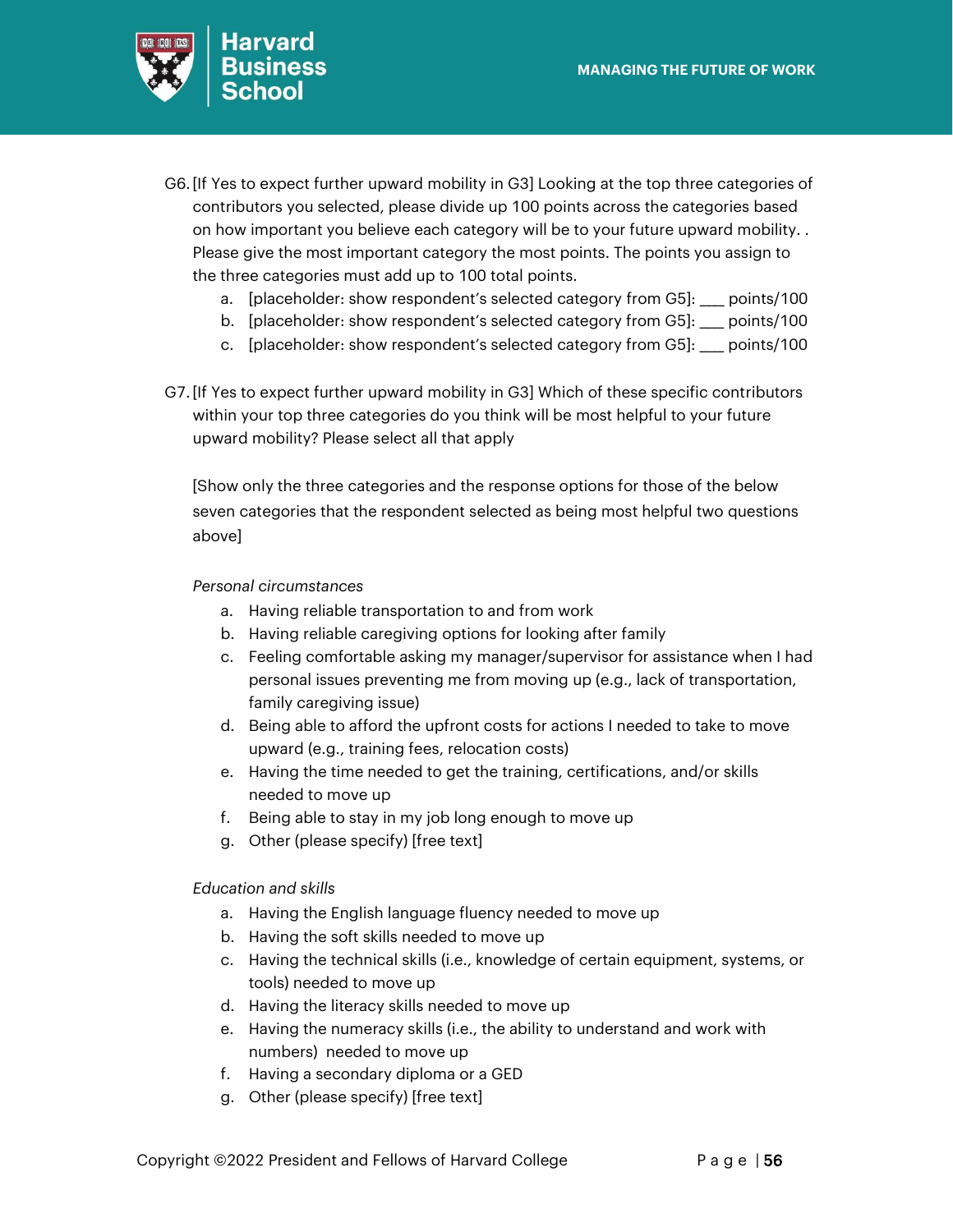

### *Job structure*

- a. Having enough autonomy (i.e., independence) at work
- b. Having a *stable* enough work schedule
- c. Having a *flexible* enough work schedule
- d. Other (please specify) [free text]

### *Company and industry opportunities*

- a. My *industry* having many opportunities for me to move to a job with higher pay, skills, and productivity
- b. My *company* having many opportunities for me to move to a job with higher pay, skills, and productivity
- c. Other (please specify) [free text]

### *Mentorship*

- a. Having a role model or mentor at work
- b. Having someone at work to turn to for advice about how to move up
- c. Having someone at work who I trust
- d. Having a sense of belonging at work
- e. Having someone at work who cares about my advancement
- f. Other (please specify) [free text]

### *Career pathways*

- a. Knowing what training, certifications, and/or skills are needed to move up within my company
- b. Knowing how to get the training, certifications, and/or skills needed to move up within my company
- c. Being aware of career pathways *in my current area of work* (i.e., function or department) within my company
- d. Being aware of career pathways *outside of my current area of work* (i.e., function or department) within my company
- e. Knowing what I needed to do to move to a job with higher pay, skills, and productivity within my company
- f. Having my company provide the training and/or certifications I need to move up within my company
- g. Other (please specify) [free text]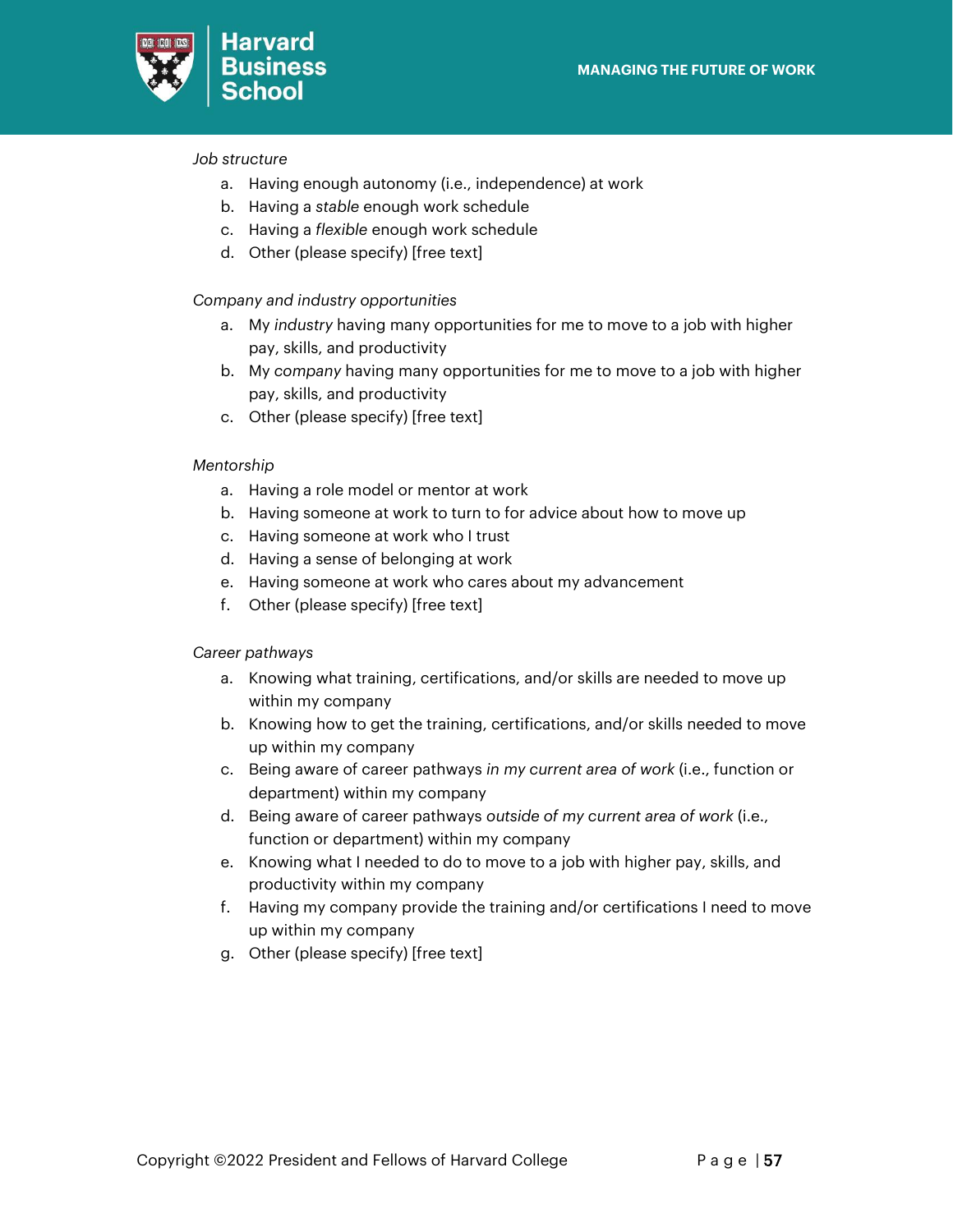

*Attitudes about upward mobility*

- a. Being interested in moving up
- b. Wanting to take on the additional responsibility that would be required if I were to move up
- c. Believing moving up was possible
- d. My family and/or peers being supportive of me trying to move up
- e. Not being afraid to be rejected for a job application
- f. Not worrying that if I applied to a higher-level job and my application was not accepted there would be negative consequences for my job
- g. Other (please specify) [free text]
- G8. [If No or I don't know to expect further upward mobility in G3] Which three of the following seven categories of barriers do you think will be most limiting to your future upward mobility? [Ask respondent to select exactly three categories]
	- a. Personal circumstances (i.e., not being able to address personal life needs (e.g., caregiving responsibilities) to be successful at work)
	- b. Education and skills (e.g., not having the education and skills needed to move up)
	- c. Job structure (i.e., not having enough independence, stability, and flexibility at work)
	- d. Company and industry opportunities (i.e., the opportunities for moving up in this company and/or industry)
	- e. Mentorship (i.e., not having supportive relationships at work)
	- f. Career pathways (i.e., company training and development opportunities)
	- g. Attitudes about upward mobility (i.e., interests and beliefs around moving up)
- G9. [If No or I don't know to expect further upward mobility in G3] Looking at the top three categories of barriers you selected, please divide up 100 points across the categories based on how limiting you believe each category will be to your future upward mobility. Please give the most limiting category the most points. The points you assign to the three categories must add up to 100 total points.
	- a. [placeholder: show respondent's selected category from G8]: \_\_\_\_ points/100
	- b. [placeholder: show respondent's selected category from G8]: \_\_\_ points/100
	- c. [placeholder: show respondent's slected category from G8]: \_\_\_\_ points/100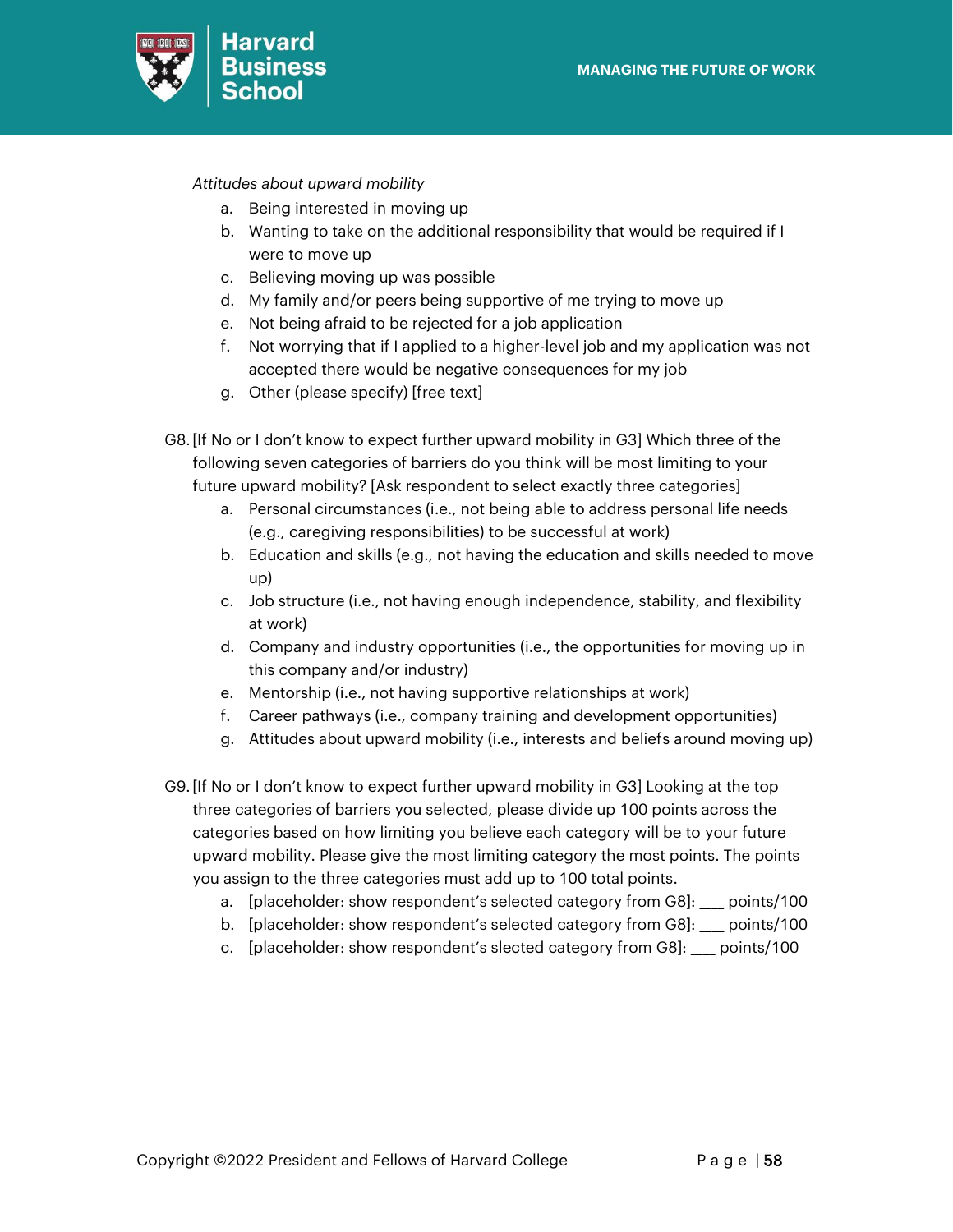

G10. **I** [If No or I don't know to expect further upward mobility in G3] Which of these specific barriers within your top three categories do you think will be most limiting to your future upward mobility? Please select all that apply

[Show only the three categories and the response options for those of the below eight categories that the respondent selected as being most limiting two questions above]

### *Personal circumstances*

- a. I do not have reliable transportation to and from work
- b. I do not have reliable caregiving options for looking after family
- c. I do not feel comfortable asking my manager/supervisor for assistance when I have personal issues preventing me from moving up (e.g., lack of transportation, family caregiving issue)
- d. I cannot afford the upfront costs for actions I need to take to move upward (e.g., training fees, relocation costs)
- e. I don't have the time needed to get the training, certifications, and/or skills needed to move up
- f. I can't stay in my job long enough to move up
- g. Other (please specify) [free text]

### *Education and skills*

- a. I do not have the English language fluency needed to move up
- b. I do not have the soft skills-needed to move up
- c. I do not have the technical skills (i.e., knowledge of certain equipment, systems, or tools) needed to move up
- d. I do not have the literacy skills needed to move up
- e. I do not have the numeracy skills (i.e., the ability to understand and work with numbers) needed to move up
- f. I do not have a secondary diploma or a GED
- g. Other (please specify) [free text]

### *Job structure*

- a. I do not have enough autonomy (i.e., independence) at work
- b. I do not have a *stable* enough work schedule
- c. I do not have a *flexible* enough work schedule
- d. Other (please specify) [free text]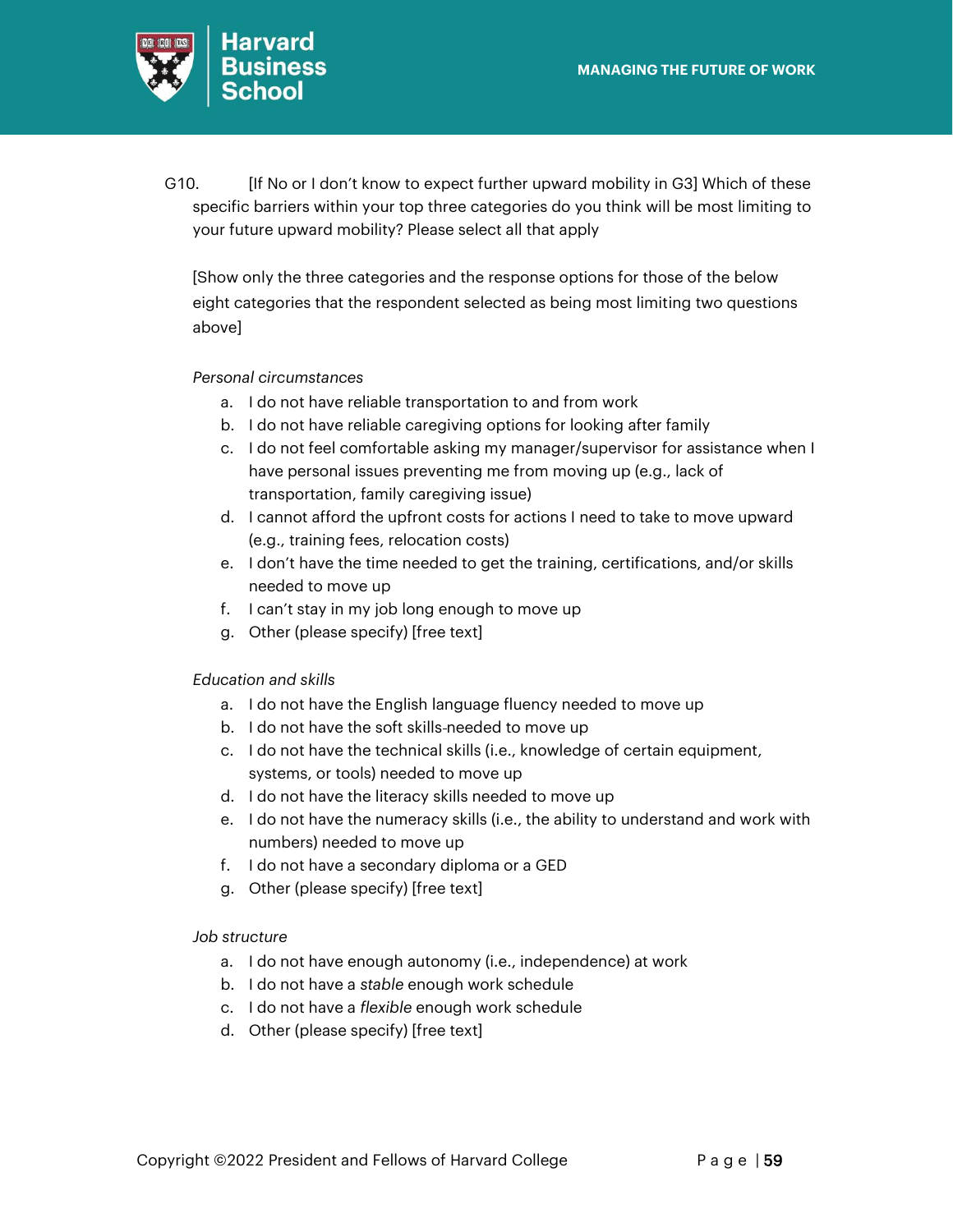

### *Company and industry opportunities*

- a. My *industry* does not have many opportunities for me to move to a job with higher pay, skills, and productivity
- b. My *company* does not have many opportunities for me to move to a job with higher pay, skills, and productivity
- c. Other (please specify) [free text]

### *Mentorship*

- a. I do not have a role model or mentor at work
- b. I don't have anyone at work to turn to for advice about how to move up
- c. I don't have anyone at work who I trust
- d. I do not have a sense of belonging at work
- e. I don't have anyone at work who cares about my advancement
- f. Other (please specify) [free text]

### *Career pathways*

- a. I don't know what training, certifications, and/or skills are needed to move up within my company
- b. I don't know how to get the training, certifications, and/or skills needed to move up within my company
- c. I am not aware of career pathways *in my current area of work* (i.e., function or department) within my company
- d. I am not aware of career pathways *outside of my current area of work* (i.e., function or department) within my company
- e. I don't know what I need to do to move to a job with higher pay, skills, and productivity within my company
- f. My company does not provide the training and/or certifications I need to move up within my company
- g. Other (please specify) [free text]

### *Attitudes about upward mobility*

- a. I don't have any interest in moving up
- b. I don't want to take on the additional responsibility that would be required if I were to move up
- c. I don't believe moving up is possible
- d. My family and/or peers are not supportive of me trying to move up
- e. I do not want to be rejected for a promotion
- f. I worry if I apply to a higher-level job and my application is not accepted there will be negative consequences for my job
- g. Other (please specify) [free text]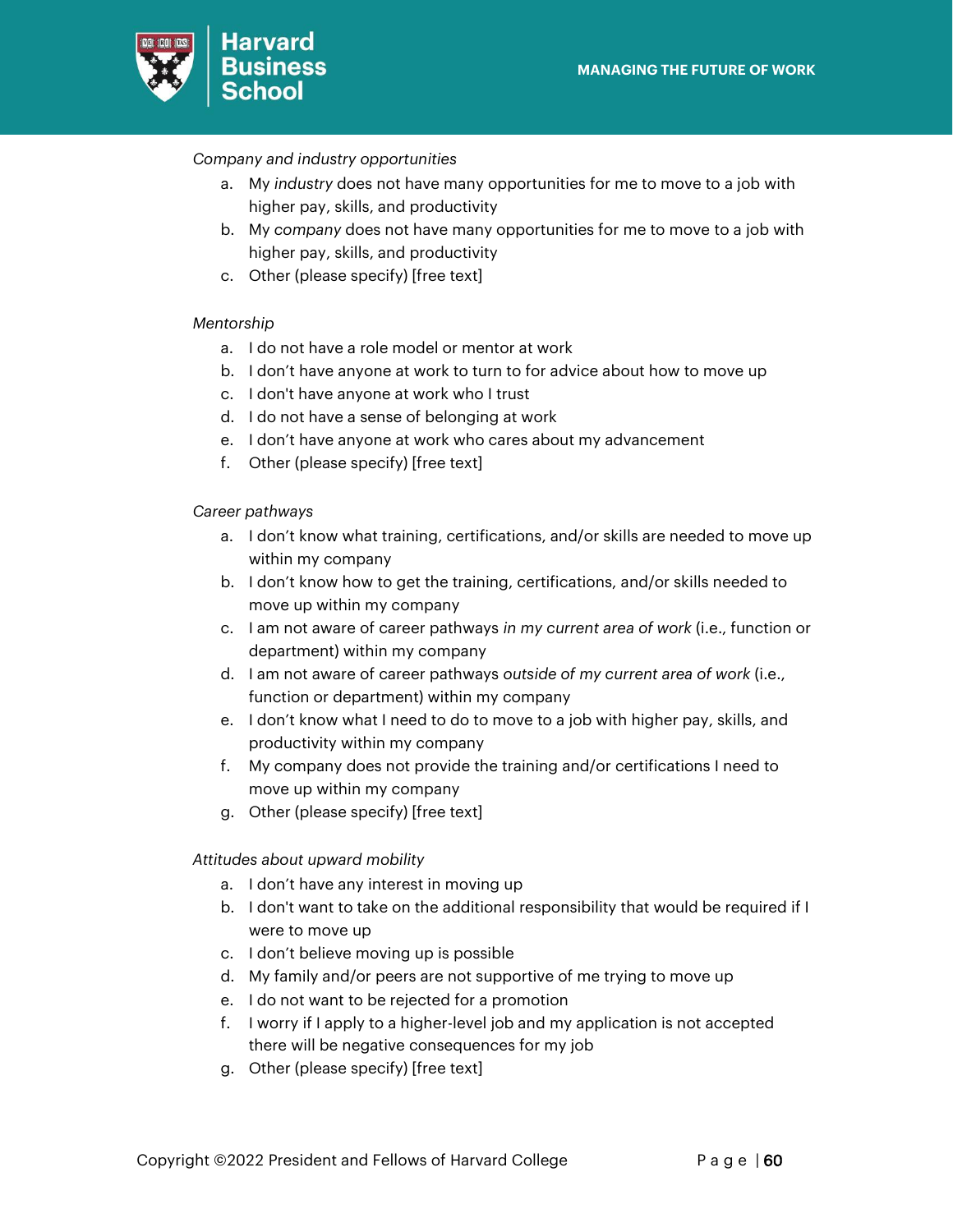

# <span id="page-60-0"></span>**Your attitudes about upward mobility**

Thank you for completing section five—only two very short sections left! Your responses are critical to this research. We greatly appreciate your patience with these detailed questions, and we want you to know that your responses are contributing to research that will help shed new light on what employers can do to help more workers move upward. Thank you!

This sixth core section asks about your perspectives on upward mobility.

Upward mobility is an improvement in skills that enhances a worker's productivity and results in an increase in the worker's pay, a promotion, or both.

- H1. Who is responsible for your overall upward mobility? Please rank the following options from most responsible to least responsible:
	- a. I am responsible
	- b. My company is responsible
	- c. Education institutions (e.g., high schools, colleges) are responsible
	- d. The government is responsible
	- e. I don't know
- H2. Please indicate how strongly you agree or disagree with each of the following

### statements:

| Strongly agree | Agree | Neither agree nor | Disagree | Strongly disagree |
|----------------|-------|-------------------|----------|-------------------|
|                |       | disagree          |          |                   |

- a. I want to move up in my career
- b. I have the skills to move up but other barriers are preventing me from doing so
- c. I believe I should have the opportunity to move up
- d. I believe all workers should have the opportunity to move up
- e. If I work hard, I will be able to move up
- f. If I know what skills I need to move up and I am able to get the training I need to acquire them, I will be able to move up
- H3. [For those who disagree with "I want to move up in my career" (meaning answer 4 "Disagree" or 5 "Strongly disagree" in H2] I do not want to move up in my career because: Please select all that apply
	- a. I am satisfied with my current situation
	- b. It seems impossible to move up
	- c. I do not want to put myself out there to be rejected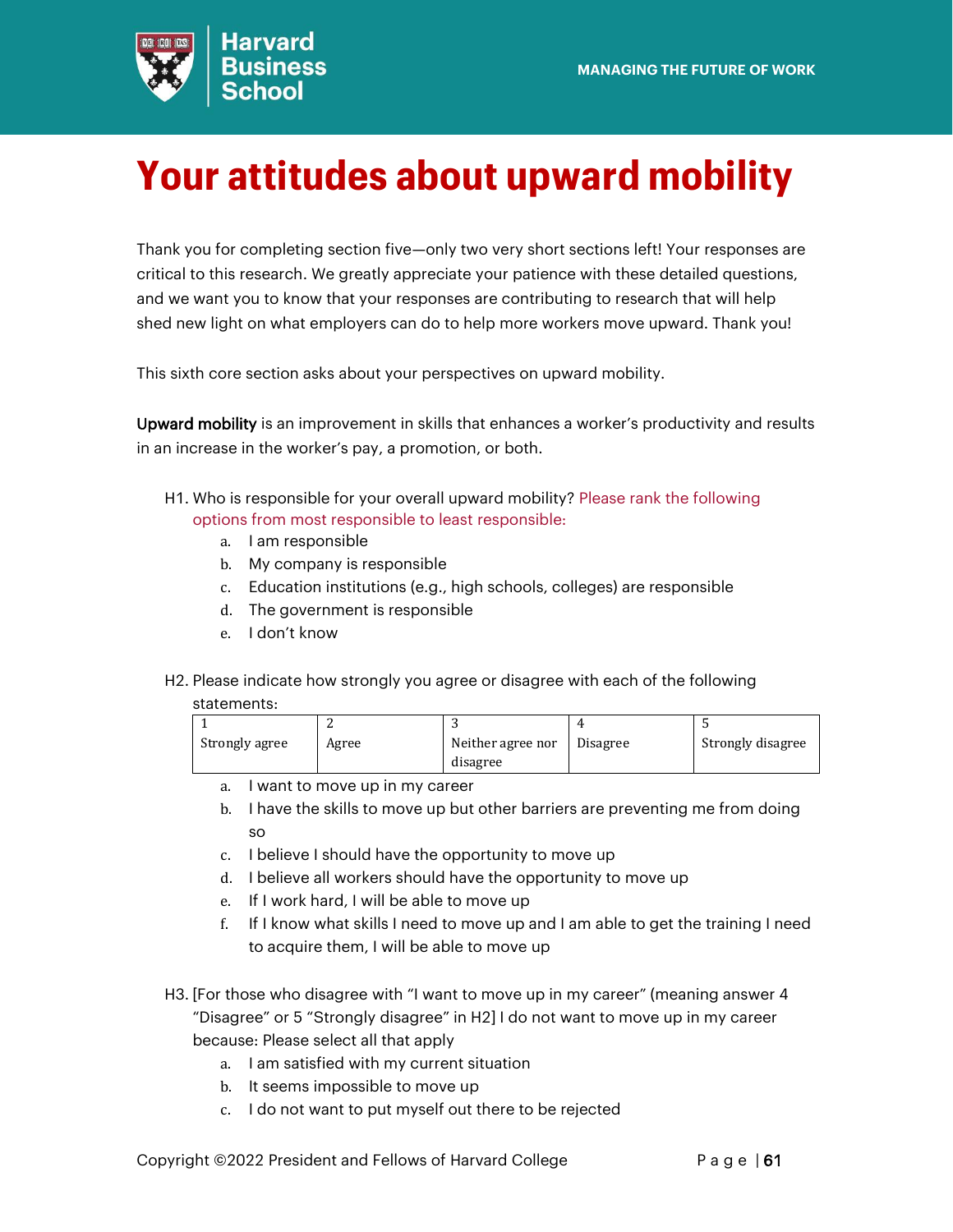

- Harvard **Business**
- d. I do not believe the next role would work with my life demands outside of work
- e. I do not have the soft skills needed to move up
- f. I do not have the technical skills (e.g., knowledge of certain equipment, systems, or tools) needed to move up
- g. I do not have the qualifications or credentials required to move up
- h. I do not need higher pay to support my family or lifestyle
- i. I am not interested in learning new skills
- j. I am not interested in taking on more responsibility
- k. The pay I would receive for moving up is not worth the effort
- l. The pay I would receive for moving up is not worth the extra responsibility I would need to take on
- m. I am intimidated about moving up
- n. I am not confident I am good enough to move up
- o. Other (please specify) [free text]

# <span id="page-61-0"></span>**Your final thoughts**

You've made it to the last section of the survey! Once you hit submit on the very last screen, you will have completed the survey. Thank you for all of your responses so far—your ideas and perspectives are contributing to important research. We appreciate all of the time and effort you have dedicated to this.

The following questions in this seventh core section ask about your final thoughts on your company and your future upward mobility given your responses in the previous sections. This is the final section of the survey.

I1. How would you grade your current company's performance in increasing the upward mobility of workers at your pay level?

|           |      | ັ    | 4    |           |            |
|-----------|------|------|------|-----------|------------|
| Very poor | Poor | Fair | Good | Excellent | don't know |
|           |      |      |      |           |            |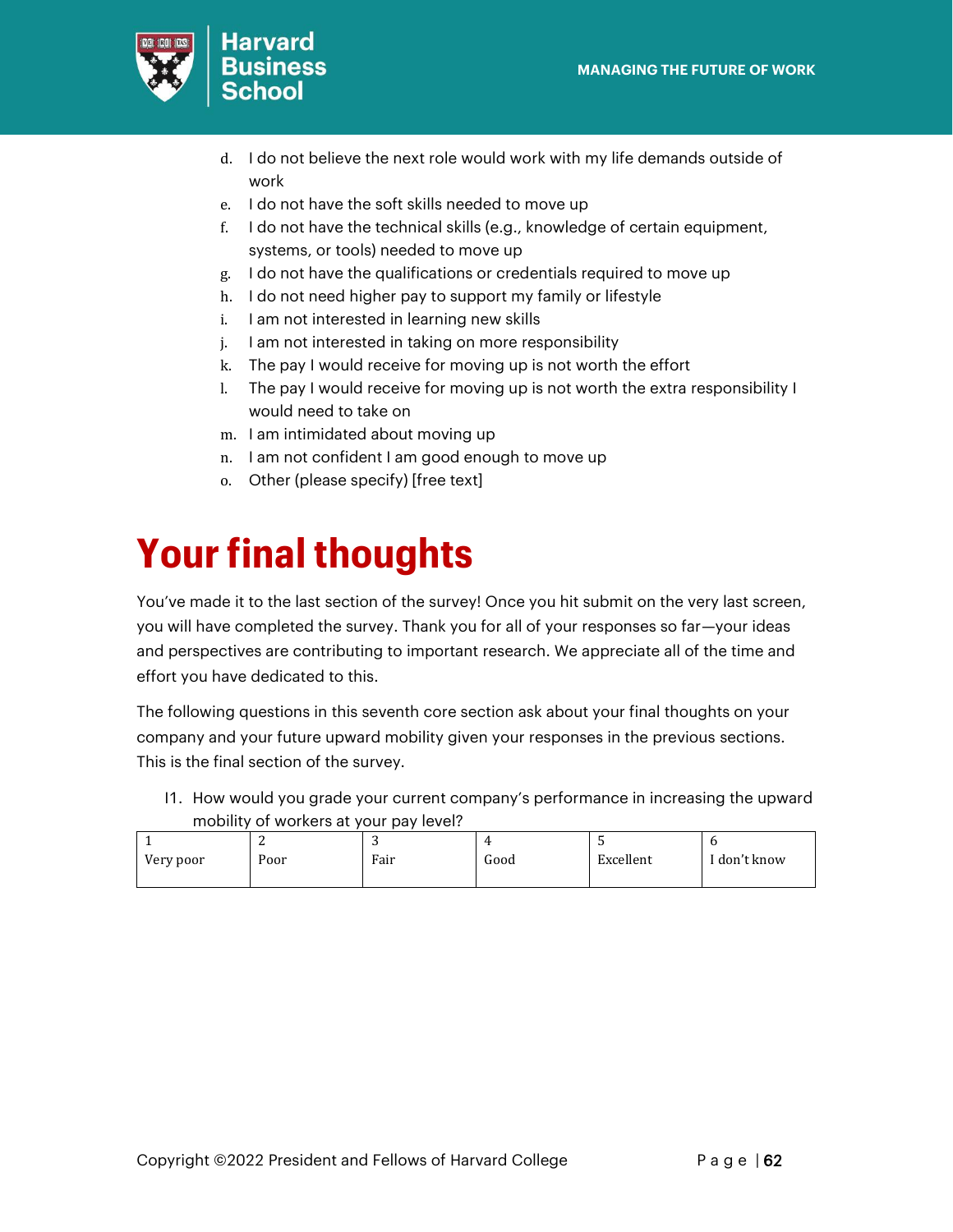

I2. Please rate how important the following factors would be to you if you were to search for another job:

| Not at all | Low importance | Neutral | Important | Very important | I don't know |
|------------|----------------|---------|-----------|----------------|--------------|
| important  |                |         |           |                |              |

*Location*

- a. Control over work location
- b. Convenient to get to work location

*Benefits and policies*

- c. Level of pay
- d. Stable and predictable pay
- e. Control over hours
- f. Stable and predictable hours
- g. Flexible sick time policy
- h. Caregiving assistance benefit
- i. Transportation assistance benefit
- j. Tuition benefits
- k. Other company benefits (e.g., healthcare benefits)
- l. Worker stock options program or other worker ownership structure

*Opportunities*

- m. Opportunities for upward mobility
- n. Clear communication about opportunities for upward mobility
- o. Skill development opportunities (e.g., training programs)
- p. Job security

*Work environment*

- q. Supportive team members
- r. Supportive supervisors
- s. Type of work fits my interest and goals
- *Another factor not listed here*
	- t. Other (please specify) [free text]

I2new. Throughout this survey, we have asked about your employment in January 2020, prior to the emergence of COVID-19 in the United States. However, these next questions ask about your employment after January 2020. Did your employment at your primary company change between January 2020 and today?

*Examples of employment changes are having your hours or pay reduced, choosing to leave the company, or being fired or furloughed.* 

- a. Yes
- b. No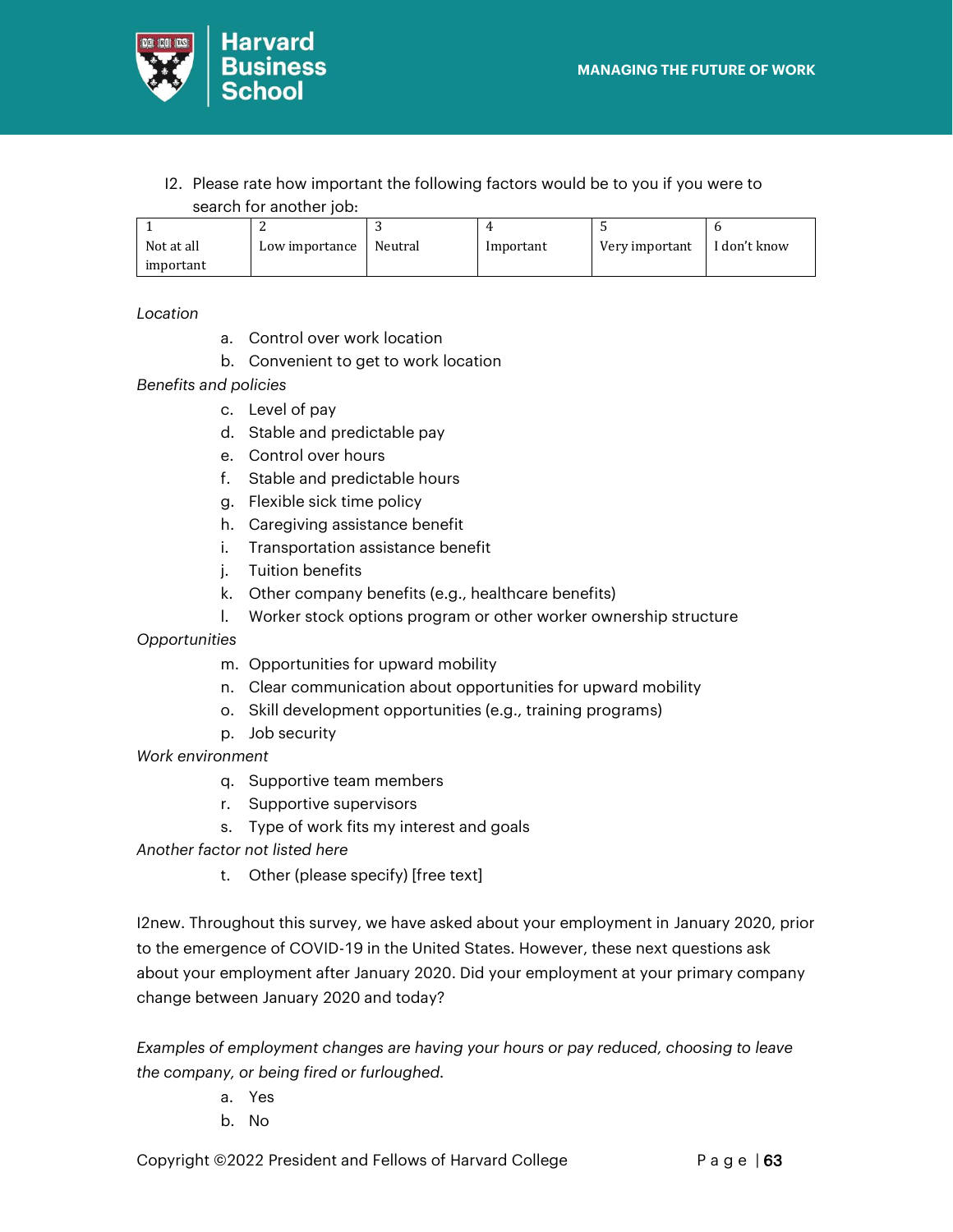

I3new. [If "Yes" in Q I2new] How did your employment at your primary company change between January 2020 and today?

Please select all that apply

- a. I was permanently fired
- b. I was furloughed
- c. My hours were reduced
- d. My pay was reduced
- e. I chose to leave that primary company due to health concerns
- f. I chose to leave that primary company due to family caregiving needs
- g. I chose to leave that primary company for a different company
- h. Other (please specify) [free text]
- I3. Is your employment status today different from your January 2020 employment as a "[PIPE in respondent's answer to Q A4 here]"?
	- a. Yes
	- b. No
- I4. [If "Yes" in Q I3] Which of the following best describes your main employment status as of today, when you are filling out this survey? Select one
	- a. Student
	- b. Contract or temporary worker
	- c. Freelance or gig worker (e.g., Lyft driver, graphic design freelancer)
	- d. Self-employed (e.g., tradesperson, independent professional)
	- e. Company owner
	- f. Full-time employee and part-time employee (35 or more hours per week per company at one or more companies and less than 35 hours per week per company at one or more different companies)
	- g. Full-time employee (35 or more hours per week per company at one or more companies)
	- h. Part-time employee (less than 35 hours per week per company at one or more companies)
	- i. Retired
	- j. Unemployed
	- k. None of the above
	- l. Prefer not to answer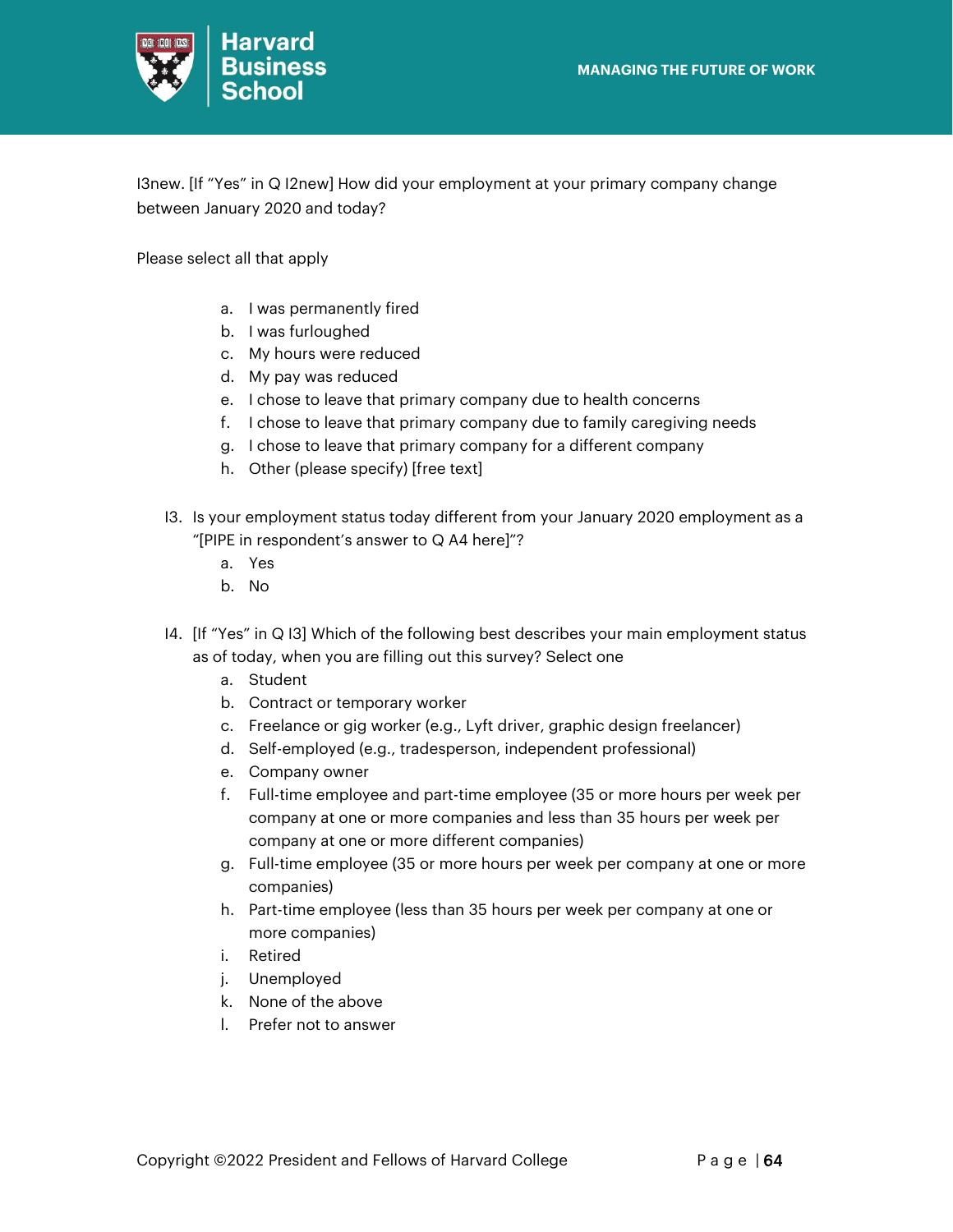

I5. [For those who answer "Yes" to changed employment status in I3 and select anything other than one of the three full-time or part-time employee options (options (f) through (h)) for current (today) employment status in I4] Please indicate how strongly you agree or disagree with the statement "I am confident I will be able to get a fulltime or part-time job within the next six months"

| Strongly agree | Agree | Neither agree nor | Disagree | Strongly disagree |
|----------------|-------|-------------------|----------|-------------------|
|                |       | disagree          |          |                   |

I6. [For those who answer "No" to changed employment status in I3 or those who select "Yes" to changed employment status in I3 and select one of the four full-time or parttime employee options (options (f) through (i)) for current (today) employment status in I4] Please select the answer choice that most closely matches your thoughts about your ability to increase your upward mobility over the next year.

|                                                                          |                                                                                      |                                                                                                                  | 4                                                                               | 5                                                                      | <sub>6</sub> |
|--------------------------------------------------------------------------|--------------------------------------------------------------------------------------|------------------------------------------------------------------------------------------------------------------|---------------------------------------------------------------------------------|------------------------------------------------------------------------|--------------|
| It is unlikely I<br>will be able to<br>increase my<br>upward<br>mobility | It is somewhat<br>unlikely I will<br>be able to<br>increase my<br>upward<br>mobility | It is neither<br>more unlikely<br>nor more likely<br>that I will be<br>able to increase<br>my upward<br>mobility | It is somewhat<br>likely I will be<br>able to increase<br>my upward<br>mobility | It is likely I will<br>be able to<br>increase my<br>upward<br>mobility | I don't know |

I7. [For those who answer "No" to changed employment status in I3 or those who select "Yes" to changed employment status in I3 and select one of the four full-time or parttime employee options (options (f) through (i)) for current (today) employment status in I4] Please rate the effect of COVID-19 on your ability to increase your upward mobility over the next year.

|                                                                                                      |                                                                                                             | 3                                                                                                                                  | 4                                                                                                      | .5                                                                                                 | 6            |
|------------------------------------------------------------------------------------------------------|-------------------------------------------------------------------------------------------------------------|------------------------------------------------------------------------------------------------------------------------------------|--------------------------------------------------------------------------------------------------------|----------------------------------------------------------------------------------------------------|--------------|
| COVID-19<br>makes it much<br>more unlikely I<br>will be able to<br>increase my<br>upward<br>mobility | COVID-19<br>makes it<br>somewhat more<br>unlikely I will<br>be able to<br>increase my<br>upward<br>mobility | COVID-19<br>makes it<br>neither more<br>unlikely nor<br>more likely that<br>I will be able to<br>increase my<br>upward<br>mobility | COVID-19<br>makes it<br>somewhat more<br>likely I will be<br>able to increase<br>my upward<br>mobility | COVID-19<br>makes it much<br>more likely I<br>will be able to<br>increase my<br>upward<br>mobility | I don't know |